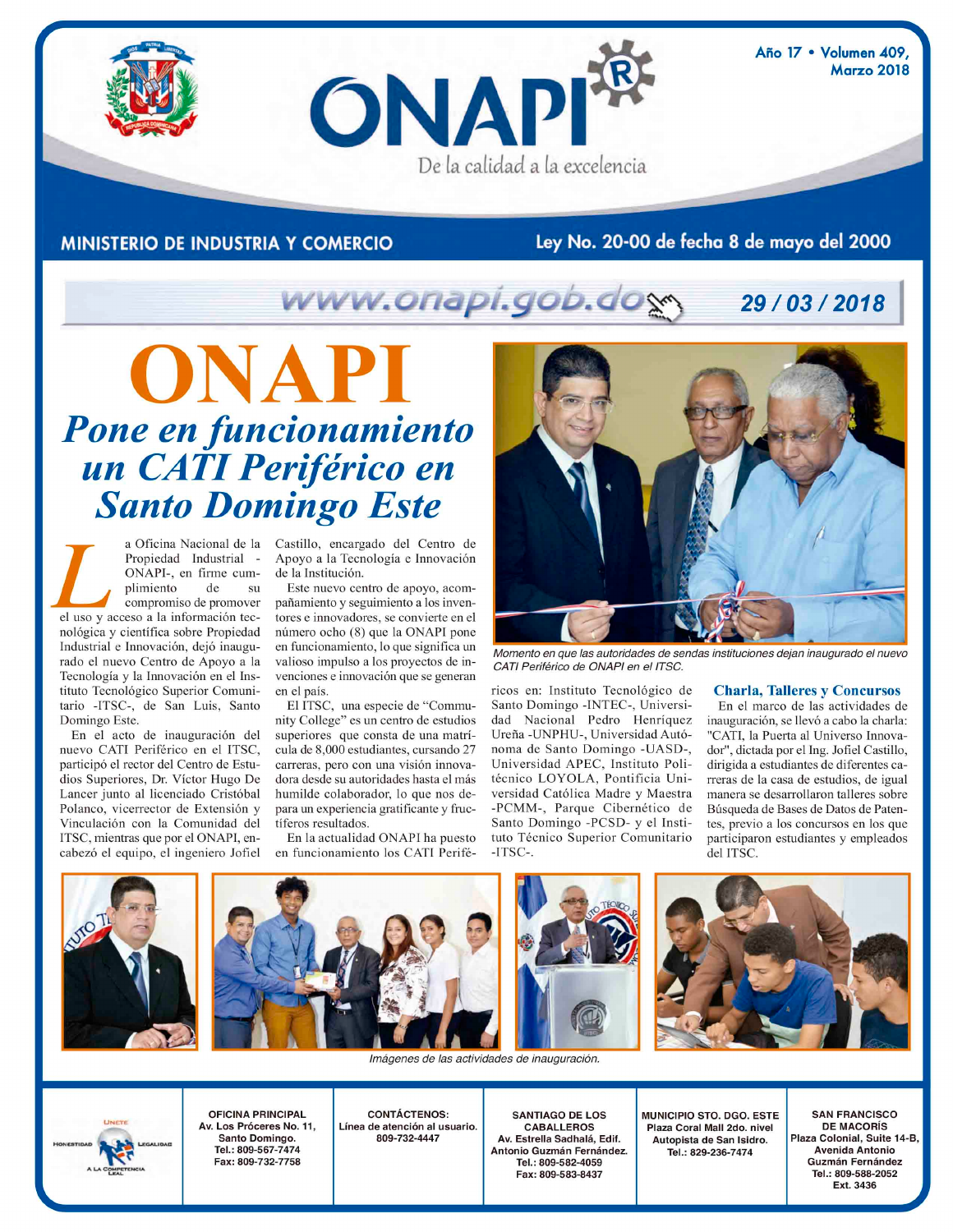# **PUBLIC ACIÓN SOLICITUD SIGNOS DISTINTIVOS (MARC AS)**

D etalle de productos y ser vicios cor respondientes a la publicación de fecha \$+ De Mad o de 2016 conforme el tratado sobre derecho de marca (TLT).

| [210] EXPEDIENTE [220] FECHA |                                     | $[511]$ C.I.                 | [561] MARCA                                                       | [730] SOLICITANTE                                                                | <b>PRODUCTOS / SERVICIOS</b>                                                                                                                                                                  |
|------------------------------|-------------------------------------|------------------------------|-------------------------------------------------------------------|----------------------------------------------------------------------------------|-----------------------------------------------------------------------------------------------------------------------------------------------------------------------------------------------|
| E/2018-6985                  | 19/2/2018 12:08                     |                              | Forty Pan (MIXTA)                                                 | CÉSAR IGLESIAS, S. A.                                                            | .-MEJORADORES DE MASA PARA PANADERÍA Y REPOSTERÍA. .                                                                                                                                          |
| E/2018-6586                  | 26/2/2018 11:01                     |                              | <b>IEPTABON (DENOMINATIVA)</b>                                    | <b>ICTORIANO MONTORE MONTORE</b>                                                 | -ABONOS PARA USO AGRÍCOLA.                                                                                                                                                                    |
| E/2018-5974<br>E/2018-6301   | 12/2/2018 10:39<br>13/2/2018 13:56  | $\overline{z}$               | UREA ULTRA MAX (DENOMINATIVA)<br>SUR Thermostyl (MIXTA)           | FERTILIZANTES SANTO DOMINGO, S. A. (FERSAN)<br>SUR QUIMICA INTERNACIONAL, S.A.   | 1-ABONOS PARA LAS TIERRAS, FERTILIZANTES.<br>2-PINTURAS, BARNICES, LACAS: PRODUCTOS CONTRA LA HERRUMBRE Y EL DETERIORO DE                                                                     |
|                              |                                     |                              |                                                                   |                                                                                  | LA MADERA: COLORANTES, TINTES; TINTAS DE IMPRENTA, TINTAS DE MARCADO Y TINTAS<br>DE GRABADO; RESINAS NATURALES EN BRUTO; METALES EN HOJAS Y EN POLVO PARA LA                                  |
|                              |                                     |                              |                                                                   |                                                                                  | PINTURA, LA DECORACIÓN, LA IMPRENTA Y TRABAJOS ARTÍSTICOS.                                                                                                                                    |
|                              |                                     |                              |                                                                   |                                                                                  |                                                                                                                                                                                               |
| E/2018-4218                  | 31/1/2018 15:46                     |                              | AVON ASPIRE (DENOMINATIVA)                                        | <b>NON PRODUCTS, INC.</b>                                                        | PREPARACIONES PARA BLANQUEAR Y OTRAS SUSTANCIAS PARA LAVAR ROPA                                                                                                                               |
|                              |                                     |                              |                                                                   |                                                                                  | PREPARACIONES PARA LA LIMPIAR, PULIR, DESENGRASAR Y RASPAR; JABONES; PRODUCTOS<br>DE PERFUMERÍA, ACEITES ESENCIALES, COSMÉTICOS, LOCIONES CAPILARES; DENTÍFRICOS.                             |
|                              |                                     |                              |                                                                   |                                                                                  |                                                                                                                                                                                               |
| E/2017-46568                 | 11/12/2017 12:13                    |                              | BABY CUTE (DENOMINATIVA)                                          | SRUPO LEROUX BETANCES, S.R.L.                                                    | 3-PRODUCTOS PARA, LIMPIEZA CORPORAL Y FACIAL, TALES COMO JABÓN Y PERFUMERÍA.                                                                                                                  |
| E/2018-261                   | 3/1/2018 15:20                      |                              | Daisy HAIR THERAPY (MIXTA)                                        | POMPANO VENTURES, S.R.L.                                                         | 3-TODO LO RELACIONADO CON PRODUCTOS DE BELLEZA, COMO LOS DESTINADOS AL                                                                                                                        |
|                              |                                     |                              |                                                                   |                                                                                  | CUIDADO DE LA PIEL, CABELLO, ROSTRO, MANOS Y PIES, SHAMPOO, RINSES,<br>ACONDICIONADORES, MASCARILLA, ACEITES AROMÁTICOS Y ESENCIALES.                                                         |
|                              |                                     |                              |                                                                   |                                                                                  |                                                                                                                                                                                               |
| E/2018-6367                  | 14/2/2018 9:31                      | $\overline{3}$               | DYMAR CLEAN (DENOMINATIVA)                                        | MILTON JOSÉ OGANDO ALCANTARA<br>ROSMERY MARGARITA VALDEZ RAMIREZ                 | 3-DETERGENTES                                                                                                                                                                                 |
| E/2018-7051<br>E/2017-46740  | 19/2/2018 13:54<br>12/12/2017 12:31 | 13                           | EVIGOR PROFESSIONAL (DENOMINATIVA)<br>FITSO (DENOMINATIVA)        | GRUPO LEROUX BETANCES, S.R.L.                                                    | 3-PRODUCTOS DE BELLEZA<br>3-PRODUCTOS PARA BLANQUEAMIENTO CORPORAL, LIMPIEZA CORPORAL Y FACIAL, TALES                                                                                         |
|                              |                                     |                              |                                                                   |                                                                                  | COMO JABÓN Y PERFUMERÍA                                                                                                                                                                       |
| E/2018-4121                  | 23/2/2018 12:49                     |                              | IMCAP MASCABELLOS 100% NATURAL (MIXTA)                            | INOCENCIA MARÍA PERALTA PAYANO/ CARIDAD PAULINO<br><b>IZARDO</b>                 | 3-PREPARACIONES PARA BLANQUEAR, ACEITES ESENCIALES, COSMÉTICOS, LOCIONES PARA<br>EL CABELLO.                                                                                                  |
| E/2017-43751                 | 17/11/2017 15:08                    |                              | LET YOUR BEAUTIFUL SHINE (LEMA COMERCIAL)                         | KAO KABUSHIKI KAISHA también denominado como KAO                                 | 3-JABONES DE TOCADOR                                                                                                                                                                          |
|                              |                                     |                              |                                                                   | <b>CORPORATION</b>                                                               |                                                                                                                                                                                               |
| E/2018-3682<br>E/2017-427    | 26/1/2018 13:56<br>4/1/2017 15:37   |                              | LOS PRIMOS (DENOMINATIVA)<br>VAKED (DENOMINATIVA)                 | SRUPO RODRÍGUEZ GÓMEZ ROGOSA, SRL<br><b>OREAL</b>                                | 3-DETERGENTES Y PRODUCTOS DE LIMPIEZA.<br>3-COSMÉTICOS; PERFUMERÍA; FRAGANCIAS; PREPARACIONES DE COLORES PARA USO                                                                             |
|                              |                                     |                              |                                                                   |                                                                                  | COSMÉTICO; MAQUILLAJE; PREPARACIONES DE MAQUILLAJE; PREPARACIONES COSMÉTICAS;<br>ESMALTES DE UÑAS; KITS QUE CONTIENEN UNO O MÁS DE LOS PRODUCTOS ANTES                                        |
|                              |                                     |                              |                                                                   |                                                                                  | MENCIONADOS                                                                                                                                                                                   |
|                              |                                     |                              |                                                                   |                                                                                  |                                                                                                                                                                                               |
| E/2017-430                   | 4/1/2017 15:37                      |                              | NAKED SKIN (DENOMINATIVA)                                         | OREAL                                                                            | -COSMÉTICOS; PERFUMERÍA; FRAGANCIAS; PREPARACIONES DE COLORES PARA USO<br>COSMÉTICO; MAQUILLAJE; PREPARACIONES DE MAQUILLAJE; PREPARACIONES COSMÉTICAS;                                       |
|                              |                                     |                              |                                                                   |                                                                                  | ESMALTES DE UÑAS; KITS QUE CONTIENEN UNO O MÁS DE LOS PRODUCTOS ANTES<br>MENCIONADOS                                                                                                          |
|                              |                                     |                              |                                                                   |                                                                                  |                                                                                                                                                                                               |
| E/2018-4696                  | 5/2/2018                            |                              | NATURALSHEI (DENOMINATIVA)                                        | RANKLIN MORETA RUIZ, SHEILA ALTAGRACIA PINEDA FRIAS                              | 3-PRODUCTOS DE BELLEZA Y PRODUCTOS DE LIMPIEZA                                                                                                                                                |
| E/2018-8050                  | 23/2/2018                           | $\overline{\mathbf{3}}$      | Orolyn (MIXTA)                                                    | EVELYN NOVA READ                                                                 | 3-PRODUCTOS DE BELLEZA Y LIMPIEZA                                                                                                                                                             |
| E/2017-46567                 | 11/12/2017 12:12                    | $\overline{\mathbf{3}}$      | PALMFRESH (DENOMINATIVA)                                          | SRUPO LEROUX BETANCES, S.R.L.                                                    | -PRODUCTOS PARA BLANQUEAMIENTO CORPORAL, LIMPIEZA CORPORAL Y FACIAL, TALES<br><u>IOMO JABÓN Y PERFUMERÍA.</u>                                                                                 |
| E/2018-7844                  | 22/2/2018 15:05                     |                              | PRIMMAX WAX (DENOMINATIVA)                                        | FERTILIZANTES QUIMICOS DOMINICANO, S. A. (FERQUIDO)                              | 3-PREPARACIÓN O PRODUCTOS PARA LA LIMPIEZA DE FRUTAS                                                                                                                                          |
| E/2018-1688                  | 14/2/2018 9:26                      |                              | PRODUCTOS MUÑOZ BATISTA (DENOMINATIVA)                            | WILLY MUÑOZ CRUZ                                                                 | 3-PRODUCTOS PARA LA LIMPIEZA Y COSMÉTICOS.                                                                                                                                                    |
| E/2018-7812<br>E/2018-7811   | 22/2/2018 14:12<br>22/2/2018 14:12  |                              | PROLUX (DENOMINATIVA)<br>X LOOK (DENOMINATIVA)                    | INVERSIONES URUDOM, S.R.L.<br>INVERSIONES URUDOM, S.R.L.                         | 3-COSMÉTICOS Y MAQUILLAJE.<br>3-COSMÉTICOS Y MAQUILLAJE.                                                                                                                                      |
| E/2018-6360                  | 14/2/2018 9:15                      | 3                            | RAYEN Crema Reductora (MIXTA)                                     | ENRIQUE CURET VIVES                                                              | 3-CREMA REDUCTORA.                                                                                                                                                                            |
| F/2018-3321<br>E/2018-6089   | 26/2/2018 9:08<br>12/2/2018         | $\overline{3}$               | SAFIR Hair Care (MIXTA)<br>TREMENTINA VILLAR BAEZ (DENOMINATIVA)  | AIDA MARIA POLANCO POLANCO<br>FLORENTINA MARISOL VILLAR TEJADA, JUAN MIGUEL BAEZ | 3-PRODUCTOS DE BELLEZA.<br>3-TREMENTINA PARA DESENGRASAR.                                                                                                                                     |
|                              |                                     |                              |                                                                   |                                                                                  |                                                                                                                                                                                               |
| E/2018-2432<br>E/2018-5063   | 5/3/2018 13:29<br>6/2/2018 14:27    | $\overline{\mathbf{3}}$<br>з | UNIQUE HAIR RC (MIXTA)<br>Walk on air kate spade NEW YORK (MIXTA) | MARIA DEL CARMEN ROJAS CESPEDES<br>KATE SPADE LLC                                | 3-PRODUCTOS DE BELLEZA.<br>3-COSMÉTICOS, A SABER, ESMALTE DE UÑAS Y PINTALABIOS, PERFUMES, FRAGANCIAS Y                                                                                       |
|                              |                                     |                              |                                                                   |                                                                                  | COLONIAS, JABÓN DE TOCADOR, POPURRÍ, PRODUCTOS PERSONALES DE LIMPIEZA Y BAÑO,<br>A SABER, JABONES, POLVOS PARA LA CARA Y CUERPO; PRODUCTOS DE CUIDADO PERSONAL                                |
|                              |                                     |                              |                                                                   |                                                                                  | A SABER, HIDRATANTES PARA LA PIEL, ACEITES DE BAÑO, LIMPIADORES PARA LA PIEL,                                                                                                                 |
|                              |                                     |                              |                                                                   |                                                                                  | EXFOLIANTES PARA LA PIEL, GELES DE DUCHA, BURBUJAS DE BAÑO, LOCIONES PARA<br>DESPUÉS DE AFEITAR, DESODORANTES PERSONALES; PRODUCTOS PARA BRONCEADO Y                                          |
|                              |                                     |                              |                                                                   |                                                                                  | SOL, A SABER, GEL BRONCEADOR, LOCIÓN BRONCEADORA, Y ACEITE BRONCEADOR                                                                                                                         |
| E/2018-5067<br>E/2018-2613   | 6/2/2018 14:33<br>19/1/2018 12:47   |                              | (FIGURATIVA)<br><b>AGROBARRE (DENOMINATIVA)</b>                   | <b>ASTRAZENECA AB</b><br>(GROESA, S.R.L                                          | PREPARACIONES Y SUSTANCIAS FARMACÉUTICAS.<br>-PRODUCTOS VETERINARIOS E HIGIÉNICOS, PREPARACIONES PARA DESTRUIR MALAS                                                                          |
| E/2018-2614                  | 5/3/2018 1:24                       |                              | AGROFAN (DENOMINATIVA)                                            | AGROESA, S.R.L                                                                   | HIERBAS, ANIMALES DAÑINOS, FUNGICIDAS, HERBICIDAS<br>5-PRODUCTOS VETERINARIOS E HIGIÉNICOS, PREPARACIONES PARA DESTRUIR MALAS                                                                 |
| E/2018-2604                  | 2/3/2018 12:47                      |                              | AGROFURAN (DENOMINATIVA)                                          | <b>GROESA, S.R.L.</b>                                                            | HIERBAS, ANIMALES DAÑINOS, FUNGICIDAS, HERBICIDAS<br>5-PRODUCTOS VETERINARIOS E HIGIÉNICOS, PREPARACIONES PARA DESTRUIR MALAS                                                                 |
|                              |                                     |                              |                                                                   |                                                                                  | hierbas, animales dañinos, fungicidas, herbicidas<br>5-preparaciones farmacéuticas y veterinarias; preparaciones higiénicas y                                                                 |
| E/2017-43988                 | 22/1/2018 10:46                     |                              | ALC-LAB NEOPIME (DENOMINATIVA)                                    | CRAL PHARMACEUTICAL                                                              | SANITARIAS PARA USO MÉDICO; ALIMENTOS Y SUSTANCIAS DIETÉTICAS PARA USO MÉDICO                                                                                                                 |
|                              |                                     |                              |                                                                   |                                                                                  | O VETERINARIO, ALIMENTOS PARA BEBÉS; COMPLEMENTOS ALIMENTICIOS PARA PERSONAS<br>Y ANIMALES; EMPLASTOS, MATERIAL PARA APÓSITOS; MATERIAL PARA EMPASTES E                                       |
|                              |                                     |                              |                                                                   |                                                                                  | IMPRONTAS DENTALES; DESINFECTANTES; PREPARACIONES PARA ELIMINAR ANIMALES                                                                                                                      |
| E/2018-1691                  | 15/1/2018 9:35                      |                              | ALC-LAB RULAY (DENOMINATIVA)                                      | CRAL PHARMACEUTICAL                                                              | ) AÑINOS: FUNGICIDAS, HERBICIDAS<br>5-PREPARACIONES FARMACÉUTICAS Y VETERINARIAS; PREPARACIONES HIGIÉNICAS Y<br>SANITARIAS PARA USO MÉDICO; ALIMENTOS Y SUSTANCIAS DIETÉTICAS PARA USO MÉDICO |
|                              |                                     |                              |                                                                   |                                                                                  | O VETERINARIO, ALIMENTOS PARA BEBÉS; COMPLEMENTOS ALIMENTICIOS PARA PERSONAS                                                                                                                  |
|                              |                                     |                              |                                                                   |                                                                                  | Y ANIMALES; EMPLASTOS, MATERIAL PARA APÓSITOS; MATERIAL PARA EMPASTES E<br>MPRONTAS DENTALES: DESINFECTANTES<br>5-PREPARACIONES FARMACÉUTICAS Y VETERINARIAS; PREPARACIONES HIGIÉNICAS "      |
| E/2018-4593                  | 2/2/2018 14:19                      |                              | APITER HIDROBAS (MIXTA)                                           | APITER LIMITADA                                                                  | SANITARIAS PARA USO MÉDICO; ALIMENTOS Y SUSTANCIAS DIETÉTICAS PARA USO MÉDICO                                                                                                                 |
|                              |                                     |                              |                                                                   |                                                                                  | O VETERINARIO, ALIMENTOS PARA BEBÉS; COMPLEMENTOS ALIMENTICIOS PARA PERSONAS<br>ANIMALES; EMPLASTOS, MATERIAL PARA APÓSITOS; MATERIAL PARA EMPASTES E                                         |
|                              |                                     |                              |                                                                   |                                                                                  | MPRONTAS DENTALES; DESINFECTANTES; PREPARACIONES PARA ELIMINAR ANIMALES<br>DAÑINOS; FUNGICIDAS, HERBICIDAS.                                                                                   |
|                              |                                     |                              | BAZITRO (DENOMINATIVA)                                            | JOEL DARIO ACEVEDO JOGA                                                          |                                                                                                                                                                                               |
| E/2018-2664<br>E/2017-46057  | 15/2/2018<br>6/12/2017 12:25        | l s<br>l s                   | BIOXCELL EPS PAC DOMINICANA (DENOMINATIVA)                        | PAC DOMINICANA, SRL                                                              | 5-PRODUCTO FARMACÉUTICO.<br>5-MEDICAMENTOS.                                                                                                                                                   |
| E/2017-41400<br>E/2017-41474 | 31/10/2017 14:47<br>1/11/2017 10:15 |                              | <b>BONLÉ</b> (MIXTA)<br><b>BONLÉ</b> (MIXTA)                      | SLORIA, S.A.<br><b>GLORIA, S.A.</b>                                              | 5-ALIMENTOS PARA BEBÉS: COMPLEMENTOS ALIMENTICIOS PARA PERSONAS<br>5-ALIMENTOS PARA BEBÉS; COMPLEMENTOS ALIMENTICIOS PARA PERSONAS                                                            |
| E/2017-35189                 | 31/1/2018 11:31                     |                              | CALAO (DENOMINATIVA)                                              | ANYELO BENEDICTO RODRÍGUEZ VALERIO                                               | 5-PESTICIDAS                                                                                                                                                                                  |
| E/2018-5316<br>E/2018-9920   | 7/2/2018 15:42<br>9/3/2018 12:33    |                              | <b>IPROZID (DENOMINATIVA)</b><br>COMBISTAR MIX (DENOMINATIVA)     | FARMACÉUTICA GLOBAL FARGLOSA, S.R.L.<br>AGROQUIMICA INDUSTRIAL RIMAC, SRL        | 5-MEDICAMENTO.<br>5-INSECTICIDAS, FUNGICIDAS, HERBICIDAS.                                                                                                                                     |
| E/2017-48400                 | 28/12/2017 15:13                    |                              | <b>YDENITOR (DENOMINATIVA)</b>                                    | OTSUKA PHARMACEUTICAL CO., LTD.                                                  | 5-PREPARACIONES FARMACÉUTICAS; PREPARACIONES FARMACÉUTICAS PARA TRATAR EL                                                                                                                     |
|                              |                                     |                              |                                                                   |                                                                                  | CÁNCER; PREPARACIONES FARMACÉUTICAS PARA TRATAR TRASTORNOS INMUNES;<br>PREPARACIONES FARMACÉUTICAS PARA TRATAR DESÓRDENES HEMATOLÓGICOS                                                       |
| E/2018-5317                  | 7/2/2018 15:42                      |                              | DERMOXICLAVE (DENOMINATIVA)                                       | FARMACÉUTICA GLOBAL FARGLOSA, S.R.L.                                             | 5-MEDICAMENTO.                                                                                                                                                                                |
| E/2018-8637                  | 1/3/2018 14:01                      | $\overline{\phantom{a}}$     | DOLOR ROLL-ON CRECEMD (DENOMINATIVA)                              | GRUPO FARMACEUTICO CRECEMED SRL                                                  | 5-PRODUCTOS ANALGÉSICO Y REUMATISMOS EN GENERAL, PRODUCTOS TÓPICO                                                                                                                             |
| E/2018-6305<br>E/2017-32925  | 13/2/2018 14:00<br>12/9/2017        | <b>5</b><br>5                | EBVAKSA (DENOMINATIVA)<br>EL TRABERO PLUS (DENOMINATIVA)          | MERCK SHARP & DOHME CORP.<br><b>CARMEN TRIS ROSARIO NUÑEZ</b>                    | 5-PREPARACIONES PARA VACUNAS.<br>5-VITAMINA PARA GALLOS.                                                                                                                                      |
| E/2018-9916                  | 9/3/2018 12:33                      |                              | MPRONE (DENOMINATIVA)                                             | AGROQUIMICA INDUSTRIAL RIMAC, SRL                                                | 5-INSECTICIDAS, FUNGICIDAS, HERBICIDAS.                                                                                                                                                       |
| E/2018-6307<br>E/2018-1588   | 13/2/2018 14:00<br>12/1/2018 13:15  |                              | ERVEBO (DENOMINATIVA)<br>ESPHERICIDE (DENOMINATIVA)               | MERCK SHARP & DOHME CORP.<br>R & S INTERNACIONAL, S.R.L                          | 5-PREPARACIONES PARA VACUNAS<br>5-INSECTICIDA                                                                                                                                                 |
| E/2018-2609                  | 19/1/2018 12:47                     |                              | AN (DENOMINATIVA)                                                 | <b>AGROESA, S.R.L.</b>                                                           | 5-PRODUCTOS FARMACÉUTICOS, VETERINARIOS E HIGIÉNICOS, PRODUCTOS DIETÉTICOS                                                                                                                    |
|                              |                                     |                              |                                                                   |                                                                                  | PARA NIÑOS Y ENFERMOS, EMPLASTOS, MATERIAL PARA VENDAJES, MATERIALES PARA<br>EMPASTAR DIENTES Y PARA IMPRONTAS DENTALES, DESINFECTANTES, PREPARACIONES                                        |
|                              |                                     |                              |                                                                   |                                                                                  | PARA DESTRUIR MALAS HIERBAS ANIMALES DAÑINOS, FUNGICIDAS, HERBICIDAS.                                                                                                                         |
| E/2018-8487                  | 1/3/2018 8:36                       |                              | FILATIL (DENOMINATIVA)                                            | ROBIOMED, S.A. DE C.V.                                                           | 5-PREPARACIONES FARMACÉUTICAS Y VETERINARIAS; PREPARACIONES HIGIÉNICAS Y<br>SANITARIAS PARA USO MÉDICO; ALIMENTOS Y SUSTANCIAS DIETÉTICAS PARA USO MÉDICO                                     |
|                              |                                     |                              |                                                                   |                                                                                  | O VETERINARIO, ALIMENTOS PARA BEBÉS; COMPLEMENTOS ALIMENTICIOS PARA PERSONAS<br>Y ANIMALES; EMPLASTOS, MATERIAL PARA APÓSITOS; MATERIAL PARA EMPASTES E                                       |
|                              |                                     |                              |                                                                   |                                                                                  | IMPRONTAS DENTALES; DESINFECTANTES; PREPARACIONES PARA ELIMINAR ANIMALES                                                                                                                      |
| E/2018-2607                  | 6/3/2018 12:47                      |                              | OKA (DENOMINATIVA)                                                | <b>GROESA, S.R.L.</b>                                                            | a months described and the contract of the DATA DANINGS: FUNGICIDAS.<br>S-PRODUCTOS VETERINARIOS E HIGIÉNICOS, PREPARACIONES PARA DESTRUIR MALAS                                              |
| E/2018-2606                  | 19/1/2018 12:47                     |                              | FOL EXTRA (DENOMINATIVA)                                          | (GROESA, S.R.L.                                                                  | -<br>HIERBAS, ANIMALES DAÑINOS, FUNGICIDAS, HERBICIDAS<br>5-PRODUCTOS VETERINARIOS E HIGIÉNICOS, PREPARACIONES PARA DESTRUIR MALAS                                                            |
| E/2017-10813                 | 22/3/2017 15:23                     |                              | FULPHILA (DENOMINATIVA)                                           | <b>IYLAN INSTITUTIONAL INC.</b>                                                  | IIERBAS, ANIMALES DAÑINOS, FUNGICIDAS, HERBICIDAS.<br>5-PREPARACIONES FARMACÉUTICAS PARA REDUCIR LA DURACIÓN DE LA NEUTROPENIA Y LA                                                           |
| E/2017-30420                 | 31/1/2018 11:35                     |                              | GENEPOWER (DENOMINATIVA)                                          | ANYELO BENEDICTO RODRÍGUEZ VALERIO                                               | INCIDENCIA DE NEUTROPENIA FEBRI<br>5-PESTICIDA.                                                                                                                                               |
| E/2017-41483                 | 1/11/2017 10:15                     |                              | LORIA EVAPORADA ENTERA (MIXTA)                                    | SLORIA, S.A.                                                                     | 5-ALIMENTOS Y SUSTANCIAS DIETÉTICAS PARA USO MÉDICO O VETERINARIO, ALIMENTOS                                                                                                                  |
|                              |                                     |                              |                                                                   |                                                                                  | PARA BEBÉS; COMPLEMENTOS ALIMENTICIOS PARA PERSONAS O ANIMALES.                                                                                                                               |
| E/2017-41479                 | 1/11/2017 10:15                     |                              | GLORIA EVAPORADA LIGHT (MIXTA)                                    | GLORIA, S.A.                                                                     | 5-ALIMENTOS Y SUSTANCIAS DIETÉTICAS PARA USO MÉDICO O VETERINARIO, ALIMENTOS<br>PARA BEBÉS; SUPLEMENTOS ALIMENTICIOS PARA PERSONAS O ANIMALES.                                                |
|                              |                                     |                              |                                                                   |                                                                                  |                                                                                                                                                                                               |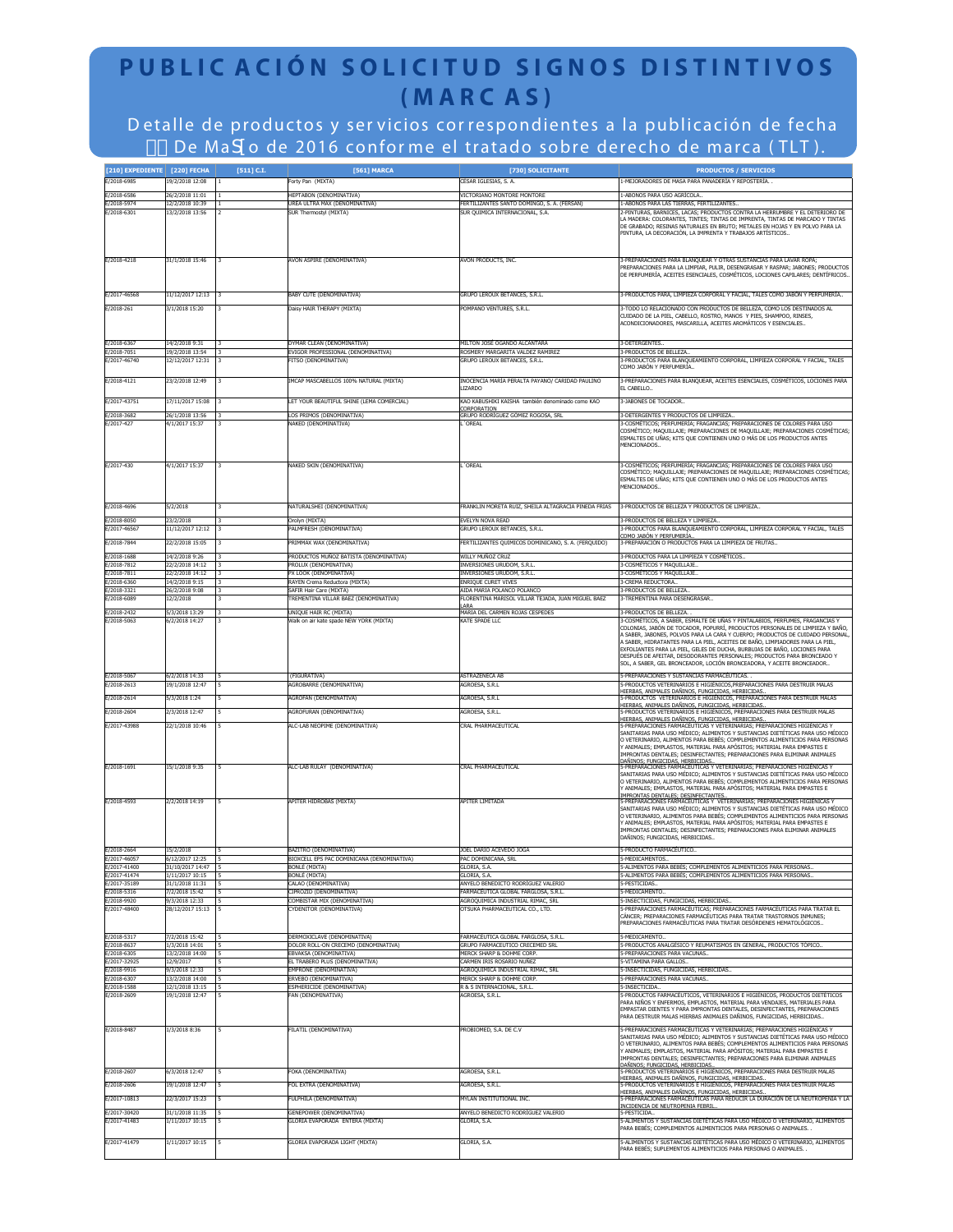| [210] EXPEDIENTE [220] FECHA |                                    | [511] C.I. | [561] MARCA                                                                             | [730] SOLICITANTE                                                           | <b>PRODUCTOS / SERVICIOS</b>                                                                                                                                                                                                                                                                                                                                                                                                  |
|------------------------------|------------------------------------|------------|-----------------------------------------------------------------------------------------|-----------------------------------------------------------------------------|-------------------------------------------------------------------------------------------------------------------------------------------------------------------------------------------------------------------------------------------------------------------------------------------------------------------------------------------------------------------------------------------------------------------------------|
| E/2017-41386                 | 31/10/2017 14:47                   |            | <b>GLORIA</b> infant (MIXTA)                                                            | GLORIA, S.A.                                                                | 5-PRODUCTOS FARMACÉUTICOS, PREPARACIONES PARA USO MÉDICO; PRODUCTOS<br>HIGIÉNICOS Y SANITARIOS PARA USO MÉDICO; ALIMENTOS Y SUSTANCIAS DIETÉTICAS PARA<br>USO MÉDICO, ALIMENTOS PARA BEBÉS; SUPLEMENTOS ALIMENTICIOS PARA PERSONAS;<br>MATERIAL PARA EMPASTES E IMPRONTAS DENTALES; DESINFECTANTES.                                                                                                                           |
| E/2018-410<br>E/2017-7688    | 4/1/2018 14:30<br>2/3/2017 9:22    | 5          | GOTINAL SENSITIVE (DENOMINATIVA)<br>HIDROLIPOESCULTURA ASISTIDA BY DRA, YANIRA OLIVARES | PRODUCTOS FARMACÉUTICOS, S.A. DE C.V.<br>YANIRA ANTONIA OLIVARES DE LIZARDO | 5-PRODUCTO FARMACÉUTICO, DESTINADO A LA DESCONGESTIÓN NASAL.<br>5-SUSTANCIAS DIETETICAS PARA USO MEDICO                                                                                                                                                                                                                                                                                                                       |
| E/2017-22525                 | 30/1/2018 14:01                    |            | (DENOMINATIVA)<br>HIOSPINA (DENOMINATIVA)                                               | <b>LABORATORIOS ALEA</b>                                                    | 5-PREPARACIONES, SUSTANCIAS Y PRODUCTOS FARMACÉUTICOS                                                                                                                                                                                                                                                                                                                                                                         |
| /2018-5581<br>E/2017-48398   | 3/2/2018 15:35<br>28/12/2017 15:13 | 5          | INDERAL (DENOMINATIVA)<br>INQOVI (DENOMINATIVA)                                         | ASTRAZENECA UK LIMITEI<br>OTSUKA PHARMACEUTICAL CO., LTD.                   | -PREPARACIONES Y SUSTANCIAS FARMACÉUTICAS.<br>5-PREPARACIONES FARMACÉUTICAS; PREPARACIONES FARMACÉUTICAS PARA TRATAR EL                                                                                                                                                                                                                                                                                                       |
| E/2018-8268                  |                                    |            | KELZORVI (DENOMINATIVA)                                                                 | JOHNSON & JOHNSON                                                           | CÁNCER; PREPARACIONES FARMACÉUTICAS PARA TRATAR TRASTORNOS INMUNES;<br>PREPARACIONES FARMACÉUTICAS PARA TRATAR DESÓRDENES HEMATOLÓGICOS.<br>5-PREPARACIONES FARMACÉUTICAS PARA HUMANOS PARA LA PREVENCIÓN Y EL                                                                                                                                                                                                                |
|                              | 26/2/2018 14:48                    |            |                                                                                         |                                                                             | TRATAMIENTO DE ENFERMEDADES VIRALES, ENFERMEDADES AUTOINMUNES E<br>INFLAMATORIAS, ENFERMEDADES CARDIOVASCULARES, ENFERMEDADES DEL SISTEMA<br>NERVIOSO CENTRAL, DOLOR, ENFERMEDADES DERMATOLÓGICAS, ENFERMEDADES<br>GASTROINTESTINALES, ENFERMEDADES RELACIONADAS A INFECCIONES, ENFERMEDADES<br>METABÓLICAS, ENFERMEDADES ONCOLÓGICAS, ENFERMEDADES OFTÁLMICAS Y<br>ENFERMEDADES RESPIRATORIAS: VACUNAS.                      |
| E/2017-35182<br>/2018-2615   | 31/1/2018 11:25<br>19/1/2018 12:47 | 5          | (OALA (DENOMINATIVA)<br>ATION (DENOMINATIVA)                                            | ANYELO BENEDICTO RODRÍGUEZ VALERIO<br><b>AGROESA, S.R.L</b>                 | 5-PESTICIDAS.<br>5-PRODUCTOS VETERINARIOS E HIGIÉNICOS, PREPARACIONES PARA DESTRUIR MALAS                                                                                                                                                                                                                                                                                                                                     |
| /2018-6051                   | 2/3/2018 13:10                     |            | <b>MACAFOX (DENOMINATIVA)</b>                                                           | MACARIO FARMA, S.R.L                                                        | IIERBAS, ANIMALES DAÑINOS, FUNGICIDAS, HERBICIDAS<br>PRODUCTOS FARMACÉUTICOS PARA USO HUMANO.                                                                                                                                                                                                                                                                                                                                 |
| E/2018-2616<br>E/2018-1101   | 19/1/2018 12:47<br>10/1/2018 14:05 |            | <b>AANDE (DENOMINATIVA)</b><br>MENARINI (MIXTA)                                         | AGROESA, S.R.L<br>A. MENARINI INDUSTRIE FARMACEUTICHE RIUNITE S.r.l.        | -<br>FRODUCTOS VETERINARIOS E HIGIÉNICOS, PREPARACIONES PARA DESTRUIR MALAS<br>HIERBAS, ANIMALES DAÑINOS, FUNGICIDAS, HERBICIDAS<br>5-PRODUCTOS FARMACÉUTICOS; BEBIDAS FORTIFICADAS CON VITAMINAS PARA USO                                                                                                                                                                                                                    |
|                              |                                    |            |                                                                                         |                                                                             | MÉDICO; BEBIDAS NUTRICIONALMENTE FORTIFICADAS PARA USO MÉDICO; SUPLEMENTOS<br>DE VITAMINAS Y MINERALES; SUPLEMENTOS DIURÉTICOS; SUPLEMENTOS ALIMENTICIOS<br>MINERALES: PREPARACIONES MULTIVITAMÍNICAS                                                                                                                                                                                                                         |
| E/2018-4352<br>/2018-6778    | 1/2/2018 13:45<br>16/2/2018 12:02  | -5<br>5    | METASTOR (DENOMINATIVA)<br>MIRTA (DENOMINATIVA)                                         | R & S INTERNACIONAL, S.R.L.<br>EURO LIMITED, LTD S.R.L.                     | 5-FUNGICIDA.<br>5-PRODUCTOS FARMACÉUTICOS.                                                                                                                                                                                                                                                                                                                                                                                    |
| E/2018-4866                  | 22/2/2018 15:36                    | 5          | <b>MISOTROL (DENOMINATIVA)</b>                                                          | LABORATORIOS DE APLICACIONES MÉDICAS, S.R.L.                                | 5-PRODUCTOS FARMACÉUTICOS.                                                                                                                                                                                                                                                                                                                                                                                                    |
| /2017-47170<br>E/2018-8901   | 16/2/2018 15:37<br>2/3/2018 15:36  |            | 4UCINACÍ (DENOMINATIVA)<br>NUTRIBEN PRO-ALFA (DENOMINATIVA)                             | CARLOS MOREL BARRERA<br>ALTER FARMACIA, S.A.                                | -PRODUCTOS FARMACÉUTICOS: N-ACETILCISTEINA.<br>5-ALIMENTOS PARA BEBÉS.                                                                                                                                                                                                                                                                                                                                                        |
| E/2017-39303<br>/2018-8809   | 13/2/2018 11:10<br>2/3/2018        | 5          | OBE-ZAR (DENOMINATIVA)<br>OWN (DENOMINATIVA)                                            | U SQUARE LIFESCIENCE PVT. LTD<br>YRIS MARGARITA PAULINO GOMEZ               | 5-PRODUCTOS FARMACÉUTICOS Y ESPECIALIDADES MEDICINALES<br>5-INSECTICIDA, FUNGICIDAS, HERBICIDAS.                                                                                                                                                                                                                                                                                                                              |
| E/2018-6257                  | 13/2/2018 12:49                    |            | <b>PRE-ACO (DENOMINATIVA)</b>                                                           | PRECISE CHEMIPHARMA PVT. LTD                                                | 5-PRODUCTOS FARMACÉUTICOS Y VETERINARIOS; PRODUCTOS HIGIÉNICOS Y SANITARIOS<br>PARA USO MEDICO; ALIMENTOS Y SUSTANCIAS DIETÉTICAS PARA USO MEDICO O<br>VETERINARIO, ALIMENTOS PARA BEBÉS: COMPLEMENTOS ALIMENTICIOS PARA PERSONAS O<br>ANIMALES; EMPLASTES, MATERIALES PARA APÓSITOS; MATERIAL PARA EMPASTES E<br>IMPRONTAS DENTALES; DESINFECTANTES; PRODUCTOS PARA ELIMINAR ANIMALES DAÑINOS                                |
| E/2018-6262                  | 13/2/2018 12:49                    |            | <b>PRE-AZEL (DENOMINATIVA)</b>                                                          | PRECISE CHEMIPHARMA PVT. LTD                                                | <u>FUNGICIDAS, HERBICIDAS</u><br>5-PRODUCTOS FARMACÉUTICOS Y VETERINARIOS; PRODUCTOS HIGIÉNICOS Y SANITARIOS<br>PARA USO MÉDICO: ALIMENTOS Y SUSTANCIAS DIETÉTICAS PARA USO MÉDICO O<br>VETERINARIO, ALIMENTOS PARA BEBÉS; COMPLEMENTOS ALIMENTICIOS PARA PERSONAS O<br>ANIMALES; EMPLASTOS, MATERIAL PARA APÓSITOS; MATERIAL PARA EMPASTES E<br>IMPRONTAS DENTALES; DESINFECTANTES; PRODUCTOS PARA ELIMINAR ANIMALES DAÑINOS |
| E/2018-6259                  | 13/2/2018 12:49                    |            | PRE-AZI (DENOMINATIVA)                                                                  | PRECISE CHEMIPHARMA PVT. LTD                                                | FUNGICIDAS, HERBICIDAS<br>PRODUCTOS FARMACÉUTICOS Y VETERINARIOS; PRODUCTOS HIGIÉNICOS Y SANITARIOS                                                                                                                                                                                                                                                                                                                           |
|                              |                                    |            |                                                                                         |                                                                             | PARA USO MEDICO; ALIMENTOS Y SUSTANCIAS DIETÉTICAS PARA USO MEDICO O<br>VETERINARIO, ALIMENTOS PARA BEBÉS; COMPLEMENTOS ALIMENTICIOS PARA PERSONAS O<br>ANIMALES; EMPLASTES, MATERIALES PARA APÓSITOS; MATERIAL PARA EMPASTES E<br>IMPRONTAS DENTALES; DESINFECTANTES; PRODUCTOS PARA ELIMINAR ANIMALES DAÑINOS<br>UNGICIDAS, HERBICIDAS                                                                                      |
| E/2018-7068                  | 19/2/2018 14:31                    |            | PREBICTAL DUO (DENOMINATIVA)                                                            | ZODIAC INTERNATIONAL CORPORATION                                            | 5-PREPARACIONES FARMACÉUTICAS Y VETERINARIAS; PREPARACIONES HIGIÉNICAS Y<br>SANITARIAS PARA USO MÉDICO; ALIMENTOS Y SUSTANCIAS DIETÉTICAS PARA USO MÉDICO<br>O VETERINARIO, ALIMENTOS PARA BEBÉS; COMPLEMENTOS ALIMENTICIOS PARA PERSONAS<br>Y ANIMALES; EMPLASTOS, MATERIAL PARA APÓSITOS; MATERIAL PARA EMPASTES E<br>IMPRONTAS DENTALES; DESINFECTANTES; PREPARACIONES PARA ELIMINAR ANIMALES                              |
| E/2018-6260                  | 13/2/2018 12:49                    |            | PRE-ESO (DENOMINATIVA)                                                                  | PRECISE CHEMIPHARMA PVT. LTD                                                | <u>DAÑINOS: FUNGICIDAS, HERBICIDAS.</u><br>5-PRODUCTOS FARMACÉUTICOS Y VETERINARIOS; PRODUCTOS HIGIÉNICOS Y SANITARIOS<br>PARA USO MÉDICO; ALIMENTOS Y SUSTANCIAS DIETÉTICAS PARA USO MÉDICO O                                                                                                                                                                                                                                |
|                              |                                    |            |                                                                                         |                                                                             | VETERINARIO, ALIMENTOS PARA BEBÉS; COMPLEMENTOS ALIMENTICIOS PARA PERSONAS O<br>ANIMALES; EMPLASTOS, MATERIAL PARA APÓSITOS; MATERIAL PARA EMPASTES E<br>IMPRONTAS DENTALES; DESINFECTANTES; PRODUCTOS PARA ELIMINAR ANIMALES DAÑINOS<br>FUNGICIDAS, HERBICIDAS                                                                                                                                                               |
| E/2018-6251                  | 13/2/2018 12:49                    |            | PRE-FEBU (DENOMINATIVA)                                                                 | PRECISE CHEMIPHARMA PVT. LTD                                                | 5-PRODUCTOS FARMACÉUTICOS Y VETERINARIOS; PRODUCTOS HIGIÉNICOS Y SANITARIOS<br>PARA USO MÉDICO; ALIMENTOS Y SUSTANCIAS DIETÉTICAS PARA USO MÉDICO O<br>VETERINARIO, ALIMENTOS PARA BEBÉS; COMPLEMENTOS ALIMENTICIOS PARA PERSONAS O<br>ANIMALES; EMPLASTOS, MATERIAL PARA APÓSITOS; MATERIAL PARA EMPASTES E<br>IMPRONTAS DENTALES; DESINFECTANTES; PRODUCTOS PARA ELIMINAR ANIMALES DAÑINOS                                  |
| E/2018-8425                  | 28/2/2018 14:19                    |            | PRE-FLUPIR (DENOMINATIVA)                                                               | PRECISE CHEMIPHARMA PVT. LTD                                                | FUNGICIDAS, HERBICIDAS,<br>5-PRODUCTOS FARMACÉUTICOS Y VETERINARIOS; PRODUCTOS HIGIÉNICOS Y SANITARIOS<br>PARA USO MÉDICO; ALIMENTOS Y SUSTANCIAS DIETÉTICAS PARA USO MÉDICO O<br>VETERINARIO, ALIMENTOS PARA BEBÉS; COMPLEMENTOS ALIMENTICIOS PARA PERSONAS O<br>ANIMALES; EMPLASTOS, MATERIAL PARA APÓSITOS; MATERIAL PARA EMPASTES E<br>IMPRONTAS DENTALES; DESINFECTANTES; PRODUCTOS PARA ELIMINAR ANIMALES DAÑINOS       |
| E/2018-6252                  | 13/2/2018 12:49                    |            | PRE-ITRA (DENOMINATIVA)                                                                 | PRECISE CHEMIPHARMA PVT. LTD                                                | FUNGICIDAS, HERBICIDAS,<br>5-PRODUCTOS FARMACÉUTICOS Y VETERINARIOS; PRODUCTOS HIGIÉNICOS Y SANITARIOS<br>PARA USO MEDICO; ALIMENTOS Y SUSTANCIAS DIETÉTICAS PARA USO MEDICO O<br>VETERINARIO, ALIMENTOS PARA BEBÉS; COMPLEMENTOS ALIMENTICIOS PARA PERSONAS O<br>ANIMALES; EMPLASTES, MATERIALES PARA APÓSITOS; MATERIAL PARA EMPASTES E                                                                                     |
| E/2018-6263                  | 28/2/2018 12:49                    |            | PRE-LECLO (DENOMINATIVA)                                                                | PRECISE CHEMIPHARMA PVT. LTD                                                | IMPRONTAS DENTALES; DESINFECTANTES; PRODUCTOS PARA ELIMINAR ANIMALES DAÑINOS<br>UNGICIDAS, HERBICIDAS,<br>5-PRODUCTOS FARMACÉUTICOS Y VETERINARIOS; PRODUCTOS HIGIÉNICOS Y SANITARIOS<br>PARA USO MÉDICO: ALIMENTOS Y SUSTANCIAS DIETÉTICAS PARA USO MÉDICO O                                                                                                                                                                 |
|                              |                                    |            |                                                                                         |                                                                             | VETERINARIO, ALIMENTOS PARA BEBÉS; COMPLEMENTOS ALIMENTICIOS PARA PERSONAS O<br>ANIMALES; EMPLASTOS, MATERIAL PARA APÓSITOS; MATERIAL PARA EMPASTES E<br>IMPRONTAS DENTALES; DESINFECTANTES; PRODUCTOS PARA ELIMINAR ANIMALES DAÑINOS<br>FUNGICIDAS, HERBICIDAS                                                                                                                                                               |
| E/2018-6253                  | 13/2/2018 12:49                    |            | PRE-LER (DENOMINATIVA)                                                                  | PRECISE CHEMIPHARMA PVT. LTD                                                | 5-PRODUCTOS FARMACÉUTICOS Y VETERINARIOS; PRODUCTOS HIGIÉNICOS Y SANITARIOS<br>PARA USO MEDICO; ALIMENTOS Y SUSTANCIAS DIETÉTICAS PARA USO MEDICO O<br>VETERINARIO, ALIMENTOS PARA BEBÉS; COMPLEMENTOS ALIMENTICIOS PARA PERSONAS O<br>ANIMALES: EMPLASTES, MATERIALES PARA APÓSITOS: MATERIAL PARA EMPASTES E<br>MPRONTAS DENTALES; DESINFECTANTES; PRODUCTOS PARA ELIMINAR ANIMALES DANINO:                                 |
| E/2018-6254                  | 13/2/2018 12:49                    |            | <b>RE-OME (DENOMINATIVA)</b>                                                            | PRECISE CHEMIPHARMA PVT. LTD                                                | FUNGICIDAS, HERBICIDAS,<br>5-PRODUCTOS FARMACÉUTICOS Y VETERINARIOS; PRODUCTOS HIGIÉNICOS Y SANITARIOS<br>PARA USO MEDICO; ALIMENTOS Y SUSTANCIAS DIETÉTICAS PARA USO MEDICO O<br>VETERINARIO, ALIMENTOS PARA BEBÉS; COMPLEMENTOS ALIMENTICIOS PARA PERSONAS O<br>ANIMALES; EMPLASTES, MATERIALES PARA APÓSITOS; MATERIAL PARA EMPASTES E<br>IMPRONTAS DENTALES; DESINFECTANTES; PRODUCTOS PARA ELIMINAR ANIMALES DAÑINOS     |
| E/2018-6255                  | 13/2/2018 12:49                    |            | PRE-ORLI (DENOMINATIVA)                                                                 | PRECISE CHEMIPHARMA PVT. LTD                                                | <b>INGICIDAS, HERBICIDAS.</b><br>5-PRODUCTOS FARMACÉUTICOS Y VETERINARIOS; PRODUCTOS HIGIÉNICOS Y SANITARIOS<br>PARA USO MEDICO; ALIMENTOS Y SUSTANCIAS DIETÉTICAS PARA USO MEDICO O<br>VETERINARIO, ALIMENTOS PARA BEBÉS; COMPLEMENTOS ALIMENTICIOS PARA PERSONAS O<br>ANIMALES; EMPLASTES, MATERIALES PARA APÓSITOS; MATERIAL PARA EMPASTES E                                                                               |
| E/2018-6261                  | 13/2/2018 12:49                    |            | <b>PRE-SIL (DENOMINATIVA)</b>                                                           | PRECISE CHEMIPHARMA PVT. LTD                                                | IMPRONTAS DENTALES; DESINFECTANTES; PRODUCTOS PARA ELIMINAR ANIMALES DAÑINOS<br>FUNGICIDAS, HERBICIDAS,<br>S-PRODUCTOS FARMACÉUTICOS Y VETERINARIOS; PRODUCTOS HIGIÉNICOS Y SANITARIOS<br>PARA USO MEDICO; ALIMENTOS Y SUSTANCIAS DIETÉTICAS PARA USO MEDICO O<br>VETERINARIO. ALIMENTOS PARA BEBÉS: COMPLEMENTOS ALIMENTICIOS PARA PERSONAS O                                                                                |
| E/2018-6256                  | 13/2/2018 12:49                    |            | PRE-SILDAP (DENOMINATIVA)                                                               | PRECISE CHEMIPHARMA PVT. LTD                                                | ANIMALES; EMPLASTES, MATERIALES PARA APÓSITOS; MATERIAL PARA EMPASTES E<br>IMPRONTAS DENTALES; DESINFECTANTES; PRODUCTOS PARA ELIMINAR ANIMALES DAÑINOS<br>FUNGICIDAS, HERBICIDAS<br>5-PRODUCTOS FARMACÉUTICOS Y VETERINARIOS; PRODUCTOS HIGIÉNICOS Y SANITARIOS                                                                                                                                                              |
|                              |                                    |            |                                                                                         |                                                                             | PARA USO MÉDICO; ALIMENTOS Y SUSTANCIAS DIETÉTICAS PARA USO MÉDICO O<br>VETERINARIO, ALIMENTOS PARA BEBÉS; COMPLEMENTOS ALIMENTICIOS PARA PERSONAS O<br>ANIMALES; EMPLASTOS, MATERIAL PARA APÓSITOS; MATERIAL PARA EMPASTES E<br>IMPRONTAS DENTALES; DESINFECTANTES; PRODUCTOS PARA ELIMINAR ANIMALES DAÑINOS,                                                                                                                |
| E/2018-6258                  | 13/2/2018 12:49                    |            | RE-TENE (DENOMINATIVA)                                                                  | PRECISE CHEMIPHARMA PVT. LTD                                                | <br>FUNGICIDAS, HERBICIDAS.<br>5-PRODUCTOS FARMACÉUTICOS Y VETERINARIOS; PRODUCTOS HIGIÉNICOS Y SANITARIOS<br>PARA USO MÉDICO; ALIMENTOS Y SUSTANCIAS DIETÉTICAS PARA USO MÉDICO O<br>VETERINARIO, ALIMENTOS PARA BEBÉS; COMPLEMENTOS ALIMENTICIOS PARA PERSONAS O<br>ANIMALES; EMPLASTOS, MATERIAL PARA APÓSITOS; MATERIAL PARA EMPASTES E<br>IMPRONTAS DENTALES; DESINFECTANTES; PRODUCTOS PARA ELIMINAR ANIMALES DAÑINOS,  |
| E/2018-2610                  | 19/1/2018 12:47                    |            | PRORICE (DENOMINATIVA)                                                                  | AGROESA, S.R.L.                                                             | FUNGICIDAS, HERBICIDAS,<br>-<br>-- PRODUCTOS VETERINARIOS E HIGIÉNICOS, PREPARACIONES PARA DESTRUIR MALAS                                                                                                                                                                                                                                                                                                                     |
| E/2016-36368                 | 16/12/2016 11:36                   |            | REBENZA (DENOMINATIVA)                                                                  | AGROTECNICA CENTRAL, S.R.L.                                                 | <u>HIERBAS, ANIMALES DAÑINOS, FUNGICIDAS, HERBICIDAS</u><br>5-INSECTICIDAS, HERBICIDAS Y FUNGICIDAS                                                                                                                                                                                                                                                                                                                           |
| E/2017-48397                 | 28/12/2017 15:13                   |            | REDEMVI (DENOMINATIVA)                                                                  | OTSUKA PHARMACEUTICAL CO., LTD                                              | 5-PREPARACIONES FARMACÉUTICAS; PREPARACIONES FARMACÉUTICAS PARA TRATAR EL<br>CÁNCER; PREPARACIONES FARMACÉUTICAS PARA TRATAR TRASTORNOS INMUNES;<br>PREPARACIONES FARMACÉUTICAS PARA TRATAR DESÓRDENES HEMATOLÓGICOS.                                                                                                                                                                                                         |
| E/2018-6072                  | 12/2/2018 13:53                    |            | EVENQUE (DENOMINATIVA)                                                                  | ABORATORIO BRITANIA S. R. L.                                                | -FORMULA INSECTICIDA EN CONTRA DE INSECTOS Y MOSQUITOS EN SPRAY, LOCIONES,<br>CREMAS, JABONES, PARA USO HUMANO Y VETERINARIO.                                                                                                                                                                                                                                                                                                 |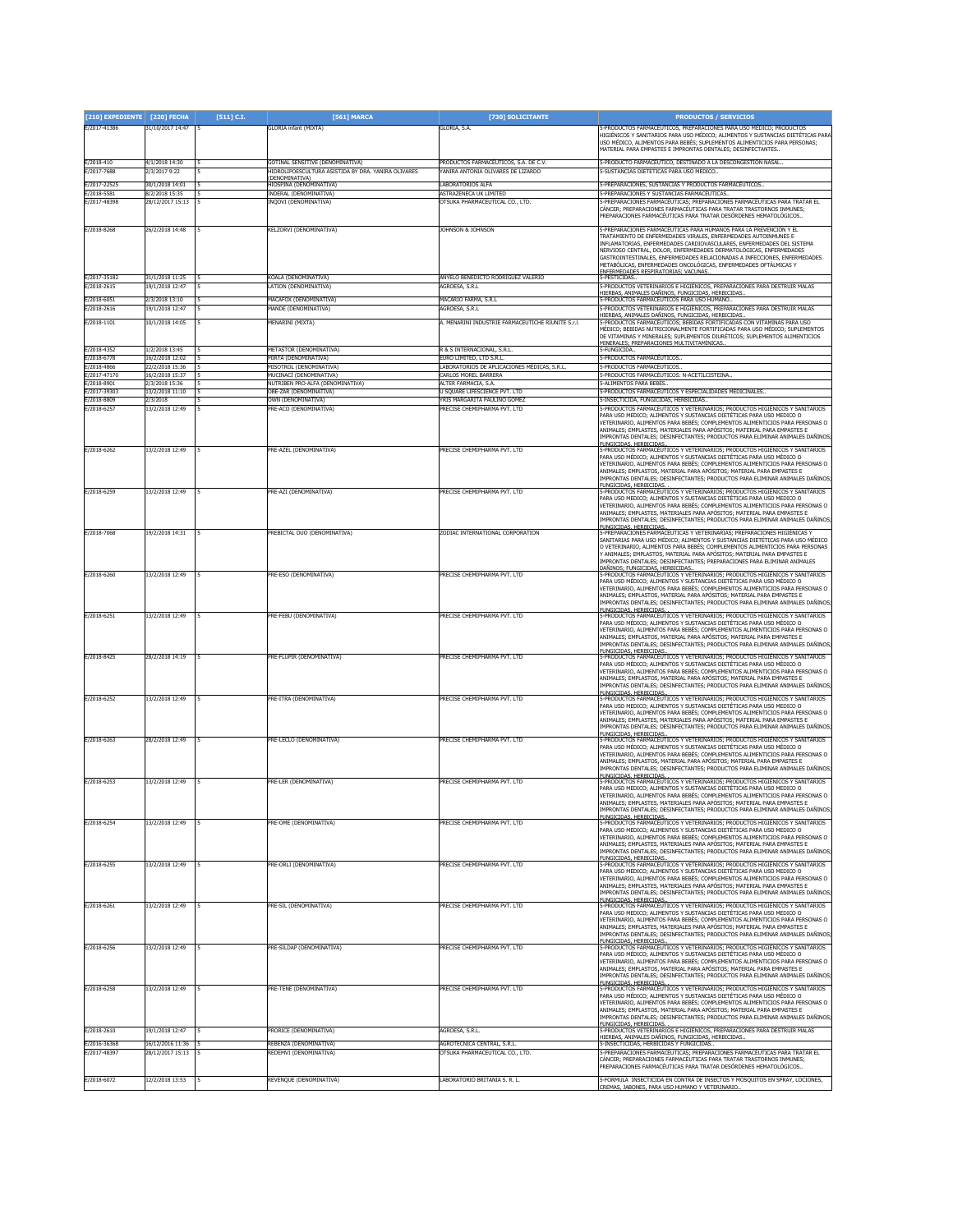| [210] EXPEDIENTE            | [220] FECHA                        | [511] C.I. | [561] MARCA                                             | [730] SOLICITANTE                                                      | <b>PRODUCTOS / SERVICIOS</b>                                                                                                                                                                                                                                                                                                                                                                                                                                                                                                                                                                                                                                                                                                                                                                                                                                                                                                                                                                                                                                                                                                                                                                                                                                                                                                                                                                                                                                                                                                                                                                                                                                                                                                                                                                                                                                                                                                                                                                                                                                                                                                                                                                                                                                                                                                                                                                                                                                                                                                                                                                                                                                                                                                                                                                                                                                                                                                                                                                  |
|-----------------------------|------------------------------------|------------|---------------------------------------------------------|------------------------------------------------------------------------|-----------------------------------------------------------------------------------------------------------------------------------------------------------------------------------------------------------------------------------------------------------------------------------------------------------------------------------------------------------------------------------------------------------------------------------------------------------------------------------------------------------------------------------------------------------------------------------------------------------------------------------------------------------------------------------------------------------------------------------------------------------------------------------------------------------------------------------------------------------------------------------------------------------------------------------------------------------------------------------------------------------------------------------------------------------------------------------------------------------------------------------------------------------------------------------------------------------------------------------------------------------------------------------------------------------------------------------------------------------------------------------------------------------------------------------------------------------------------------------------------------------------------------------------------------------------------------------------------------------------------------------------------------------------------------------------------------------------------------------------------------------------------------------------------------------------------------------------------------------------------------------------------------------------------------------------------------------------------------------------------------------------------------------------------------------------------------------------------------------------------------------------------------------------------------------------------------------------------------------------------------------------------------------------------------------------------------------------------------------------------------------------------------------------------------------------------------------------------------------------------------------------------------------------------------------------------------------------------------------------------------------------------------------------------------------------------------------------------------------------------------------------------------------------------------------------------------------------------------------------------------------------------------------------------------------------------------------------------------------------------|
| E/2018-1129                 | 10/1/2018 14:36                    |            | REYULTI (DENOMINATIVA)                                  | H. LUNDBECK A/S                                                        | 5-PRODUCTOS FARMACÉUTICOS Y PREPARACIONES Y SUSTANCIAS MÉDICAS; VACUNAS;<br>PREPARACIONES Y SUSTANCIAS FARMACÉUTICAS PARA LA PREVENCIÓN Y EL TRATAMIENTO<br>DE TRASTORNOS Y ENFERMEDADES EN, GENERADOS POR O QUE ACTÚAN SOBRE EL SISTEMA<br>NERVIOSO CENTRAL; PREPARACIONES FARMACÉUTICAS Y SUSTANCIAS QUE ACTÚAN SOBRE<br>EL SISTEMA NERVIOSO CENTRAL; ESTIMULANTES DEL SISTEMA NERVIOSO CENTRAL;<br>PREPARACIONES Y SUSTANCIAS FARMACÉUTICAS PARA LA PREVENCIÓN Y EL TRATAMIENTO<br>DE TRASTORNOS Y ENFERMEDADES PSIQUIÁTRICOS Y NEUROLÓGICOS; PREPARACIONES Y<br>SUSTANCIAS FARMACÉUTICAS PARA LA PREVENCIÓN Y EL TRATAMIENTO DE LA DEMENCIA,<br>ENFERMEDAD Y TRASTORNO DE ALZHEIMER, MAREOS, CONVULSIONES, APOPLEJÍA,<br>DEPRESIÓN, DETERIORO COGNITIVO, TRASTORNOS Y ENFERMEDADES COGNITIVAS,<br>TRASTORNOS DEL ESTADO DE ÁNIMO, PSICOSIS, ANSIEDAD, APATÍA, EPILEPSIA, SÍNDROME<br>DE LENNOX-GASTAUT (LGS), ESCLEROSIS, PORFIRIA, ENFERMEDAD Y TRASTORNO DE<br>HUNTINGTON, INSOMNIO, ENFERMEDAD Y TRASTORNO DE PARKINSON, CAÍDAS.<br>TRASTORNOS Y ENFERMEDADES DEL MOVIMIENTO, TEMBLORES, ESQUIZOFRENIA,<br>TRASTORNO Y ENFERMEDAD BIPOLAR, MANÍAS, TDAH, TRASTORNO DE ESTRÉS<br>POSTRAUMÁTICO (PTSD POR SUS SIGLAS EN INGLÉS), AGITACIÓN, CÁNCER, MIGRAÑA,<br>DOLOR, ALCOHOLISMO Y DEPENDENCIA; PREPARACIONES, SUSTANCIAS, REACTIVOS Y<br>AGENTES PARA DIAGNÓSTICO Y USO MÉDICO.                                                                                                                                                                                                                                                                                                                                                                                                                                                                                                                                                                                                                                                                                                                                                                                                                                                                                                                                                                                                                                                                                                                                                                                                                                                                                                                                                                                                                                                                                                                                                                                                       |
| E/2018-9917<br>E/2018-9922  | 9/3/2018 12:33<br>9/3/2018 12:33   |            | RIMAXIFEN (DENOMINATIVA)<br>RIMPIRIFOS (DENOMINATIVA)   | AGROQUIMICA INDUSTRIAL RIMAC, SRL<br>AGROQUIMICA INDUSTRIAL RIMAC, SRL | 5-INSECTICIDAS, FUNGICIDAS, HERBICIDAS.<br>5-INSECTICIDAS, FUNGICIDAS, HERBICIDAS,                                                                                                                                                                                                                                                                                                                                                                                                                                                                                                                                                                                                                                                                                                                                                                                                                                                                                                                                                                                                                                                                                                                                                                                                                                                                                                                                                                                                                                                                                                                                                                                                                                                                                                                                                                                                                                                                                                                                                                                                                                                                                                                                                                                                                                                                                                                                                                                                                                                                                                                                                                                                                                                                                                                                                                                                                                                                                                            |
| E/2017-46002                | 6/12/2017 10:05                    |            | ROFF-OIL (DENOMINATIVA)                                 | DISTRIBUIDORA ALYGUA, E.I.R.L.                                         | 5-PESTICIDAS.                                                                                                                                                                                                                                                                                                                                                                                                                                                                                                                                                                                                                                                                                                                                                                                                                                                                                                                                                                                                                                                                                                                                                                                                                                                                                                                                                                                                                                                                                                                                                                                                                                                                                                                                                                                                                                                                                                                                                                                                                                                                                                                                                                                                                                                                                                                                                                                                                                                                                                                                                                                                                                                                                                                                                                                                                                                                                                                                                                                 |
| E/2018-9921                 | 9/3/2018 12:33                     |            | SLAMMER (DENOMINATIVA)                                  | AGROQUIMICA INDUSTRIAL RIMAC, SRL                                      | 5-INSECTICIDAS, FUNGICIDAS, HERBICIDAS                                                                                                                                                                                                                                                                                                                                                                                                                                                                                                                                                                                                                                                                                                                                                                                                                                                                                                                                                                                                                                                                                                                                                                                                                                                                                                                                                                                                                                                                                                                                                                                                                                                                                                                                                                                                                                                                                                                                                                                                                                                                                                                                                                                                                                                                                                                                                                                                                                                                                                                                                                                                                                                                                                                                                                                                                                                                                                                                                        |
| E/2018-2874<br>E/2018-5321  | 2/3/2018 14:20<br>7/2/2018 15:42   |            | SWING (DENOMINATIVA)<br>-CEF (DENOMINATIVA)             | OUIMAGRO, SRL<br>FARMACÉUTICA GLOBAL FARGLOSA, S.R.L.                  | -FUNGICIDAS, INSECTICIDAS, HERBICIDAS.<br>-MEDICAMENTO                                                                                                                                                                                                                                                                                                                                                                                                                                                                                                                                                                                                                                                                                                                                                                                                                                                                                                                                                                                                                                                                                                                                                                                                                                                                                                                                                                                                                                                                                                                                                                                                                                                                                                                                                                                                                                                                                                                                                                                                                                                                                                                                                                                                                                                                                                                                                                                                                                                                                                                                                                                                                                                                                                                                                                                                                                                                                                                                        |
| F/2018-2611                 | 19/1/2018 12:47                    |            | TEMIDO (DENOMINATIVA)                                   | <b>AGROESA S.R.L.</b>                                                  | 5-PRODUCTOS VETERINARIOS E HIGIÉNICOS, PREPARACIONES PARA DESTRUIR MALAS                                                                                                                                                                                                                                                                                                                                                                                                                                                                                                                                                                                                                                                                                                                                                                                                                                                                                                                                                                                                                                                                                                                                                                                                                                                                                                                                                                                                                                                                                                                                                                                                                                                                                                                                                                                                                                                                                                                                                                                                                                                                                                                                                                                                                                                                                                                                                                                                                                                                                                                                                                                                                                                                                                                                                                                                                                                                                                                      |
|                             |                                    |            |                                                         |                                                                        | <u> HERBAS, ANIMALES DAÑINOS, FUNGICIDAS, HERBICIDAS.</u>                                                                                                                                                                                                                                                                                                                                                                                                                                                                                                                                                                                                                                                                                                                                                                                                                                                                                                                                                                                                                                                                                                                                                                                                                                                                                                                                                                                                                                                                                                                                                                                                                                                                                                                                                                                                                                                                                                                                                                                                                                                                                                                                                                                                                                                                                                                                                                                                                                                                                                                                                                                                                                                                                                                                                                                                                                                                                                                                     |
| E/2017-35188<br>E/2018-6447 | 31/1/2018 11:30<br>14/2/2018 12:14 |            | TOPO (DENOMINATIVA)<br>TRINEURON (DENOMINATIVA)         | ANYELO BENEDICTO RODRÍGUEZ VALERIO<br>Productos Gutis, S.A             | 5-PESTICIDAS<br>5-PRODUCTOS FARMACÉUTICOS Y MEDICINALES.                                                                                                                                                                                                                                                                                                                                                                                                                                                                                                                                                                                                                                                                                                                                                                                                                                                                                                                                                                                                                                                                                                                                                                                                                                                                                                                                                                                                                                                                                                                                                                                                                                                                                                                                                                                                                                                                                                                                                                                                                                                                                                                                                                                                                                                                                                                                                                                                                                                                                                                                                                                                                                                                                                                                                                                                                                                                                                                                      |
| E/2018-8486                 | 1/3/2018 8:36                      |            | <b>JRIBETA (DENOMINATIVA)</b>                           | PROBIOMED, S.A. DE C.V                                                 | 5-PREPARACIONES FARMACÉUTICAS Y VETERINARIAS; PREPARACIONES HIGIÉNICAS<br>SANITARIAS PARA USO MÉDICO; ALIMENTOS Y SUSTANCIAS DIETÉTICAS PARA USO MÉDICO<br>O VETERINARIO, ALIMENTOS PARA BEBÉS; COMPLEMENTOS ALIMENTICIOS PARA PERSONAS<br>' ANIMALES; EMPLASTOS, MATERIAL PARA APÓSITOS; MATERIAL PARA EMPASTES E<br>IMPRONTAS DENTALES; DESINFECTANTES; PREPARACIONES PARA ELIMINAR ANIMALES<br><u> DAÑINOS: FUNGICIDAS, HERBICIDAS,</u>                                                                                                                                                                                                                                                                                                                                                                                                                                                                                                                                                                                                                                                                                                                                                                                                                                                                                                                                                                                                                                                                                                                                                                                                                                                                                                                                                                                                                                                                                                                                                                                                                                                                                                                                                                                                                                                                                                                                                                                                                                                                                                                                                                                                                                                                                                                                                                                                                                                                                                                                                    |
| E/2016-10368<br>E/2018-1698 | 29/3/2016 14:49<br>15/2/2018 9:44  |            | VEMLIDY (DENOMINATIVA)<br><b>IGESTAC (DENOMINATIVA)</b> | GILEAD SCIENCES IRELAND UC<br>PHARM, S.R.L.                            | i-PREPARACIONES FARMACÉUTICAS.<br>-PREPARACIONES FARMACÉUTICAS Y VETERINARIAS; PREPARACIONES HIGIÉNICAS<br>SANITARIAS PARA USO MÉDICO; ALIMENTOS Y SUSTANCIAS DIETÉTICAS PARA USO MÉDICO<br>O VETERINARIO, ALIMENTOS PARA BEBÉS; COMPLEMENTOS ALIMENTICIOS PARA PERSONAS<br>/ ANIMALES; EMPLASTOS, MATERIAL PARA APÓSITOS; MATERIAL PARA EMPASTES E<br>MPRONTAS DENTALES; DESINFECTANTES; PREPARACIONES PARA ELIMINAR ANIMALES<br>DAÑINOS: FUNGICIDAS, HERBICIDAS                                                                                                                                                                                                                                                                                                                                                                                                                                                                                                                                                                                                                                                                                                                                                                                                                                                                                                                                                                                                                                                                                                                                                                                                                                                                                                                                                                                                                                                                                                                                                                                                                                                                                                                                                                                                                                                                                                                                                                                                                                                                                                                                                                                                                                                                                                                                                                                                                                                                                                                             |
| :/2017-46847                | 3/12/2017 10:09                    |            | <b>YNCRO</b> (DENOMINATIVA)                             | NOVARTIS AG                                                            | PREPARACIONES FARMACÉUTICAS.                                                                                                                                                                                                                                                                                                                                                                                                                                                                                                                                                                                                                                                                                                                                                                                                                                                                                                                                                                                                                                                                                                                                                                                                                                                                                                                                                                                                                                                                                                                                                                                                                                                                                                                                                                                                                                                                                                                                                                                                                                                                                                                                                                                                                                                                                                                                                                                                                                                                                                                                                                                                                                                                                                                                                                                                                                                                                                                                                                  |
| E/2018-9915                 | 9/3/2018 12:33                     |            | WEEDCOP (DENOMINATIVA)                                  | AGROQUIMICA INDUSTRIAL RIMAC, SRL                                      | -INSECTICIDAS, FUNGICIDAS, HERBICIDAS.                                                                                                                                                                                                                                                                                                                                                                                                                                                                                                                                                                                                                                                                                                                                                                                                                                                                                                                                                                                                                                                                                                                                                                                                                                                                                                                                                                                                                                                                                                                                                                                                                                                                                                                                                                                                                                                                                                                                                                                                                                                                                                                                                                                                                                                                                                                                                                                                                                                                                                                                                                                                                                                                                                                                                                                                                                                                                                                                                        |
| E/2017-48240                | 27/12/2017 14:16                   |            | OPIZZ (DENOMINATIVA)                                    | TALPHARMA DEVELOPMENT & INDUSTRIES CO. LTD.                            | -PRODUCTOS FARMACÉUTICOS, PREPARACIONES PARA USO MÉDICO; PRODUCTOS<br>HIGIÉNICOS Y SANITARIOS PARA USO MÉDICO; ALIMENTOS Y SUSTANCIAS DIETÉTICAS PARA<br>USO MÉDICO, ALIMENTOS PARA BEBÉS; SUPLEMENTOS ALIMENTICIOS PARA PERSONAS;<br>EMPLASTOS, MATERIAL PARA APÓSITOS; MATERIAL PARA EMPASTES E IMPRONTAS<br>DENTALES; DESINFECTANTES                                                                                                                                                                                                                                                                                                                                                                                                                                                                                                                                                                                                                                                                                                                                                                                                                                                                                                                                                                                                                                                                                                                                                                                                                                                                                                                                                                                                                                                                                                                                                                                                                                                                                                                                                                                                                                                                                                                                                                                                                                                                                                                                                                                                                                                                                                                                                                                                                                                                                                                                                                                                                                                       |
| E/2018-5258                 | 7/2/2018 13:57                     |            | COWAY (DENOMINATIVA)                                    | COWAY Co., Ltd.                                                        | MÁQUINAS DE JUGOS A BASE DE GRANOS; PRENSAS ELÉCTRICAS DE FRUTAS PARA USO<br>DOMÉSTICO; MOLINILLO DE ZUMO PARA LA INDUSTRIA ALIMENTARIA; PROCESADOR DE<br>ALIMENTOS SIN DESPERDICIOS; EXTRACTORES DE JUGO; LAVAVAJILLAS; LAVADORAS<br>ELÉCTRICAS; EXPRIMIDOR ELÉCTRICO DE BAJA VELOCIDAD PARA USO DOMÉSTICO;<br>PROCESADORES DE ALIMENTOS ELÉCTRICOS; ASPIRADORAS; BATIDORAS ELÉCTRICAS PARA<br>USO DOMÉSTICO; MAQUINAS DE LIMPIEZA A VAPOR; APARATOS ELÉCTRICOS DE SECADO DE<br>DESECHOS ALIMENTARIOS PARA USO DOMÉSTICO; APARATOS ELÉCTRICOS DE<br>PROCESAMIENTO DE DESPERDICIOS DE ALIMENTOS PARA USO DOMÉSTICO; MÁQUINAS DE<br>PROCESAMIENTO DE ALIMENTOS Y BEBIDAS PARA USO INDUSTRIAL; MÁQUINAS<br>ELECTROMECÁNICAS DE PREPARACIÓN DE BEBIDAS; MÁQUINAS ELECTROMECÁNICAS DE<br>PREPARACIÓN DE ALIMENTOS; LAVADORA ULTRASÓNICA ELÉCTRICA DE SUSTANCIA<br>EXTERIORES PARA USO DOMÉSTICO; ROBOTS LIMPIADORES PARA USO DOMÉSTICO;<br>BARREDORAS ELÉCTRICAS                                                                                                                                                                                                                                                                                                                                                                                                                                                                                                                                                                                                                                                                                                                                                                                                                                                                                                                                                                                                                                                                                                                                                                                                                                                                                                                                                                                                                                                                                                                                                                                                                                                                                                                                                                                                                                                                                                                                                                                                                                  |
| E/2018-7908<br>E/2018-7804  | 23/2/2018<br>22/2/2018 13:51       | 8          | TREET (DENOMINATIVA)<br>(FIGURATIVA)                    | MARCELO JORGE ROSENBAUM<br>APPLE INC.                                  | 8-MAQUINILLAS Y CUCHILLAS DE AFEITAR<br>9-COMPUTADORAS; SOFTWARE PARA LA CREACIÓN, CREACIÓN, DISTRIBUCIÓN, DESCARGA,                                                                                                                                                                                                                                                                                                                                                                                                                                                                                                                                                                                                                                                                                                                                                                                                                                                                                                                                                                                                                                                                                                                                                                                                                                                                                                                                                                                                                                                                                                                                                                                                                                                                                                                                                                                                                                                                                                                                                                                                                                                                                                                                                                                                                                                                                                                                                                                                                                                                                                                                                                                                                                                                                                                                                                                                                                                                          |
|                             |                                    |            |                                                         |                                                                        | TRANSMISIÓN, RECEPCIÓN, REPRODUCCIÓN, EDICIÓN, EXTRACCIÓN, CODIFICACIÓN,<br>DESCONSIDERACIÓN, VISUALIZACIÓN, ALMACENAMIENTO Y ORGANIZACIÓN DE<br>PUBLICACIONES Y JUEGOS ELECTRÓNICOS; SOFTWARE DE PUBLICACIÓN ELECTRÓNICA;<br>SOFTWARE LECTOR DE PUBLICACIONES ELECTRÓNICAS; LIBROS ELECTRÓNICOS, REVISTAS,<br>PERIÓDICOS, CIRCULARES SOBRE NOTICIAS, PERIÓDICOS, DIARIOS Y OTRAS<br>PUBLICACIONES DESCARGABLES; SOFTWARE DE GESTIÓN DE BASES DE DATOS; SOFTWARE<br>DE COMPUTADORAS PARA ACCEDER, NAVEGAR Y BUSCAR EN BASES DE DATOS EN LÍNEA;<br>SOFTWARE DE SINCRONIZACIÓN DE DATOS.                                                                                                                                                                                                                                                                                                                                                                                                                                                                                                                                                                                                                                                                                                                                                                                                                                                                                                                                                                                                                                                                                                                                                                                                                                                                                                                                                                                                                                                                                                                                                                                                                                                                                                                                                                                                                                                                                                                                                                                                                                                                                                                                                                                                                                                                                                                                                                                                        |
| E/2018-6688                 | 15/2/2018 14:54                    |            | ADN BACHATA (DENOMINATIVA)                              | VICTOR MANUEL MINAYA DE LA CRUZ                                        | -PELÍCULAS CINEMATOGRÁFICAS.                                                                                                                                                                                                                                                                                                                                                                                                                                                                                                                                                                                                                                                                                                                                                                                                                                                                                                                                                                                                                                                                                                                                                                                                                                                                                                                                                                                                                                                                                                                                                                                                                                                                                                                                                                                                                                                                                                                                                                                                                                                                                                                                                                                                                                                                                                                                                                                                                                                                                                                                                                                                                                                                                                                                                                                                                                                                                                                                                                  |
| E/2018-365                  | 4/1/2018 12:39                     |            | COMMSCOPE (MIXTA)                                       | ommScope, Inc. of North Carolina                                       | -ANTENAS, TALES COMO, ANTENAS DE ESTACIONES BASE, ANTENAS DE DOBLE<br>POLARIZACIÓN, ANTENAS DE INCLINACIÓN ELÉCTRICAS REMOTAS, ANTENAS PUNTO A<br>PUNTO, ANTENAS DE MICROONDAS, ANTENAS DE RADIOFRECUENCIA Y ANTENAS DE BANDA<br>ANCHA; CABLES DE TELECOMUNICACIÓN DE RADIOFRECUENCIA; ESTACIÓN BASE Y EQUIPO<br>INALÁMBRICO DENTRO DE EDIFICIOS, TALES COMO, ANTENAS INTERIORES, ANTENAS<br>DISTRIBUIDAS, ANTENAS DISTRIBUIDAS BASADAS EN FIBRA Y ANTENAS DISTRIBUIDAS DE<br>RADIO SOBRE FIBRA; TRANSMISORES DE RADIO INALÁMBRICOS Y RECEPTORES,<br>TRANSCEPTORES. AMPLIFICADORES DE SONIDO Y PROCESADORES DE SEÑALES DIGITALES<br>DE REPETICIÓN. REMODELAR Y REFORMATEAR LAS SEÑALES DE DATOS: SISTEMAS DE<br>CONTROL Y DIAGNÓSTICO PARA ANTENAS DE ESTACIÓN BASE DE TELECOMUNICACIONES<br>INALÁMBRICAS, TALES COMO, CONTROLADORES PORTÁTILES ELÉCTRICOS PARA<br>DIAGNÓSTICO; ENSAMBLES DE CABLES, TALES COMO, CONJUNTOS DE CABLES DE COBRE<br>PARA TELECOMUNICACIONES, CONJUNTOS DE CABLES DE FIBRA ÓPTICA, CABLES DE FIBRA<br>ÓPTICA PREDETERMINADOS Y CABLES DE PUENTE DE RF PREDETERMINADOS; EQUIPO DE<br>ENRUTAMIENTO Y ADMINISTRACIÓN DE CABLES, TALES COMO, BASTIDORES DE<br>ADMINISTRADOR DE CABLES HORIZONTALES Y VERTICALES PARA SOPORTAR. ORGANIZAR Y<br>PROTEGER CABLES DE TELECOMUNICACIÓN MÚLTIPLES, CONDUCTOS DE CABLES DE FIBRA<br>ES DE PISTAS DE CABLE PARA SOPORTAR, ORGANIZAR<br>MÚLTIPLES CABLES DE TELECOMUNICACIONES Y BASTIDORES DE MONTAJE PARA HARDWARE<br>DE TELECOMUNICACIONES; ACCESORIOS DE CABLES DE COMUNICACIONES, TALES COMO,<br>PROTECTORES CONTRA SOBREVOLTAJES Y CONDUCTOS DE TUBOS DE PLÁSTICO PARA<br>SUJETAR CABLES COAXIALES, CABLES DE FIBRA ÓPTICA, CABLES DE PAR TRENZADOS E<br>HÍBRIDOS; GABINETES DE METAL ESPECIALMENTE ADAPTADOS PARA PROTEGER LOS<br>EQUIPOS DE TELECOMUNICACIONES EN LA NATURALEZA DE CABLES DE<br>TELECOMUNICACIONES Y PISTAS, ARMAZÓN DE GESTORES DE CABLES HORIZONTALES Y<br>VERTICALES PARA SOPORTAR, ORGANIZAR Y PROTEGER MÚLTIPLES CABLES DE<br>TELECOMUNICACIÓN; PARTES DE CABLE ÓPTICO, TALES COMO, SALIDAS DE CABLE DE FIBRA<br>ÓPTICA Y UNIDADES DE TERMINACIÓN DE CABLE DE FIBRA ÓPTICA; DISPOSITIVOS EN<br>BLANCOS DE ALMACENAMIENTO DE FIBRA ÓPTICA, TALES COMO, BASTIDORES DE<br>ALMACENAMIENTO PARA ALMACENAR CABLES DE FIBRA ÓPTICA; CABLES DE<br>COMUNICACIONES, TALES COMO, CABLES COAXIALES, CABLES DE FIBRA ÓPTICA, CABLES DE<br>TELECOMUNICACIÓN DE PAR TRENZADO Y CABLES HÍBRIDOS DE FIBRA ÓPTICA, CABLES DE<br>CONEXIÓN, CABLES DE PUENTE Y CABLES TRONCALES EN FORMA DE CABLES DE<br>TELECOMUNICACIÓN; LÍNEAS DE TRANSMISIÓN ELÉCTRICA UTILIZADAS PARA APLICACIONES<br>INALÁMBRICAS; CABLES REMOTOS DE INCLINACIÓN ELÉCTRICA; CONECTORES DE CABLE DE<br>COMUNICACIONES PARA CABLES COAXIALES, DE FIBRA ÓPTICA Y DE PAR TRENZADO E<br>HÍBRIDOS: ENCHUFES DE CONECTORES ELÉCTRICOS Y DE FIBRA ÓPTICA: TERMINALES Y<br>TERMINALES DE FIBRA ÓPTICA EN FORMA DE CAJAS DE CONEXIONES DE CABLES DE FIBRA |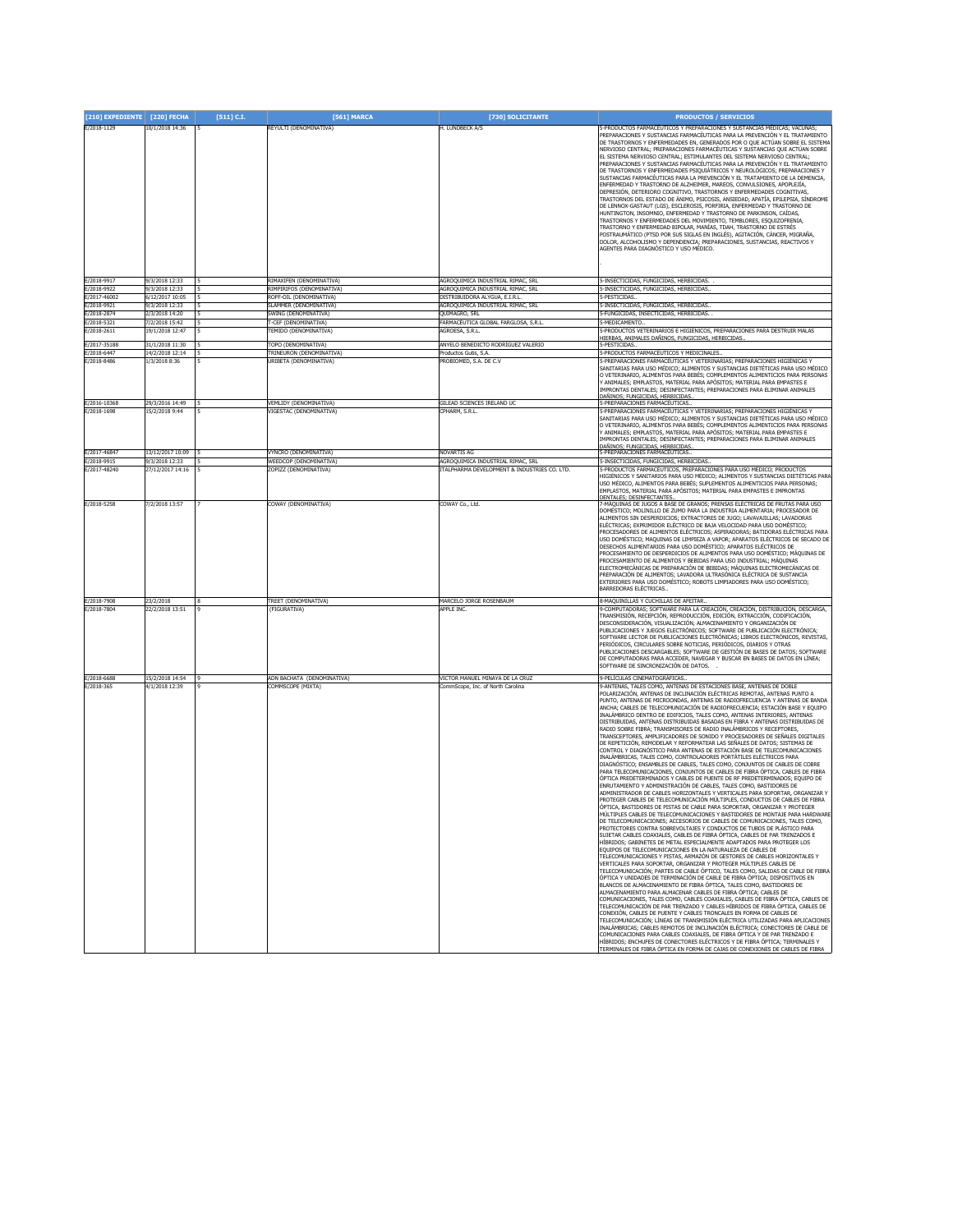| [210] EXPEDIENTE [220] FECHA |                                   | $[511]$ C.I. | [561] MARCA                         | [730] SOLICITANTE                                      | <b>PRODUCTOS / SERVICIOS</b>                                                                                                                                                                                                                                                                                                                                                                                                                                                                                                                                                                                                                                                                                                                                                                                                                                                                                                                                                                                                                                                                                                                                                                                                                                                                                                                                                                                                                                                                                                                                                                                                                                                                                                                                                                                                                                                                                                                                                                                                                                                                                                                                                                                                                                                                                                                                                                                                                                                                                                                                                                                                                                                                                                                                                                                                                                                                                                                                                                                                                        |
|------------------------------|-----------------------------------|--------------|-------------------------------------|--------------------------------------------------------|-----------------------------------------------------------------------------------------------------------------------------------------------------------------------------------------------------------------------------------------------------------------------------------------------------------------------------------------------------------------------------------------------------------------------------------------------------------------------------------------------------------------------------------------------------------------------------------------------------------------------------------------------------------------------------------------------------------------------------------------------------------------------------------------------------------------------------------------------------------------------------------------------------------------------------------------------------------------------------------------------------------------------------------------------------------------------------------------------------------------------------------------------------------------------------------------------------------------------------------------------------------------------------------------------------------------------------------------------------------------------------------------------------------------------------------------------------------------------------------------------------------------------------------------------------------------------------------------------------------------------------------------------------------------------------------------------------------------------------------------------------------------------------------------------------------------------------------------------------------------------------------------------------------------------------------------------------------------------------------------------------------------------------------------------------------------------------------------------------------------------------------------------------------------------------------------------------------------------------------------------------------------------------------------------------------------------------------------------------------------------------------------------------------------------------------------------------------------------------------------------------------------------------------------------------------------------------------------------------------------------------------------------------------------------------------------------------------------------------------------------------------------------------------------------------------------------------------------------------------------------------------------------------------------------------------------------------------------------------------------------------------------------------------------------------|
| E/2018-1823                  | 15/1/2018 14:07                   |              | Face ID (MIXTA)                     | APPLE INC.                                             | 9-COMPUTADORAS; EQUIPOS (HARDWARE) DE COMPUTADORA; EQUIPOS DE COMPUTADORA<br>PONIBLES, COMPUTADORAS PORTÁTILES; TABLETA; APARATOS E INSTRUMENTOS DE<br>TELECOMUNICACIONES; TELÉFONOS; TELÉFONOS CELULARES; TELÉFONOS INTELIGENTES;<br>DISPOSITIVOS DE COMUNICACIÓN INALÁMBRICA PARA LA TRANSMISIÓN CONTENIDO DE<br>VOZ, DATA, IMÁGENES, AUDIO, VIDEO Y CONTENIDO MULTIMEDIA; APARATO DE<br>COMUNICACIÓN EN LA RED: DISPOSITIVOS ELECTRÓNICOS DIGITALES DE MANO CAPACES DI<br>PROPORCIONAR ACCESO AL INTERNET DEL ENVÍO, RECEPCIÓN Y ALMACENAMIENTO DE LAS<br>LLAMADAS TELEFÓNICAS, CORREO ELECTRÓNICO Y OTROS DATOS DIGITALES;<br>DISPOSITIVOS PONIBLES DE HARDWARE DE COMPUTADORAS CAPACES DE PROPORCIONAR<br>ACCESO AL INTERNET DEL ENVÍO, RECEPCIÓN Y ALMACENAMIENTO DE LAS LLAMADAS<br>TELEFÓNICAS, CORREO ELECTRÓNICO Y OTROS DATOS DIGITALES; RELOJES INTELIGENTES;<br>ENTES INTELIGENTES, ANILLOS INTELIGENTES; RASTREADORES DE ACTIVIDAD PONIBLES;<br>PULSERAS CONECTADAS [INSTRUMENTOS DE MEDIDA]; LECTORES DE LIBROS<br>ELECTRÓNICOS; PROGRAMAS DE COMPUTADORAS; PROGRAMAS DE COMPUTADORAS PARA<br>LA CONFIGURACIÓN, FUNCIONAMIENTO Y CONTROL DE COMPUTADORAS, PERIFÉRICOS DE                                                                                                                                                                                                                                                                                                                                                                                                                                                                                                                                                                                                                                                                                                                                                                                                                                                                                                                                                                                                                                                                                                                                                                                                                                                                                                                                                                                                                                                                                                                                                                                                                                                                                                                                                                                                                                                             |
|                              |                                   |              |                                     |                                                        | COMPUTADORAS, APARATOS MÓVILES, TELÉFONOS MÓVILES; RELOJES INTELIGENTES.<br>LENTES INTELIGENTES, APARATOS PONIBLES, AUDÍFONOS, AURICULARES, TELEVISORES,<br>DECODIFICADORES, REPRODUCTORES Y GRABADORES DE AUDIO Y VIDEO, SISTEMAS DE<br>CINE EN CASA Y SISTEMA DE ENTRETENIMIENTO; PROGRAMA DE DESARROLLO DE<br>APLICACIONES; PROGRAMA DE JUEGOS DE COMPUTADORA; CONTENIDO DE AUDIO, VIDEO Y<br>MULTIMEDIA PREGRABADOS DESCARGABLES; EQUIPOS PERIFÉRICOS; DISPOSITIVOS<br>PERIFÉRICOS PARA COMPUTADORAS, TELÉFONOS MÓVILES, DISPOSITIVOS ELECTRÓNICOS<br>MÓVILES, DISPOSITIVOS ELECTRÓNICOS PORTÁTILES, RELOJES INTELIGENTES, RELOJES<br>INTELIGENTES, LENTES INTELIGENTES, AURICULARES, AURICULARES, TELEVISORES,<br>DECODIFICADORES Y REPRODUCTORES Y GRABADORES DE AUDIO Y VÍDEO; PERIFÉRICOS<br>PONIBLES PARA USO CON COMPUTADORAS, TELÉFONOS MÓVILES, DISPOSITIVOS<br>ELECTRÓNICOS MÓVILES, RELOJES INTELIGENTES, LENTES INTELIGENTES, ANILLOS<br>INTELIGENTES, AUDÍFONOS, AURICULARES, TELEVISORES, DECODIFICADORES Y<br>REPRODUCTORES Y GRABADORES DE AUDIO Y VÍDEO; APARATOS DE IDENTIFICACIÓN Y                                                                                                                                                                                                                                                                                                                                                                                                                                                                                                                                                                                                                                                                                                                                                                                                                                                                                                                                                                                                                                                                                                                                                                                                                                                                                                                                                                                                                                                                                                                                                                                                                                                                                                                                                                                                                                                                                                                                           |
|                              |                                   |              |                                     |                                                        | AUTENTICACIÓN BIOMÉTRICOS; ACELERÓMETROS; ALTÍMETROS; APARATOS DE MEDICIÓN<br>DE DISTANCIA; APARATOS DE GRABACIÓN DE DISTANCIA; PODÓMETROS; APARATOS DE<br>MEDICIÓN DE LA PRESIÓN; INDICADORES DE PRESIÓN; MONITORES, PANTALLAS DE<br>VISUALIZACIÓN, MONITORES MONTADOS EN LA CABEZA Y AURICULARES PARA USO CON<br>COMPUTADORAS, TELÉFONOS INTELIGENTES, DISPOSITIVOS ELECTRÓNICOS MÓVILES,<br>DISPOSITIVOS ELECTRÓNICOS PORTÁTILES, RELOJES INTELIGENTES, LENTES INTELIGENTES<br>TELEVISORES, DECODIFICADORES Y REPRODUCTORES Y GRABADORES DE AUDIO Y VÍDEO;<br>PANTALLAS DE REALIDAD VIRTUAL Y AUMENTADA, GAFAS, CONTROLADORES Y<br>AURICULARES; GAFAS 3D; ANTEOJOS; GAFAS DE SOL; LENTES PARA GAFAS; VIDRIO ÓPTICO;                                                                                                                                                                                                                                                                                                                                                                                                                                                                                                                                                                                                                                                                                                                                                                                                                                                                                                                                                                                                                                                                                                                                                                                                                                                                                                                                                                                                                                                                                                                                                                                                                                                                                                                                                                                                                                                                                                                                                                                                                                                                                                                                                                                                                                                                                                                              |
| E/2016-38221                 | 28/10/2016 14:04                  |              | FIFO (DENOMINATIVA)                 | FIFO Wireless, Inc.                                    | 9-ESTUCHES PARA TELÉFONOS MÓVILES; CARGADORES DE BATERÍAS DE TELÉFONOS<br>CELULARES; CARGADORES DE BATERÍAS; DISPOSITIVOS MANOS LIBRES PARA TELÉFONOS<br>MÓVILES; AUDÍFONOS; RADIO TRANSMISORES; SEPARADORES DE SEÑAL PARA APARATOS<br>ELECTRÓNICOS; ESTUCHES DISEÑADOS PARA DISPOSITIVOS ELECTRÓNICOS PERSONALES,<br>ENTIÉNDASE, TELÉFONOS CELULARES, LOCALIZADORES (BEEPERS) Y/O ASISTENTES<br>DIGITALES PERSONALES                                                                                                                                                                                                                                                                                                                                                                                                                                                                                                                                                                                                                                                                                                                                                                                                                                                                                                                                                                                                                                                                                                                                                                                                                                                                                                                                                                                                                                                                                                                                                                                                                                                                                                                                                                                                                                                                                                                                                                                                                                                                                                                                                                                                                                                                                                                                                                                                                                                                                                                                                                                                                               |
| E/2017-45540                 | 1/12/2017 15:51                   |              | KOMATSU (MIXTA)                     | KOMATSU LTD.                                           | QUINAS Y APARATOS ELECTRÓNICOS, Y SUS PARTES Y ACCESORIOS; MÁQUINAS Y<br>APARATOS ELECTRÓNICOS Y SUS PARTES PARA SISTEMAS DE SUPERVISIÓN REMOTOS;<br>SISTEMAS Y DISPOSITIVOS DE CONTROL REMOTO INALÁMBRICO PARA VEHÍCULOS;<br>MÁQUINAS Y APARATOS DE TELECOMUNICACIÓN, Y SUS PARTES Y ACCESORIOS; SOFTWARE<br>HARDWARE DE ORDENADORES; PROGRAMAS INFORMÁTICOS; PROGRAMAS INFORMÁTICOS<br>PARA EL PROCESAMIENTO DE DATOS; PROGRAMAS INFORMÁTICOS PARA LA REPARACIÓN O<br>EL MANTENIMIENTO DE MÁQUINAS Y HERRAMIENTAS PARA TRABAJAR METALES, MÁQUINAS<br>Y APARATOS PARA LA CONSTRUCCIÓN, MÁQUINAS Y APARATOS DE CARGA-DESCARGA,<br>MÁQUINAS Y APARATOS PARA LA MINERÍA, MÁQUINAS E INSTRUMENTOS AGRÍCOLAS,<br>MÁQUINAS Y APARATOS FORESTALES; PROGRAMAS INFORMÁTICOS PARA GESTIONAR LA<br>POSICIÓN Y LA BATERÍA, INFORMACIÓN SOBRE EL ESTADO OPERATIVO Y EL<br>MANTENIMIENTO DE MÁQUINAS Y HERRAMIENTAS PARA TRABAJAR METALES, MÁQUINAS Y<br>APARATOS PARA LA CONSTRUCCIÓN, MÁQUINAS Y APARATOS DE CARGA-DESCARGA,<br>MÁQUINAS Y APARATOS PARA LA MINERÍA, MÁQUINAS E INSTRUMENTOS AGRÍCOLAS,<br>MÁOUINAS Y APARATOS FORESTALES: TABLETAS DIGITALES, Y SUS PARTES Y ACCESORIOS:<br>TERMINALES DE TABLETAS DIGITALES PARA MEDIR EL ESTADO OPERATIVO DE<br>HERRAMIENTAS DE MÁQUINAS Y RECOGER LOS DATOS OPERATIVOS DE LAS HERRAMIENTAS<br>DE MÁQUINAS AL INSTALAR EN LAS HERRAMIENTAS DE MÁQUINAS, Y SUS PARTES Y<br>ACCESORIOS; APARATOS ELÉCTRICOS DE CONTROL, ENSAYO Y SEGUIMIENTO, Y SUS PARTES<br>Y ACCESORIOS; BATERÍAS Y PILAS ELÉCTRICAS; CAJAS DE BATERÍAS; CONDENSADORES<br>ELÉCTRICOS; BATERÍAS; TERMINAL DE BATERÍA; BATERÍAS PARA VEHÍCULOS; CARGADORES<br>DE BATERÍAS PARA VEHÍCULOS, Y SUS PARTES Y ACCESORIOS; APARATOS E INSTRUMENTOS<br>DE MEDICIÓN O ENSAYO, Y SUS PARTES Y ACCESORIOS; MÁQUINAS Y APARATOS PARA<br>INSPECCIONES, Y SUS PARTES Y ACCESORIOS; MÁQUINAS Y APARATOS DE DISTRIBUCIÓN O<br>CONTROL DE LA ELECTRICIDAD; MONITORES DE CRISTAL LÍQUIDO [LCD]; MONITORES DE<br>ORDENADOR; MONITORES DE PANTALLA TÁCTIL; MONITORES DE TABLETA; PANELES DE<br>PANTALLAS ELECTROLUMINISCENTES; MONITORES DE ORDENADOR; PANTALLAS NUMÉRICAS<br>ELECTRÓNICAS; APARATOS DE CONTROL ELÉCTRICOS; CONTROLADORES DE CARGAS<br>ELÉCTRICAS; CONTROLADORES DE POTENCIA ELECTRÓNICOS; CONTROLADORES DE<br>VELOCIDAD ELECTRÓNICOS; SENSORES DE PRESIÓN; CONDENSADORES; CAJAS DE<br>CAPACITANCIA; SOFTWARE GRABADO CON PROGRAMAS INFORMÁTICOS; CONECTORES<br>ELECTRICIDAD]; CONECTORES ELECTRÓNICOS; HILOS Y CABLES ELÉCTRICOS; SENSORES<br>[APARATOS DE MEDICIÓN], DISTINTOS DE LOS DE USO MÉDICO; SENSORES ÓPTICOS;<br>ROBOTS HUMANOIDES DOTADOS DE INTELIGENCIA ARTIFICIAL; MÁQUINAS E<br>INSTRUMENTOS DE TELEMETRÍA POR CONTROL REMOTO PARA ROBOTS INDUSTRIALES                                                                                                                                                                                                                                                                          |
| E/2018-1965                  | 16/1/2018                         |              | ODISEA (DENOMINATIVA)               | ANEL MONTERO CARVAJAL / LUIS MISAEL MATEO VALERIO      | 9-MONTURAS DE ANTEOJOS.                                                                                                                                                                                                                                                                                                                                                                                                                                                                                                                                                                                                                                                                                                                                                                                                                                                                                                                                                                                                                                                                                                                                                                                                                                                                                                                                                                                                                                                                                                                                                                                                                                                                                                                                                                                                                                                                                                                                                                                                                                                                                                                                                                                                                                                                                                                                                                                                                                                                                                                                                                                                                                                                                                                                                                                                                                                                                                                                                                                                                             |
| E/2018-5057<br>F/2018-7076   | 6/2/2018 14:23<br>19/2/2018 14:45 | 10           | Panasonic (MIXTA)<br>(FIGURATIVA)   | anasonic Corporation<br>BECTON DICKINSON AND COMPANY   | 9-BATERÍAS; CÉLULAS SECAS; BATERÍAS ALCALINAS SECAS; BATERÍAS DE ZINC Y CARBONO;<br>BATERÍAS DE LITIO; BATERÍAS RECARGABLES; CARGADORES DE BATERÍA; PROBADORES DE<br><b>BATERIA</b><br>10-DISPOSITIVOS Y APARATOS MÉDICOS, EN ESPECIFICO, CATÉTERES: CÁNULAS: CABLES                                                                                                                                                                                                                                                                                                                                                                                                                                                                                                                                                                                                                                                                                                                                                                                                                                                                                                                                                                                                                                                                                                                                                                                                                                                                                                                                                                                                                                                                                                                                                                                                                                                                                                                                                                                                                                                                                                                                                                                                                                                                                                                                                                                                                                                                                                                                                                                                                                                                                                                                                                                                                                                                                                                                                                                |
| E/2017-40868                 | 1/2/2018 10:53                    | 10           | asco (MIXTA)                        | HECTOR JOSE LOPEZ ESTEVEZ                              | GUÍA: GLOBOS DE ANGIOPLASTIA: GLOBOS DE PERFUSIÓN: GLOBOS RECUBIERTOS DE<br>MEDICAMENTOS; DISPOSITIVO DE RECANALIZACIÓN; DISPOSITIVO DE ATERECTOMÍA;<br>DISPOSITIVO DE RECANALIZACIÓN DEL CATÉTER: DISPOSITIVOS CRÓNICOS DE CRUCE DE<br>OCLUSIÓN TOTAL : SISTEMAS DE BIOPSIA ASISTIDA POR VACÍO: DISPOSITIVOS DE BIOPSIA:<br>MARCADORES DE BIOPSIA; CABLES DE LOCALIZACIÓN MAMARIA; AGUJAS MÉDICAS Y / O<br>QUIRÚRGICAS; SONDAS DE BIOPSIA; CONSOLA DE MANO PARA DISPOSITIVOS DE BIOPSIA;<br>INSTRUMENTOS DE BIOPSIA DE TEJIDOS BLANDOS; DISPOSITIVOS DE BIOPSIA ÓSEA;<br>BUSCADOR DE RADIACIÓN; CÁNULAS CORONARIOS; SISTEMAS DE ENTREGA DE CÁNULAS;<br>NULLAS: SISTEMAS DE ENTREGA DE INJERTOS<br>CÁNULAS RECUBIERTOS DE FÁRMACOS; REVESTIMIENTOS APLICADOS A DISPOSITIVOS<br>MÉDICOS; FILTROS MÉDICOS; FILTROS DE VENA CAVA; FILTROS DE VENA CAVA INFERIOR;<br>DISPOSITIVOS DE ENTREGA DE FILTRO; DISPOSITIVOS DE ELIMINACIÓN DE FILTROS;<br>TEXTILES IMPLANTABLES; INJERTOS QUIRÚRGICOS; TELA, FIELTRO Y PRENDAS DE VESTIR;<br>TEXTILES IMPLANTABLES; CALIBRADORES, CINTAS, BOLSAS Y EXCAVADORES VASCULARES;<br>SONDAS VASCULARES; BANDEJAS INTERMITENTES; INSTRUMENTOS Y APARATOS<br>UROLÓGICOS; SISTEMAS DE SOPORTE URETERAL; MONITORES DE RECOLECCIÓN DE ORINA;<br>SISTEMAS DE MONITOREO DE LA SALIDA DE LA ORINA, COMPUESTOS PRINCIPALMENTE POR<br>MONITOR DE SALIDA Y TEMPERATURA DE LA ORINA, MEDIDOR DE SALIDA DE ORINA,<br>SOPORTE DE MONTAJE DEL MONITOR, BANDEJAS Y SOFTWARE DE RED Y SUS PARTES Y<br>ACCESORIOS; BOLSAS DE DRENAJE URINARIO; KITS DE CAPTURA DE CORRIENTE MEDIA<br>URINARIA; MEDIDORES DE ORINA; KITS DE MUESTRAS DE ORINA; DISPOSITIVOS DE<br>MEDICIÓN DE ORINA; DISPOSITIVOS DE CONTINENCIA; FUNDAS URINARIAS; BANDEJAS DE<br>CATÉTER URINARIO; BANDEJAS DE MEDIDOR DE ORINA; BANDEJAS FOLEY; BANDEJAS DE<br>RIEGO; SISTEMAS DE GESTIÓN DE HECES; DISPOSITIVOS DE CONTENCIÓN FECAL; TUBOS DE<br>COLON / RECTO; TUBOS NASOGÁSTRICOS; VÁLVULAS ENTERAS NASOGÁSTRICAS;<br>DISPOSITIVO DE ESTABILIZACIÓN NASOGÁSTRICA; FILTRO NASOGÁSTRICO ANTI-REFLUJO;<br>APARATO DE ALIMENTACIÓN GÁSTRICA; DISPOSITIVOS DE OSTOMÍA; TUBOS DE<br>ALIMENTACIÓN: TUBOS DE CONTROL DE OBSTRUCCIÓN INTESTINAL: SISTEMA DE GESTIÓN<br>DE TEMPERATURA; ALMOHADILLAS DE ENFRIAMIENTO / CALENTAMIENTO PARA EL SISTEMA<br>DE GESTIÓN DE LA TEMPERATURA; SISTEMA DE CONTROL DE LA PRESIÓN<br>INTRAABDOMINAL; FIBRAS DE LÂSER; FIBRA DE LÂSER DE HOLMIO; GENERADORES DE LÂSER<br>DE HOLMIO; VAINAS DE ACCESO URETERAL; DISPOSITIVOS DE INFLACIÓN; FILIFORMES,<br>SEGUIDORES, BOUGIES; ESTILOS; GUÍAS, GUÍAS URETEROSCÓPICAS, BOLSAS RENALES;<br>CATÉTER DE PEZZERS: CANASTAS DE PIEDRA: SISTEMAS DE RECUPERACIÓN DE PIEDRA:<br>PINZAS DE AGARRE DE PIEDRA; CÁNULAS URETRALES; CÁNULAS DE DERIVACIÓN URINARIA;<br>EVACUADORES DE VEJIGA; ELECTRODOS; ELECTRODOS BIPOLARES; ELECTRODOS DE<br><u>ESTIMULACIÓN TEMPORAL; ELECTRODOS DE EMPAQUETAMIENTO TEMPORAL ASISTIDOS POR</u><br>10-IMPLANTES ORTOPÉDICOS PARA CIRUGÍAS ORTOPÉDICAS PEDIÁTRICAS. |
| E/2018-7720                  | 22/2/2018 11:36                   | 10           | <b>BSC ACCUSTICK (DENOMINATIVA)</b> | BOSTON SCIENTIFIC DEL CARIBE, INC., en lo adelante BSC | 10-APARATOS, INSTRUMENTOS Y DISPOSITIVOS MÉDICOS DESTINADOS A MODIFICAR,<br>SOSTENER, SUSTITUIR O RESTAURAR FUNCIONES O ESTRUCTURAS BIOLÓGICAS EN EL                                                                                                                                                                                                                                                                                                                                                                                                                                                                                                                                                                                                                                                                                                                                                                                                                                                                                                                                                                                                                                                                                                                                                                                                                                                                                                                                                                                                                                                                                                                                                                                                                                                                                                                                                                                                                                                                                                                                                                                                                                                                                                                                                                                                                                                                                                                                                                                                                                                                                                                                                                                                                                                                                                                                                                                                                                                                                                |
| E/2018-7679                  | 22/2/2018 11:21                   | 10           | BSC ADVANIX (DENOMINATIVA)          | BOSTON SCIENTIFIC DEL CARIBE, INC., en lo adelante BSC | CONTEXTO DE LA PREVENCIÓN, TRATAMIENTO, ALIVIO O REHABILITACIÓN DE UNA<br>ENFERMEDAD, LESIÓN O DEFICIENCIA EN HUMANOS<br>10-APARATOS, INSTRUMENTOS Y DISPOSITIVOS MÉDICOS DESTINADOS A MODIFICAR,                                                                                                                                                                                                                                                                                                                                                                                                                                                                                                                                                                                                                                                                                                                                                                                                                                                                                                                                                                                                                                                                                                                                                                                                                                                                                                                                                                                                                                                                                                                                                                                                                                                                                                                                                                                                                                                                                                                                                                                                                                                                                                                                                                                                                                                                                                                                                                                                                                                                                                                                                                                                                                                                                                                                                                                                                                                   |
| E/2018-7690                  |                                   |              |                                     |                                                        | SOSTENER, SUSTITUIR O RESTAURAR FUNCIONES O ESTRUCTURAS BIOLÓGICAS EN EL<br>CONTEXTO DE LA PREVENCIÓN, TRATAMIENTO, ALIVIO O REHABILITACIÓN DE UNA<br>ENFERMEDAD, LESIÓN O DEFICIENCIA EN HUMANOS                                                                                                                                                                                                                                                                                                                                                                                                                                                                                                                                                                                                                                                                                                                                                                                                                                                                                                                                                                                                                                                                                                                                                                                                                                                                                                                                                                                                                                                                                                                                                                                                                                                                                                                                                                                                                                                                                                                                                                                                                                                                                                                                                                                                                                                                                                                                                                                                                                                                                                                                                                                                                                                                                                                                                                                                                                                   |
|                              | 22/2/2018 11:21                   | 10           | BSC ADVANTAGE FIT (DENOMINATIVA)    | BOSTON SCIENTIFIC DEL CARIBE, INC., en lo adelante BSC | 10-APARATOS, INSTRUMENTOS Y DISPOSITIVOS MÉDICOS DESTINADOS A MODIFICAR,<br>SOSTENER, SUSTITUIR O RESTAURAR FUNCIONES O ESTRUCTURAS BIOLÓGICAS EN EL<br>CONTEXTO DE LA PREVENCIÓN, TRATAMIENTO, ALIVIO O REHABILITACIÓN DE UNA<br>IFERMEDAD. LESIÓN O DEFICIENCIA EN HUMANOS                                                                                                                                                                                                                                                                                                                                                                                                                                                                                                                                                                                                                                                                                                                                                                                                                                                                                                                                                                                                                                                                                                                                                                                                                                                                                                                                                                                                                                                                                                                                                                                                                                                                                                                                                                                                                                                                                                                                                                                                                                                                                                                                                                                                                                                                                                                                                                                                                                                                                                                                                                                                                                                                                                                                                                        |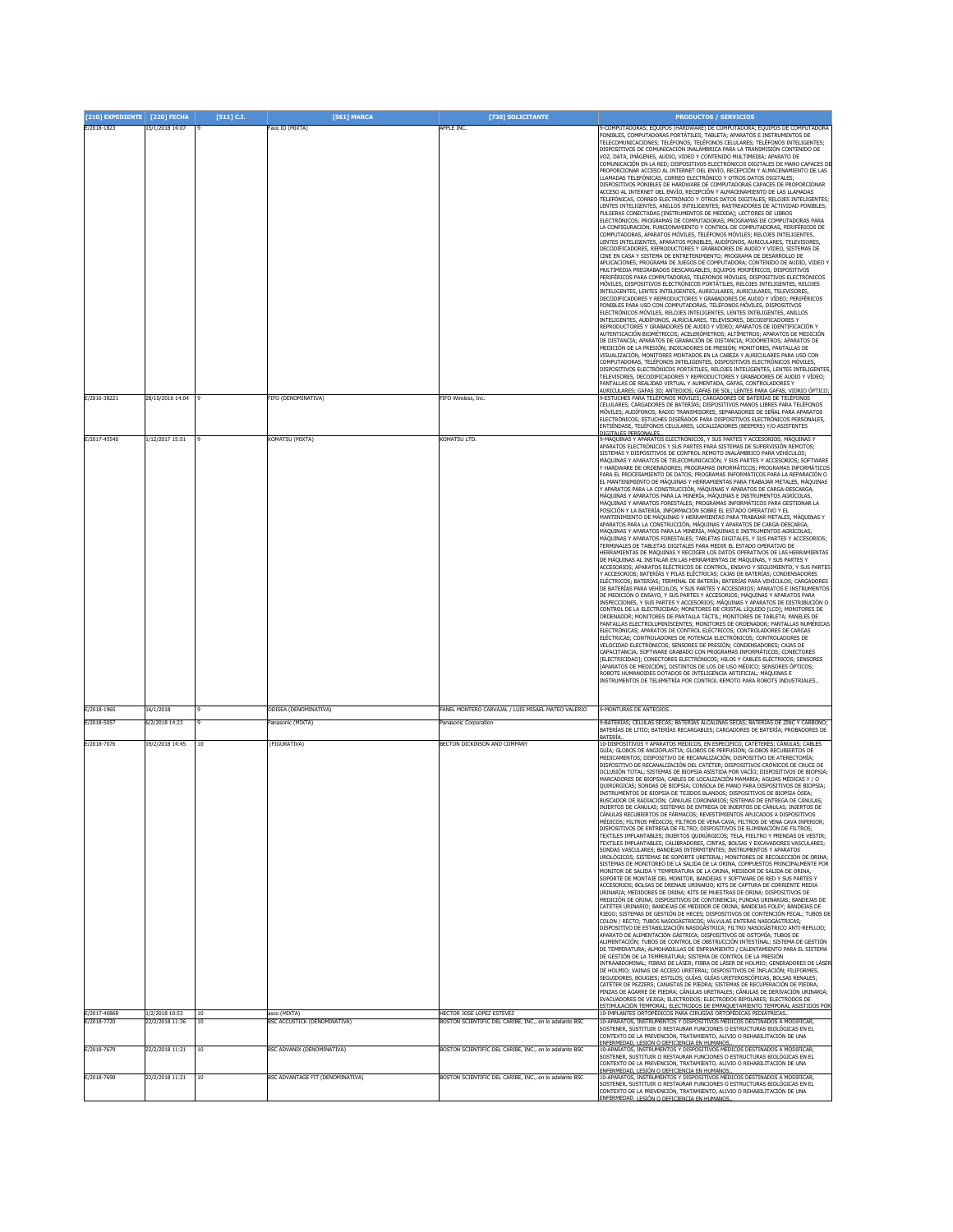| [210] EXPEDIENTE [220] FECHA |                 | [511] C.I. | [561] MARCA                                         | [730] SOLICITANTE                                      | <b>PRODUCTOS / SERVICIOS</b>                                                                                                                                                                               |
|------------------------------|-----------------|------------|-----------------------------------------------------|--------------------------------------------------------|------------------------------------------------------------------------------------------------------------------------------------------------------------------------------------------------------------|
| E/2018-7639                  | 22/2/2018 10:35 | 10         | BSC BACK-UP MEIER (DENOMINATIVA)                    | BOSTON SCIENTIFIC DEL CARIBE, INC., en lo adelante BSC | 10-APARATOS, INSTRUMENTOS Y DISPOSITIVOS MÉDICOS DESTINADOS A MODIFICAR.<br>SOSTENER, SUSTITUIR O RESTAURAR FUNCIONES O ESTRUCTURAS BIOLÓGICAS EN EL                                                       |
|                              |                 |            |                                                     |                                                        | CONTEXTO DE LA PREVENCIÓN, TRATAMIENTO, ALIVIO O REHABILITACIÓN DE UNA<br>ENFERMEDAD. LESIÓN O DEFICIENCIA EN HUMANOS                                                                                      |
| E/2018-7702                  | 22/2/2018 11:36 | 10         | BSC BERENTEIN (DENOMINATIVA)                        | BOSTON SCIENTIFIC DEL CARIBE, INC., en lo adelante BSC | 10-APARATOS, INSTRUMENTOS Y DISPOSITIVOS MÉDICOS DESTINADOS A MODIFICAR,<br>SOSTENER, SUSTITUIR O RESTAURAR FUNCIONES O ESTRUCTURAS BIOLÓGICAS EN EL                                                       |
|                              |                 |            |                                                     |                                                        | CONTEXTO DE LA PREVENCIÓN, TRATAMIENTO, ALIVIO O REHABILITACIÓN DE UNA                                                                                                                                     |
| E/2018-7714                  | 22/2/2018 11:36 | 10         | BSC COIL PUSHER 16 (DENOMINATIVA)                   | BOSTON SCIENTIFIC DEL CARIBE, INC., en lo adelante BSC | ENFERMEDAD. LESIÓN O DEFICIENCIA EN HUMANOS.<br>10-APARATOS, INSTRUMENTOS Y DISPOSITIVOS MÉDICOS DESTINADOS A MODIFICAR,                                                                                   |
|                              |                 |            |                                                     |                                                        | SOSTENER, SUSTITUIR O RESTAURAR FUNCIONES O ESTRUCTURAS BIOLÓGICAS EN EL<br>CONTEXTO DE LA PREVENCIÓN, TRATAMIENTO, ALIVIO O REHABILITACIÓN DE UNA                                                         |
| E/2018-7713                  | 22/2/2018 11:36 | 10         | BSC COMPLEX (DENOMINATIVA)                          | BOSTON SCIENTIFIC DEL CARIBE, INC., en lo adelante BSC | ENFERMEDAD, LESIÓN O DEFICIENCIA EN HUMANOS.<br>10-APARATOS, INSTRUMENTOS Y DISPOSITIVOS MÉDICOS DESTINADOS A MODIFICAR,                                                                                   |
|                              |                 |            |                                                     |                                                        | SOSTENER, SUSTITUIR O RESTAURAR FUNCIONES O ESTRUCTURAS BIOLÓGICAS EN EL<br>CONTEXTO DE LA PREVENCIÓN, TRATAMIENTO, ALIVIO O REHABILITACIÓN DE UNA                                                         |
|                              |                 |            |                                                     |                                                        | <u>ENFERMEDAD, LESIÓN O DEFICIENCIA EN HUMANOS</u>                                                                                                                                                         |
| E/2018-7724                  | 22/2/2018 11:36 | 10         | BSC CONNECTING TUBE FOR DRAINAGE BAG (DENOMINATIVA) | BOSTON SCIENTIFIC DEL CARIBE, INC., en lo adelante BSC | 10-APARATOS, INSTRUMENTOS Y DISPOSITIVOS MÉDICOS DESTINADOS A MODIFICAR,<br>SOSTENER, SUSTITUIR O RESTAURAR FUNCIONES O ESTRUCTURAS BIOLÓGICAS EN EL                                                       |
|                              |                 |            |                                                     |                                                        | CONTEXTO DE LA PREVENCIÓN, TRATAMIENTO, ALIVIO O REHABILITACIÓN DE UNA<br><u>ENFERMEDAD. LESIÓN O DEFICIENCIA EN HUMANOS</u><br>10-APARATOS, INSTRUMENTOS Y DISPOSITIVOS MÉDICOS DESTINADOS A MODIFICAR,   |
| E/2018-7686                  | 22/2/2018 11:21 | 10         | <b>BSC CONSERVIA (DENOMINATIVA)</b>                 | BOSTON SCIENTIFIC DEL CARIBE, INC., en lo adelante BSC | SOSTENER. SUSTITUIR O RESTAURAR FUNCIONES O ESTRUCTURAS BIOLÓGICAS EN EL                                                                                                                                   |
|                              |                 |            |                                                     |                                                        | CONTEXTO DE LA PREVENCIÓN, TRATAMIENTO, ALIVIO O REHABILITACIÓN DE UNA                                                                                                                                     |
| E/2018-7585                  | 22/2/2018 10:02 | 10         | <b>BSC CONVEY (DENOMINATIVA)</b>                    | BOSTON SCIENTIFIC DEL CARIBE, INC., en lo adelante BSC | <u>ENFERMEDAD, LESIÓN O DEFICIENCIA EN HUMANOS</u><br>10-APARATOS, INSTRUMENTOS Y DISPOSITIVOS MÉDICOS DESTINADOS A MODIFICAR,<br>SOSTENER. SUSTITUIR O RESTAURAR FUNCIONES O ESTRUCTURAS BIOLÓGICAS EN EL |
|                              |                 |            |                                                     |                                                        | CONTEXTO DE LA PREVENCIÓN, TRATAMIENTO, ALIVIO O REHABILITACIÓN DE UNA                                                                                                                                     |
| E/2018-7623                  | 22/2/2018 10:35 | 10         | <b>BSC COYOTE (DENOMINATIVA)</b>                    | BOSTON SCIENTIFIC DEL CARIBE, INC., en lo adelante BSC | ENFERMEDAD, LESIÓN O DEFICIENCIA EN HUMANOS<br>10-APARATOS, INSTRUMENTOS Y DISPOSITIVOS MÉDICOS DESTINADOS A MODIFICAR,                                                                                    |
|                              |                 |            |                                                     |                                                        | SOSTENER, SUSTITUIR O RESTAURAR FUNCIONES O ESTRUCTURAS BIOLÓGICAS EN EL<br>CONTEXTO DE LA PREVENCIÓN. TRATAMIENTO. ALIVIO O REHABILITACIÓN DE UNA                                                         |
| E/2018-7598                  | 22/2/2018 10:02 | 10         | BSC CROSSBOSS (DENOMINATIVA)                        | BOSTON SCIENTIFIC DEL CARIBE, INC., en lo adelante BSC | ENFERMEDAD, LESIÓN O DEFICIENCIA EN HUMANOS.<br>10-APARATOS, INSTRUMENTOS Y DISPOSITIVOS MÉDICOS DESTINADOS A MODIFICAR,                                                                                   |
|                              |                 |            |                                                     |                                                        | SOSTENER, SUSTITUIR O RESTAURAR FUNCIONES O ESTRUCTURAS BIOLÓGICAS EN EL<br>CONTEXTO DE LA PREVENCIÓN, TRATAMIENTO, ALIVIO O REHABILITACIÓN DE UNA                                                         |
| E/2018-7725                  | 22/2/2018 11:36 | 10         | <b>BSC DILATORS (DENOMINATIVA)</b>                  | BOSTON SCIENTIFIC DEL CARIBE, INC., en lo adelante BSC | <u>ENFERMEDAD, LESIÓN O DEFICIENCIA EN HUMANOS.</u><br>10-APARATOS, INSTRUMENTOS Y DISPOSITIVOS MÉDICOS DESTINADOS A MODIFICAR                                                                             |
|                              |                 |            |                                                     |                                                        | SOSTENER, SUSTITUIR O RESTAURAR FUNCIONES O ESTRUCTURAS BIOLÓGICAS EN EL<br>CONTEXTO DE LA PREVENCIÓN, TRATAMIENTO, ALIVIO O REHABILITACIÓN DE UNA                                                         |
| E/2018-7700                  | 22/2/2018 11:36 | 10         | BSC DIREXION (DENOMINATIVA)                         | BOSTON SCIENTIFIC DEL CARIBE. INC., en lo adelante BSC | ENFERMEDAD, LESIÓN O DEFICIENCIA EN HUMANOS.<br>10-APARATOS, INSTRUMENTOS Y DISPOSITIVOS MÉDICOS DESTINADOS A MODIFICAR                                                                                    |
|                              |                 |            |                                                     |                                                        | SOSTENER, SUSTITUIR O RESTAURAR FUNCIONES O ESTRUCTURAS BIOLÓGICAS EN EL                                                                                                                                   |
|                              |                 |            |                                                     |                                                        | CONTEXTO DE LA PREVENCIÓN, TRATAMIENTO, ALIVIO O REHABILITACIÓN DE UNA<br><u>ENFERMEDAD, LESIÓN O DEFICIENCIA EN HUMANOS.</u>                                                                              |
| E/2018-7704                  | 22/2/2018 11:36 | 10         | BSC EMBOZENE (DENOMINATIVA)                         | BOSTON SCIENTIFIC DEL CARIBE, INC., en lo adelante BSC | 10-APARATOS, INSTRUMENTOS Y DISPOSITIVOS MÉDICOS DESTINADOS A MODIFICAR,<br>SOSTENER, SUSTITUIR O RESTAURAR FUNCIONES O ESTRUCTURAS BIOLÓGICAS EN EL                                                       |
|                              |                 |            |                                                     |                                                        | CONTEXTO DE LA PREVENCIÓN, TRATAMIENTO, ALIVIO O REHABILITACIÓN DE UNA                                                                                                                                     |
| E/2018-7582                  | 22/2/2018 10:02 | 10         | <b>BSC EMERGE (DENOMINATIVA)</b>                    | BOSTON SCIENTIFIC DEL CARIBE, INC., en lo adelante BSC | <u>ENFERMEDAD, LESIÓN O DEFICIENCIA EN HUMANOS</u><br>10-APARATOS, INSTRUMENTOS Y DISPOSITIVOS MÉDICOS DESTINADOS A MODIFICAR,<br>SOSTENER, SUSTITUIR O RESTAURAR FUNCIONES O ESTRUCTURAS BIOLÓGICAS EN EL |
|                              |                 |            |                                                     |                                                        | CONTEXTO DE LA PREVENCIÓN, TRATAMIENTO, ALIVIO O REHABILITACIÓN DE UNA                                                                                                                                     |
| E/2018-7674                  | 22/2/2018 11:21 | 10         | BSC ENDOVIVE (DENOMINATIVA)                         | BOSTON SCIENTIFIC DEL CARIBE, INC., en lo adelante BSC | ENFERMEDAD, LESIÓN O DEFICIENCIA EN HUMANOS<br>10-APARATOS, INSTRUMENTOS Y DISPOSITIVOS MÉDICOS DESTINADOS A MODIFICAR                                                                                     |
|                              |                 |            |                                                     |                                                        | SOSTENER, SUSTITUIR O RESTAURAR FUNCIONES O ESTRUCTURAS BIOLÓGICAS EN EL<br>CONTEXTO DE LA PREVENCIÓN, TRATAMIENTO, ALIVIO O REHABILITACIÓN DE UNA                                                         |
| E/2018-7626                  | 22/2/2018 10:35 | 10         | BSC EQUALIZER (DENOMINATIVA)                        | BOSTON SCIENTIFIC DEL CARIBE, INC., en lo adelante BSC | ENFERMEDAD. LESIÓN O DEFICIENCIA EN HUMANOS.<br>10-APARATOS, INSTRUMENTOS Y DISPOSITIVOS MÉDICOS DESTINADOS A MODIFICAR,                                                                                   |
|                              |                 |            |                                                     |                                                        | SOSTENER, SUSTITUIR O RESTAURAR FUNCIONES O ESTRUCTURAS BIOLÓGICAS EN EL<br>CONTEXTO DE LA PREVENCIÓN, TRATAMIENTO, ALIVIO O REHABILITACIÓN DE UNA                                                         |
| E/2018-7680                  | 22/2/2018 11:21 | 10         | <b>BSC EXPECT (DENOMINATIVA)</b>                    | BOSTON SCIENTIFIC DEL CARIBE, INC., en lo adelante BSC | ENFERMEDAD, LESIÓN O DEFICIENCIA EN HUMANOS.<br>10-APARATOS, INSTRUMENTOS Y DISPOSITIVOS MÉDICOS DESTINADOS A MODIFICAR                                                                                    |
|                              |                 |            |                                                     |                                                        | SOSTENER, SUSTITUIR O RESTAURAR FUNCIONES O ESTRUCTURAS BIOLÓGICAS EN EL<br>CONTEXTO DE LA PREVENCIÓN, TRATAMIENTO, ALIVIO O REHABILITACIÓN DE UNA                                                         |
| E/2018-7715                  | 22/2/2018 11:36 | 10         | <b>BSC EXPEL (DENOMINATIVA)</b>                     | BOSTON SCIENTIFIC DEL CARIBE, INC., en lo adelante BSC | <u>ENFERMEDAD, LESIÓN O DEFICIENCIA EN HUMANOS.</u><br>10-APARATOS, INSTRUMENTOS Y DISPOSITIVOS MÉDICOS DESTINADOS A MODIFICAR,                                                                            |
|                              |                 |            |                                                     |                                                        | SOSTENER, SUSTITUIR O RESTAURAR FUNCIONES O ESTRUCTURAS BIOLÓGICAS EN EL                                                                                                                                   |
|                              |                 |            |                                                     |                                                        | CONTEXTO DE LA PREVENCIÓN, TRATAMIENTO, ALIVIO O REHABILITACIÓN DE UNA<br><u>ENFERMEDAD, LESIÓN O DEFICIENCIA EN HUMANOS</u>                                                                               |
| E/2018-7616                  | 22/2/2018 10:35 | 10         | BSC EXPRESS LD (DENOMINATIVA)                       | BOSTON SCIENTIFIC DEL CARIBE, INC., en lo adelante BSC | 10-APARATOS, INSTRUMENTOS Y DISPOSITIVOS MÉDICOS DESTINADOS A MODIFICAR<br>SOSTENER, SUSTITUIR O RESTAURAR FUNCIONES O ESTRUCTURAS BIOLÓGICAS EN EL                                                        |
|                              |                 |            |                                                     |                                                        | CONTEXTO DE LA PREVENCIÓN, TRATAMIENTO, ALIVIO O REHABILITACIÓN DE UNA<br>ENFERMEDAD, LESIÓN O DEFICIENCIA EN HUMANOS<br>10-APARATOS, INSTRUMENTOS Y DISPOSITIVOS MÉDICOS DESTINADOS A MODIFICAR,          |
| E/2018-7617                  | 22/2/2018 10:35 | 10         | BSC EXPRESS SD (DENOMINATIVA)                       | BOSTON SCIENTIFIC DEL CARIBE, INC., en lo adelante BSC | SOSTENER, SUSTITUIR O RESTAURAR FUNCIONES O ESTRUCTURAS BIOLÓGICAS EN EL                                                                                                                                   |
|                              |                 |            |                                                     |                                                        | CONTEXTO DE LA PREVENCIÓN. TRATAMIENTO. ALIVIO O REHABILITACIÓN DE UNA<br>ENFERMEDAD. LESIÓN O DEFICIENCIA EN HUMANOS                                                                                      |
| E/2018-7678                  | 22/2/2018 11:21 | 10         | BSC EXTRACTOR PRO (DENOMINATIVA)                    | BOSTON SCIENTIFIC DEL CARIBE, INC., en lo adelante BSC | 10-APARATOS, INSTRUMENTOS Y DISPOSITIVOS MÉDICOS DESTINADOS A MODIFICAR,<br>SOSTENER, SUSTITUIR O RESTAURAR FUNCIONES O ESTRUCTURAS BIOLÓGICAS EN EL                                                       |
|                              |                 |            |                                                     |                                                        | CONTEXTO DE LA PREVENCIÓN, TRATAMIENTO, ALIVIO O REHABILITACIÓN DE UNA<br><u>ENFERMEDAD, LESIÓN O DEFICIENCIA EN H</u> UMANOS                                                                              |
| E/2018-7655                  | 22/2/2018 10:35 | 10         | <b>BSC FATHOM (DENOMINATIVA)</b>                    | BOSTON SCIENTIFIC DEL CARIBE, INC., en lo adelante BSC | 10-APARATOS, INSTRUMENTOS Y DISPOSITIVOS MÉDICOS DESTINADOS A MODIFICAR<br>SOSTENER, SUSTITUIR O RESTAURAR FUNCIONES O ESTRUCTURAS BIOLÓGICAS EN EL                                                        |
|                              |                 |            |                                                     |                                                        | CONTEXTO DE LA PREVENCIÓN, TRATAMIENTO, ALIVIO O REHABILITACIÓN DE UNA<br><u>ENFERMEDAD, LESIÓN O DEFICIENCIA EN HUMANOS</u>                                                                               |
| E/2018-7711                  | 22/2/2018 11:36 | 10         | BSC FIGURE (DENOMINATIVA)                           | BOSTON SCIENTIFIC DEL CARIBE, INC., en lo adelante BSC | 10-APARATOS, INSTRUMENTOS Y DISPOSITIVOS MÉDICOS DESTINADOS A MODIFICAR,<br>SOSTENER, SUSTITUIR O RESTAURAR FUNCIONES O ESTRUCTURAS BIOLÓGICAS EN EL                                                       |
|                              |                 |            |                                                     |                                                        | CONTEXTO DE LA PREVENCIÓN, TRATAMIENTO, ALIVIO O REHABILITACIÓN DE UNA                                                                                                                                     |
| E/2018-7621                  | 22/2/2018 10:35 | 10         | BSC FILTER WIRE (DENOMINATIVA)                      | BOSTON SCIENTIFIC DEL CARIBE, INC., en lo adelante BSC | <u>ENFERMEDAD, LESIÓN O DEFICIENCIA EN HUMANOS.</u><br>10-APARATOS, INSTRUMENTOS Y DISPOSITIVOS MÉDICOS DESTINADOS A MODIFICAR,                                                                            |
|                              |                 |            |                                                     |                                                        | SOSTENER, SUSTITUIR O RESTAURAR FUNCIONES O ESTRUCTURAS BIOLÓGICAS EN EL<br>CONTEXTO DE LA PREVENCIÓN, TRATAMIENTO, ALIVIO O REHABILITACIÓN DE UNA                                                         |
| E/2018-7716                  | 22/2/2018 11:36 | 10         | BSC FLEXIMA (DENOMINATIVA)                          | BOSTON SCIENTIFIC DEL CARIBE. INC., en lo adelante BSC | ENFERMEDAD, LESIÓN O DEFICIENCIA EN HUMANOS<br>10-APARATOS, INSTRUMENTOS Y DISPOSITIVOS MÉDICOS DESTINADOS A MODIFICAR,                                                                                    |
|                              |                 |            |                                                     |                                                        | SOSTENER. SUSTITUIR O RESTAURAR EUNCIONES O ESTRUCTURAS BIOLÓGICAS EN EL<br>CONTEXTO DE LA PREVENCIÓN, TRATAMIENTO, ALIVIO O REHABILITACIÓN DE UNA                                                         |
| E/2018-7721                  | 22/2/2018 11:36 | 10         | BSC FLOSWITCH HP DEVICE (DENOMINATIVA)              | BOSTON SCIENTIFIC DEL CARIBE, INC., en lo adelante BSC | ENFERMEDAD, LESIÓN O DEFICIENCIA EN HUMANOS<br>10-APARATOS, INSTRUMENTOS Y DISPOSITIVOS MÉDICOS DESTINADOS A MODIFICAR,                                                                                    |
|                              |                 |            |                                                     |                                                        | SOSTENER, SUSTITUIR O RESTAURAR FUNCIONES O ESTRUCTURAS BIOLÓGICAS EN EL<br>CONTEXTO DE LA PREVENCIÓN, TRATAMIENTO, ALIVIO O REHABILITACIÓN DE UNA                                                         |
|                              |                 |            |                                                     |                                                        | ENFERMEDAD. LESIÓN O DEFICIENCIA EN HUMANOS.<br>10-APARATOS, INSTRUMENTOS Y DISPOSITIVOS MÉDICOS DESTINADOS A MODIFICAR,                                                                                   |
| E/2018-7722                  | 22/2/2018 11:36 | 10         | BSC GATEWAY PLUS Y ADAPTER (DENOMINATIVA)           | BOSTON SCIENTIFIC DEL CARIBE, INC., en lo adelante BSC | SOSTENER, SUSTITUIR O RESTAURAR FUNCIONES O ESTRUCTURAS BIOLÓGICAS EN EL<br>CONTEXTO DE LA PREVENCIÓN, TRATAMIENTO, ALIVIO O REHABILITACIÓN DE UNA                                                         |
|                              |                 |            |                                                     |                                                        | ENFERMEDAD <u>, LESIÓN O DEFICIENCIA EN HUMANOS</u>                                                                                                                                                        |
| E/2018-7596                  | 22/2/2018 10:02 | 10         | BSC GUIDEZILLA (DENOMINATIVA)                       | BOSTON SCIENTIFIC DEL CARIBE, INC., en lo adelante BSC | 10-APARATOS, INSTRUMENTOS Y DISPOSITIVOS MÉDICOS DESTINADOS A MODIFICAR,<br>SOSTENER, SUSTITUIR O RESTAURAR FUNCIONES O ESTRUCTURAS BIOLÓGICAS EN EL                                                       |
|                              |                 |            |                                                     |                                                        | CONTEXTO DE LA PREVENCIÓN, TRATAMIENTO, ALIVIO O REHABILITACIÓN DE UNA<br>ENFERMEDAD, LESIÓN O DEFICIENCIA EN HUMANOS.                                                                                     |
| E/2018-7708                  | 22/2/2018 11:36 | 10         | <b>BSC IDC (DENOMINATIVA)</b>                       | BOSTON SCIENTIFIC DEL CARIBE, INC., en lo adelante BSC | 10-APARATOS, INSTRUMENTOS Y DISPOSITIVOS MÉDICOS DESTINADOS A MODIFICAR,<br>SOSTENER, SUSTITUIR O RESTAURAR FUNCIONES O ESTRUCTURAS BIOLÓGICAS EN EL                                                       |
|                              |                 |            |                                                     |                                                        | CONTEXTO DE LA PREVENCIÓN, TRATAMIENTO, ALIVIO O REHABILITACIÓN DE UNA<br><u>ENFERMEDAD, LESIÓN O DEFICIENCIA EN HUMANOS</u>                                                                               |
| E/2018-7640                  | 22/2/2018 10:35 | 10         | BSC IMAGER II (DENOMINATIVA)                        | BOSTON SCIENTIFIC DEL CARIBE, INC., en lo adelante BSC | 10-APARATOS, INSTRUMENTOS Y DISPOSITIVOS MÉDICOS DESTINADOS A MODIFICAR,<br>SOSTENER, SUSTITUIR O RESTAURAR FUNCIONES O ESTRUCTURAS BIOLÓGICAS EN EL                                                       |
|                              |                 |            |                                                     |                                                        | CONTEXTO DE LA PREVENCIÓN, TRATAMIENTO, ALIVIO O REHABILITACIÓN DE UNA                                                                                                                                     |
| E/2018-7676                  | 22/2/2018 11:21 | 10         | BSC INTERJECT (DENOMINATIVA)                        | BOSTON SCIENTIFIC DEL CARIBE, INC., en lo adelante BSC | ENFERMEDAD, LESIÓN O DEFICIENCIA EN HUMANOS<br>10-APARATOS, INSTRUMENTOS Y DISPOSITIVOS MÉDICOS DESTINADOS A MODIFICAR,                                                                                    |
|                              |                 |            |                                                     |                                                        | SOSTENER. SUSTITUIR O RESTAURAR FUNCIONES O ESTRUCTURAS BIOLÓGICAS EN EL<br>CONTEXTO DE LA PREVENCIÓN, TRATAMIENTO, ALIVIO O REHABILITACIÓN DE UNA                                                         |
| E/2018-7707                  | 22/2/2018 11:36 | 10         | <b>BSC INTERLOCK (DENOMINATIVA)</b>                 | BOSTON SCIENTIFIC DEL CARIBE. INC., en lo adelante BSC | <u>ENFERMEDAD. LESIÓN O DEFICIENCIA EN HUMANOS.<br/>10-APARATOS, INSTRUMENTOS Y DISPOSITIVOS MÉDICOS DESTINADOS A MODIFICAR,</u>                                                                           |
|                              |                 |            |                                                     |                                                        | SOSTENER, SUSTITUIR O RESTAURAR FUNCIONES O ESTRUCTURAS BIOLÓGICAS EN EL<br>CONTEXTO DE LA PREVENCIÓN, TRATAMIENTO, ALIVIO O REHABILITACIÓN DE UNA                                                         |
| E/2018-7671                  | 22/2/2018 11:21 | 10         | <b>BSC JAGWIRE (DENOMINATIVA)</b>                   | BOSTON SCIENTIFIC DEL CARIBE, INC., en lo adelante BSC | <u>ENFERMEDAD, LESIÓN O DEFICIENCIA EN HUMANOS</u><br>10-APARATOS, INSTRUMENTOS Y DISPOSITIVOS MÉDICOS DESTINADOS A MODIFICAR,                                                                             |
|                              |                 |            |                                                     |                                                        | SOSTENER, SUSTITUIR O RESTAURAR FUNCIONES O ESTRUCTURAS BIOLÓGICAS EN EL<br>CONTEXTO DE LA PREVENCIÓN, TRATAMIENTO, ALIVIO O REHABILITACIÓN DE UNA                                                         |
| E/2018-8606                  | 1/3/2018 12:44  | 10         | BSC JETSTREAM SC (DENOMINATIVA)                     | BOSTON SCIENTIFIC DEL CARIBE, INC., en lo adelante BSC | ENFERMEDAD, LESIÓN O DEFICIENCIA EN HUMANOS.<br>10-APARATOS, INSTRUMENTOS Y DISPOSITIVOS MÉDICOS DESTINADOS A MODIFICAR,                                                                                   |
|                              |                 |            |                                                     |                                                        | SOSTENER, SUSTITUIR O RESTAURAR FUNCIONES O ESTRUCTURAS BIOLÓGICAS EN EL                                                                                                                                   |
|                              |                 |            |                                                     |                                                        | CONTEXTO DE LA PREVENCIÓN, TRATAMIENTO, ALIVIO O REHABILITACIÓN DE UNA<br>ENFERMEDAD, LESIÓN O DEFICIENCIA EN HUMANOS.                                                                                     |
| E/2018-7648                  | 22/2/2018 10:35 | 10         | BSC JETSTREAM XC (DENOMINATIVA)                     | BOSTON SCIENTIFIC DEL CARIBE, INC., en lo adelante BSC | 10-APARATOS, INSTRUMENTOS Y DISPOSITIVOS MÉDICOS DESTINADOS A MODIFICAR,<br>SOSTENER, SUSTITUIR O RESTAURAR FUNCIONES O ESTRUCTURAS BIOLÓGICAS EN EL                                                       |
|                              |                 |            |                                                     |                                                        | CONTEXTO DE LA PREVENCIÓN, TRATAMIENTO, ALIVIO O REHABILITACIÓN DE UNA<br><u>ENFERMEDAD, LESIÓN O DEFICIENCIA EN HUMANOS.</u>                                                                              |
| E/2018-7629                  | 22/2/2018 10:35 | 10         | <b>BSC JOURNEY (DENOMINATIVA)</b>                   | BOSTON SCIENTIFIC DEL CARIBE, INC., en lo adelante BSC | 10-APARATOS, INSTRUMENTOS Y DISPOSITIVOS MÉDICOS DESTINADOS A MODIFICAR,<br>SOSTENER, SUSTITUIR O RESTAURAR FUNCIONES O ESTRUCTURAS BIOLÓGICAS EN EL                                                       |
|                              |                 |            |                                                     |                                                        | CONTEXTO DE LA PREVENCIÓN, TRATAMIENTO, ALIVIO O REHABILITACIÓN DE UNA<br><u>ENFERMEDAD, LESIÓN O DEFICIENCIA EN HUMANOS.</u>                                                                              |
| E/2018-7587                  | 22/2/2018 10:02 | 10         | <b>BSC KINETIX (DENOMINATIVA)</b>                   | BOSTON SCIENTIFIC DEL CARIBE, INC., en lo adelante BSC | 10-APARATOS, INSTRUMENTOS Y DISPOSITIVOS MÉDICOS DESTINADOS A MODIFICAR.<br>SOSTENER, SUSTITUIR O RESTAURAR FUNCIONES O ESTRUCTURAS BIOLÓGICAS EN EL                                                       |
|                              |                 |            |                                                     |                                                        | CONTEXTO DE LA PREVENCIÓN, TRATAMIENTO, ALIVIO O REHABILITACIÓN DE UNA<br>NFERMEDAD. LESIÓN O DEFICIENCIA EN HUMANOS                                                                                       |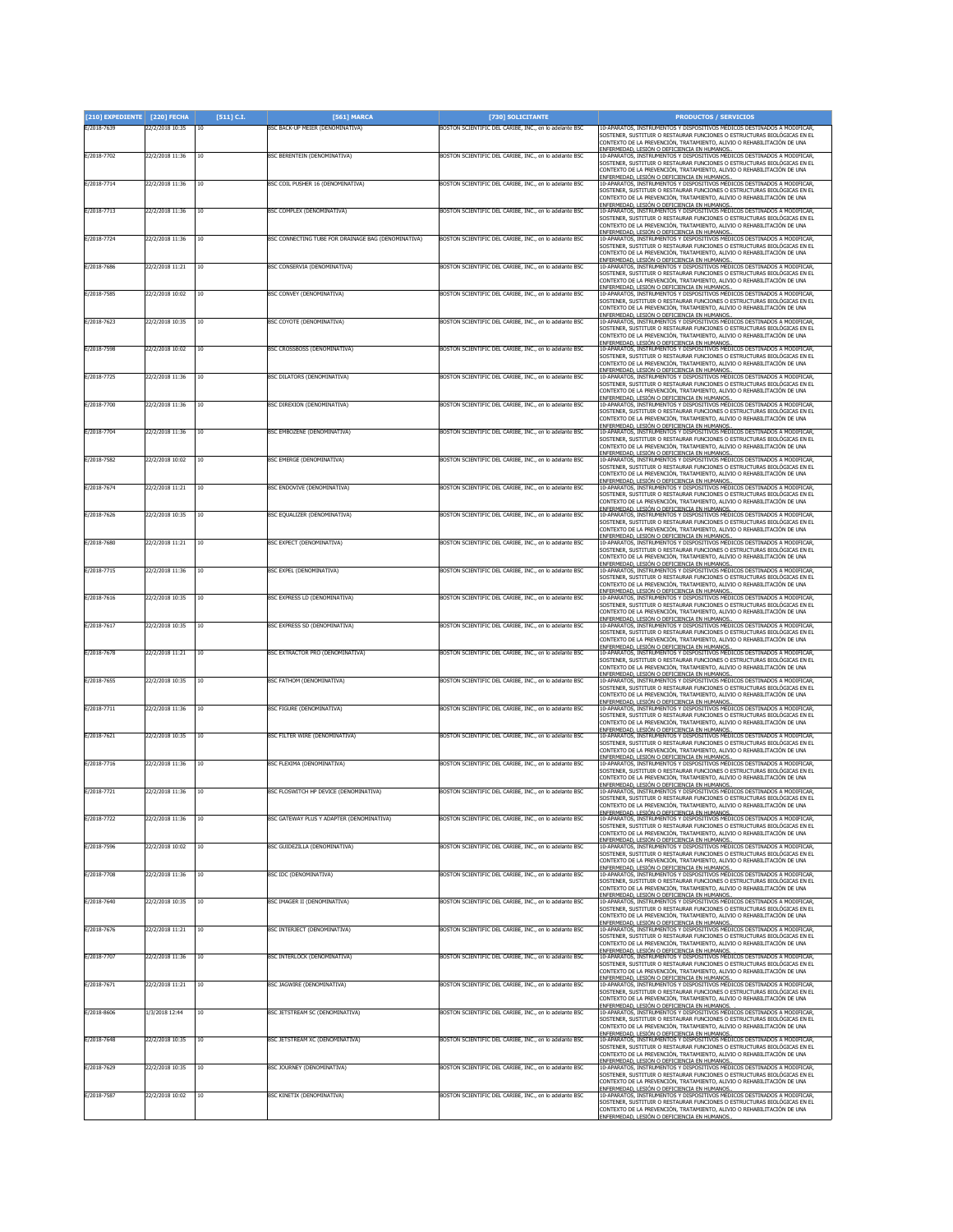| [210] EXPEDIENTE | [220] FECHA     | $[511]$ C.I. | [561] MARCA                                   | [730] SOLICITANTE                                      | <b>PRODUCTOS / SERVICIOS</b>                                                                                                                                                                                                                                                          |
|------------------|-----------------|--------------|-----------------------------------------------|--------------------------------------------------------|---------------------------------------------------------------------------------------------------------------------------------------------------------------------------------------------------------------------------------------------------------------------------------------|
| E/2018-7688      | 22/2/2018 11:21 | 10           | BSC LIGHT TRAIL (DENOMINATIVA)                | BOSTON SCIENTIFIC DEL CARIBE, INC., en lo adelante BSC | 10-APARATOS, INSTRUMENTOS Y DISPOSITIVOS MÉDICOS DESTINADOS A MODIFICAR<br>SOSTENER, SUSTITUIR O RESTAURAR FUNCIONES O ESTRUCTURAS BIOLÓGICAS EN EL<br>CONTEXTO DE LA PREVENCIÓN, TRATAMIENTO, ALIVIO O REHABILITACIÓN DE UNA<br><u>ENFERMEDAD, LESIÓN O DEFICIENCIA EN HUMANOS.</u>  |
| E/2018-7712      | 22/2/2018 11:36 | 10           | BSC MULTILOOP (DENOMINATIVA)                  | BOSTON SCIENTIFIC DEL CARIBE, INC., en lo adelante BSC | 10-APARATOS, INSTRUMENTOS Y DISPOSITIVOS MÉDICOS DESTINADOS A MODIFICAR<br>SOSTENER, SUSTITUIR O RESTAURAR FUNCIONES O ESTRUCTURAS BIOLÓGICAS EN EL<br>CONTEXTO DE LA PREVENCIÓN, TRATAMIENTO, ALIVIO O REHABILITACIÓN DE UNA<br><u>ENFERMEDAD, LESIÓN O DEFICIENCIA EN HUMANOS</u>   |
| E/2018-7622      | 22/2/2018 10:35 | 10           | <b>BSC MUSTANG (DENOMINATIVA)</b>             | BOSTON SCIENTIFIC DEL CARIBE, INC., en lo adelante BSC | 10-APARATOS, INSTRUMENTOS Y DISPOSITIVOS MÉDICOS DESTINADOS A MODIFICAR<br>SOSTENER, SUSTITUIR O RESTAURAR FUNCIONES O ESTRUCTURAS BIOLÓGICAS EN EL<br>CONTEXTO DE LA PREVENCIÓN, TRATAMIENTO, ALIVIO O REHABILITACIÓN DE UNA<br>ENFERMEDAD. LESIÓN O DEFICIENCIA EN HUMANOS.         |
| E/2018-7583      | 22/2/2018 10:02 | 10           | BSC NC EMERGE (DENOMINATIVA)                  | BOSTON SCIENTIFIC DEL CARIBE, INC., en lo adelante BSC | 10-APARATOS, INSTRUMENTOS Y DISPOSITIVOS MÉDICOS DESTINADOS A MODIFICAR,<br>SOSTENER, SUSTITUIR O RESTAURAR FUNCIONES O ESTRUCTURAS BIOLÓGICAS EN EL<br>CONTEXTO DE LA PREVENCIÓN, TRATAMIENTO, ALIVIO O REHABILITACIÓN DE UNA                                                        |
| E/2018-7685      | 22/2/2018 11:21 | 10           | BSC NEPHRO MAX (DENOMINATIVA)                 | BOSTON SCIENTIFIC DEL CARIBE, INC., en lo adelante BSC | ENFERMEDAD, LESIÓN O DEFICIENCIA EN HUMANOS.<br>10-APARATOS, INSTRUMENTOS Y DISPOSITIVOS MÉDICOS DESTINADOS A MODIFICAR<br>SOSTENER, SUSTITUIR O RESTAURAR FUNCIONES O ESTRUCTURAS BIOLÓGICAS EN EL<br>CONTEXTO DE LA PREVENCIÓN, TRATAMIENTO, ALIVIO O REHABILITACIÓN DE UNA         |
| E/2018-7645      | 22/2/2018 10:35 | 10           | BSC OFFROAD (DENOMINATIVA)                    | BOSTON SCIENTIFIC DEL CARIBE. INC., en lo adelante BSC | <u>ENFERMEDAD, LESIÓN O DEFICIENCIA EN HUMANOS.</u><br>10-APARATOS, INSTRUMENTOS Y DISPOSITIVOS MÉDICOS DESTINADOS A MODIFICAR<br>SOSTENER, SUSTITUIR O RESTAURAR FUNCIONES O ESTRUCTURAS BIOLÓGICAS EN EL<br>CONTEXTO DE LA PREVENCIÓN, TRATAMIENTO, ALIVIO O REHABILITACIÓN DE UNA  |
| E/2018-7705      | 22/2/2018 11:36 | 10           | BSC ONCOZENE (DENOMINATIVA)                   | BOSTON SCIENTIFIC DEL CARIBE, INC., en lo adelante BSC | <u>ENFERMEDAD, LESIÓN O DEFICIENCIA EN HUMANOS.</u><br>10-APARATOS, INSTRUMENTOS Y DISPOSITIVOS MÉDICOS DESTINADOS A MODIFICAR<br>SOSTENER, SUSTITUIR O RESTAURAR FUNCIONES O ESTRUCTURAS BIOLÓGICAS EN EL<br>CONTEXTO DE LA PREVENCIÓN, TRATAMIENTO, ALIVIO O REHABILITACIÓN DE UNA  |
| E/2018-7602      | 22/2/2018 10:02 | 10           | BSC OPTOCROSS 6 (DENOMINATIVA)                | BOSTON SCIENTIFIC DEL CARIBE, INC., en lo adelante BSC | ENFERMEDAD, LESIÓN O DEFICIENCIA EN HUMANOS<br>10-APARATOS, INSTRUMENTOS Y DISPOSITIVOS MÉDICOS DESTINADOS A MODIFICAR,<br>SOSTENER, SUSTITUIR O RESTAURAR FUNCIONES O ESTRUCTURAS BIOLÓGICAS EN EL<br>CONTEXTO DE LA PREVENCIÓN, TRATAMIENTO, ALIVIO O REHABILITACIÓN DE UNA         |
| E/2018-7717      | 22/2/2018 11:36 | 10           | BSC PERCUFLEX (DENOMINATIVA)                  | BOSTON SCIENTIFIC DEL CARIBE. INC., en lo adelante BSC | ENFERMEDAD, LESIÓN O DEFICIENCIA EN HUMANOS.<br>10-APARATOS, INSTRUMENTOS Y DISPOSITIVOS MÉDICOS DESTINADOS A MODIFICAR,<br>SOSTENER, SUSTITUIR O RESTAURAR FUNCIONES O ESTRUCTURAS BIOLÓGICAS EN EL                                                                                  |
| E/2018-7683      | 22/2/2018 11:21 | 10           | SSC PERCUFLEX PLUS (DENOMINATIVA)             | BOSTON SCIENTIFIC DEL CARIBE, INC., en lo adelante BSC | CONTEXTO DE LA PREVENCIÓN, TRATAMIENTO, ALIVIO O REHABILITACIÓN DE UNA<br>ENFERMEDAD, LESIÓN O DEFICIENCIA EN HUMANOS<br>10-APARATOS, INSTRUMENTOS Y DISPOSITIVOS MÉDICOS DESTINADOS A MODIFICAR,                                                                                     |
|                  |                 |              |                                               |                                                        | SOSTENER, SUSTITUIR O RESTAURAR FUNCIONES O ESTRUCTURAS BIOLÓGICAS EN EL<br>CONTEXTO DE LA PREVENCIÓN, TRATAMIENTO, ALIVIO O REHABILITACIÓN DE UNA<br>ENFERMEDAD, LESIÓN O DEFICIENCIA EN HUMANOS.                                                                                    |
| E/2018-7723      | 22/2/2018 11:36 | 10           | <b>BSC PERCUFLIX (DENOMINATIVA)</b>           | BOSTON SCIENTIFIC DEL CARIBE, INC., en lo adelante BSC | 10-APARATOS, INSTRUMENTOS Y DISPOSITIVOS MÉDICOS DESTINADOS A MODIFICAR<br>SOSTENER, SUSTITUIR O RESTAURAR FUNCIONES O ESTRUCTURAS BIOLÓGICAS EN EL<br>CONTEXTO DE LA PREVENCIÓN, TRATAMIENTO, ALIVIO O REHABILITACIÓN DE UNA<br><u>ENFERMEDAD. LESIÓN O DEFICIENCIA EN HUMANOS</u>   |
| E/2018-7627      | 22/2/2018 10:35 | 10           | BSC PERIPHERAL CUTTING BALLOON (DENOMINATIVA) | BOSTON SCIENTIFIC DEL CARIBE, INC., en lo adelante BSC | 10-APARATOS, INSTRUMENTOS Y DISPOSITIVOS MÉDICOS DESTINADOS A MODIFICAR<br>SOSTENER, SUSTITUIR O RESTAURAR FUNCIONES O ESTRUCTURAS BIOLÓGICAS EN EL<br>CONTEXTO DE LA PREVENCIÓN, TRATAMIENTO, ALIVIO O REHABILITACIÓN DE UNA                                                         |
| E/2018-7637      | 22/2/2018 10:35 | 10           | BSC PLATINUM PLUS (DENOMINATIVA)              | BOSTON SCIENTIFIC DEL CARIBE. INC., en lo adelante BSC | ENFERMEDAD, LESIÓN O DEFICIENCIA EN HUMANOS.<br>10-APARATOS, INSTRUMENTOS Y DISPOSITIVOS MÉDICOS DESTINADOS A MODIFICAR<br>SOSTENER. SUSTITUIR O RESTAURAR FUNCIONES O ESTRUCTURAS BIOLÓGICAS EN EL<br>CONTEXTO DE LA PREVENCIÓN, TRATAMIENTO, ALIVIO O REHABILITACIÓN DE UNA         |
| E/2018-7654      | 22/2/2018 10:35 | 10           | BSC POWER PULSE (DENOMINATIVA)                | BOSTON SCIENTIFIC DEL CARIBE, INC., en lo adelante BSC | <u>ENFERMEDAD, LESIÓN O DEFICIENCIA EN HUMANOS.</u><br>10-APARATOS, INSTRUMENTOS Y DISPOSITIVOS MÉDICOS DESTINADOS A MODIFICAR<br>SOSTENER, SUSTITUIR O RESTAURAR FUNCIONES O ESTRUCTURAS BIOLÓGICAS EN EL<br>CONTEXTO DE LA PREVENCIÓN, TRATAMIENTO, ALIVIO O REHABILITACIÓN DE UNA  |
| E/2018-7580      | 22/2/2018 10:02 | 10           | BSC PROMUS PREMIER (DENOMINATIVA)             | BOSTON SCIENTIFIC DEL CARIBE, INC., en lo adelante BSC | ENFERMEDAD, LESIÓN O DEFICIENCIA EN HUMANOS.<br>10-APARATOS, INSTRUMENTOS Y DISPOSITIVOS MÉDICOS DESTINADOS A MODIFICAR,<br>SOSTENER, SUSTITUIR O RESTAURAR FUNCIONES O ESTRUCTURAS BIOLÓGICAS EN EL<br>CONTEXTO DE LA PREVENCIÓN, TRATAMIENTO, ALIVIO O REHABILITACIÓN DE UNA        |
| E/2018-7603      | 22/2/2018 10:02 | 10           | <b>3SC PULLBACK (DENOMINATIVA)</b>            | BOSTON SCIENTIFIC DEL CARIBE, INC., en lo adelante BSC | ENFERMEDAD, LESIÓN O DEFICIENCIA EN HUMANOS<br>10-APARATOS, INSTRUMENTOS Y DISPOSITIVOS MÉDICOS DESTINADOS A MODIFICAR,<br>SOSTENER, SUSTITUIR O RESTAURAR FUNCIONES O ESTRUCTURAS BIOLÓGICAS EN EL<br>CONTEXTO DE LA PREVENCIÓN, TRATAMIENTO, ALIVIO O REHABILITACIÓN DE UNA         |
| E/2018-7673      | 22/2/2018 11:21 | 10           | BSC RADIAL JAW (DENOMINATIVA)                 | BOSTON SCIENTIFIC DEL CARIBE, INC., en lo adelante BSC | ENFERMEDAD. LESIÓN O DEFICIENCIA EN HUMANOS<br>10-APARATOS, INSTRUMENTOS Y DISPOSITIVOS MÉDICOS DESTINADOS A MODIFICAR,<br>SOSTENER, SUSTITUIR O RESTAURAR FUNCIONES O ESTRUCTURAS BIOLÓGICAS EN EL<br>CONTEXTO DE LA PREVENCIÓN, TRATAMIENTO, ALIVIO O REHABILITACIÓN DE UNA         |
| E/2018-7581      | 22/2/2018 10:02 | 10           | <b>BSC REBEL (DENOMINATIVA)</b>               | BOSTON SCIENTIFIC DEL CARIBE, INC., en lo adelante BSC | <u>ENFERMEDAD, LESIÓN O DEFICIENCIA EN HUMANOS.</u><br>10-APARATOS, INSTRUMENTOS Y DISPOSITIVOS MÉDICOS DESTINADOS A MODIFICAR<br>SOSTENER, SUSTITUIR O RESTAURAR FUNCIONES O ESTRUCTURAS BIOLÓGICAS EN EL                                                                            |
| E/2018-7701      | 22/2/2018 11:36 | 10           | BSC RENEGADE (DENOMINATIVA)                   | BOSTON SCIENTIFIC DEL CARIBE, INC., en lo adelante BSC | CONTEXTO DE LA PREVENCIÓN, TRATAMIENTO, ALIVIO O REHABILITACIÓN DE UNA<br><u>ENFERMEDAD, LESIÓN O DEFICIENCIA EN HUMANOS</u><br>10-APARATOS, INSTRUMENTOS Y DISPOSITIVOS MÉDICOS DESTINADOS A MODIFICAR,                                                                              |
| E/2018-7675      | 22/2/2018 11:21 | 10           | BSC RESOLUTION (DENOMINATIVA)                 | BOSTON SCIENTIFIC DEL CARIBE, INC., en lo adelante BSC | SOSTENER, SUSTITUIR O RESTAURAR FUNCIONES O ESTRUCTURAS BIOLÓGICAS EN EL<br>CONTEXTO DE LA PREVENCIÓN, TRATAMIENTO, ALIVIO O REHABILITACIÓN DE UNA<br><u>ENFERMEDAD, LESIÓN O DEFICIENCIA EN HUMANOS</u><br>10-APARATOS, INSTRUMENTOS Y DISPOSITIVOS MÉDICOS DESTINADOS A MODIFICAR   |
|                  |                 |              |                                               |                                                        | SOSTENER, SUSTITUIR O RESTAURAR FUNCIONES O ESTRUCTURAS BIOLÓGICAS EN EL<br>CONTEXTO DE LA PREVENCIÓN, TRATAMIENTO, ALIVIO O REHABILITACIÓN DE UNA<br>ENFERMEDAD, LESIÓN O DEFICIENCIA EN HUMANOS.<br>10-APARATOS, INSTRUMENTOS Y DISPOSITIVOS MÉDICOS DESTINADOS A MODIFICAR,        |
| E/2018-7593      | 22/2/2018 10:02 | 10           | BSC ROTAGLIDE 6 (DENOMINATIVA)                | BOSTON SCIENTIFIC DEL CARIBE, INC., en lo adelante BSC | SOSTENER, SUSTITUIR O RESTAURAR FUNCIONES O ESTRUCTURAS BIOLÓGICAS EN EL<br>CONTEXTO DE LA PREVENCIÓN, TRATAMIENTO, ALIVIO O REHABILITACIÓN DE UNA                                                                                                                                    |
| E/2018-7591      | 22/2/2018 10:02 | 10           | BSC ROTALINK (DENOMINATIVA)                   | BOSTON SCIENTIFIC DEL CARIBE, INC., en lo adelante BSC | ENFERMEDAD, LESIÓN O DEFICIENCIA EN HUMANOS<br>10-APARATOS, INSTRUMENTOS Y DISPOSITIVOS MÉDICOS DESTINADOS A MODIFICAR<br>SOSTENER, SUSTITUIR O RESTAURAR FUNCIONES O ESTRUCTURAS BIOLÓGICAS EN EL<br>CONTEXTO DE LA PREVENCIÓN, TRATAMIENTO, ALIVIO O REHABILITACIÓN DE UNA          |
| E/2018-7647      | 22/2/2018 10:35 | 10           | BSC ROTALINK PLUS (DENOMINATIVA)              | BOSTON SCIENTIFIC DEL CARIBE, INC., en lo adelante BSC | ENFERMEDAD, LESIÓN O DEFICIENCIA EN HUMANOS.<br>10-APARATOS, INSTRUMENTOS Y DISPOSITIVOS MÉDICOS DESTINADOS A MODIFICAR,<br>SOSTENER, SUSTITUIR O RESTAURAR FUNCIONES O ESTRUCTURAS BIOLÓGICAS EN EL<br>CONTEXTO DE LA PREVENCIÓN, TRATAMIENTO, ALIVIO O REHABILITACIÓN DE UNA        |
| E/2018-7592      | 22/2/2018 10:02 | 10           | <b>BSC ROTAWIRE (DENOMINATIVA)</b>            | BOSTON SCIENTIFIC DEL CARIBE, INC., en lo adelante BSC | <u>ENFERMEDAD, LESIÓN O DEFICIENCIA EN HUMANOS</u><br>10-APARATOS, INSTRUMENTOS Y DISPOSITIVOS MÉDICOS DESTINADOS A MODIFICAR,<br>SOSTENER, SUSTITUIR O RESTAURAR FUNCIONES O ESTRUCTURAS BIOLÓGICAS EN EL<br>CONTEXTO DE LA PREVENCIÓN, TRATAMIENTO, ALIVIO O REHABILITACIÓN DE UNA  |
| E/2018-7669      | 22/2/2018 11:21 | 10           | <b>BSC SC-CRE (DENOMINATIVA)</b>              | BOSTON SCIENTIFIC DEL CARIBE, INC., en lo adelante BSC | ENFERMEDAD, LESIÓN O DEFICIENCIA EN HUMANOS.<br>10-APARATOS, INSTRUMENTOS Y DISPOSITIVOS MÉDICOS DESTINADOS A MODIFICAR.<br>SOSTENER, SUSTITUIR O RESTAURAR FUNCIONES O ESTRUCTURAS BIOLÓGICAS EN EL<br>CONTEXTO DE LA PREVENCIÓN, TRATAMIENTO, ALIVIO O REHABILITACIÓN DE UNA        |
| E/2018-7687      | 22/2/2018 11:21 | 10           | BSC SENSOR (DENOMINATIVA)                     | BOSTON SCIENTIFIC DEL CARIBE, INC., en lo adelante BSC | ENFERMEDAD, LESIÓN O DEFICIENCIA EN HUMANOS<br>10-APARATOS, INSTRUMENTOS Y DISPOSITIVOS MÉDICOS DESTINADOS A MODIFICAR,<br>SOSTENER, SUSTITUIR O RESTAURAR FUNCIONES O ESTRUCTURAS BIOLÓGICAS EN EL                                                                                   |
| E/2018-7588      | 22/2/2018 10:02 | 10           | <b>BSC SENTAI WIRES (DENOMINATIVA)</b>        | BOSTON SCIENTIFIC DEL CARIBE, INC., en lo adelante BSC | CONTEXTO DE LA PREVENCIÓN, TRATAMIENTO, ALIVIO O REHABILITACIÓN DE UNA<br><u>ENFERMEDAD, LESIÓN O DEFICIENCIA EN HUMANOS.</u><br>10-APARATOS, INSTRUMENTOS Y DISPOSITIVOS MÉDICOS DESTINADOS A MODIFICAR,<br>SOSTENER, SUSTITUIR O RESTAURAR FUNCIONES O ESTRUCTURAS BIOLÓGICAS EN EL |
| E/2018-7650      | 22/2/2018 10:35 | 10           | <b>SSC SOLENT ONMI (DENOMINATIVA)</b>         | BOSTON SCIENTIFIC DEL CARIBE, INC., en lo adelante BSC | CONTEXTO DE LA PREVENCIÓN, TRATAMIENTO, ALIVIO O REHABILITACIÓN DE UNA<br><u>ENFERMEDAD, LESIÓN O DEFICIENCIA EN HUMANOS</u><br>10-APARATOS, INSTRUMENTOS Y DISPOSITIVOS MÉDICOS DESTINADOS A MODIFICAR,                                                                              |
|                  |                 |              |                                               |                                                        | SOSTENER, SUSTITUIR O RESTAURAR FUNCIONES O ESTRUCTURAS BIOLÓGICAS EN EL<br>CONTEXTO DE LA PREVENCIÓN, TRATAMIENTO, ALIVIO O REHABILITACIÓN DE UNA<br>NEERMEDAD. LESTÓN O DEFICIENCIA EN HUMANOS                                                                                      |
| E/2018-7651      | 22/2/2018 10:35 | $10\,$       | <b>BSC SOLENT PROXI (DENOMINATIVA)</b>        | BOSTON SCIENTIFIC DEL CARIBE, INC., en lo adelante BSC | 10-APARATOS, INSTRUMENTOS Y DISPOSITIVOS MÉDICOS DESTINADOS A MODIFICAR,<br>SOSTENER, SUSTITUIR O RESTAURAR FUNCIONES O ESTRUCTURAS BIOLÓGICAS EN EL<br>CONTEXTO DE LA PREVENCIÓN, TRATAMIENTO, ALIVIO O REHABILITACIÓN DE UNA<br>ENFERMEDAD, LESIÓN O DEFICIENCIA EN HUMANOS.        |
| E/2018-7682      | 22/2/2018       | 10           | BSC SPEEDBAND SUPERVIEW (DENOMINATIVA)        | BOSTON SCIENTIFIC DEL CARIBE, INC., en lo adelante BSC | 10-APARATOS, INSTRUMENTOS Y DISPOSITIVOS MÉDICOS DESTINADOS A MODIFICAR<br>SOSTENER, SUSTITUIR O RESTAURAR FUNCIONES O ESTRUCTURAS BIOLÓGICAS EN<br>EL CONTEXTO DE LA PREVENCIÓN, TRATAMIENTO, ALIVIO O REHABILITACIÓN DE UNA                                                         |
| E/2018-7703      | 22/2/2018 11:36 | 10           | <b>BSC STANDARD (DENOMINATIVA)</b>            | BOSTON SCIENTIFIC DEL CARIBE, INC., en lo adelante BSC | ENFERMEDAD, LESIÓN O DEFICIENCIA EN HUMANOS.<br>10-APARATOS, INSTRUMENTOS Y DISPOSITIVOS MÉDICOS DESTINADOS A MODIFICAR,<br>SOSTENER. SUSTITUIR O RESTAURAR EUNCIONES O ESTRUCTURAS BIOLÓGICAS EN EL<br>CONTEXTO DE LA PREVENCIÓN, TRATAMIENTO, ALIVIO O REHABILITACIÓN DE UNA        |
| E/2018-7710      | 22/2/2018 11:36 | 10           | BSC STARGHT (DENOMINATIVA)                    | BOSTON SCIENTIFIC DEL CARIBE, INC., en lo adelante BSC | ENFERMEDAD, LESIÓN O DEFICIENCIA EN HUMANOS<br>10-APARATOS, INSTRUMENTOS Y DISPOSITIVOS MÉDICOS DESTINADOS A MODIFICAR,<br>SOSTENER, SUSTITUIR O RESTAURAR FUNCIONES O ESTRUCTURAS BIOLÓGICAS EN EL<br>CONTEXTO DE LA PREVENCIÓN, TRATAMIENTO, ALIVIO O REHABILITACIÓN DE UNA         |
| E/2018-7628      | 22/2/2018 10:35 | 10           | <b>BSC STARTER (DENOMINATIVA)</b>             | BOSTON SCIENTIFIC DEL CARIBE, INC., en lo adelante BSC | <u>ENFERMEDAD, LESIÓN O DEFICIENCIA EN HUMANOS.</u><br>10-APARATOS, INSTRUMENTOS Y DISPOSITIVOS MÉDICOS DESTINADOS A MODIFICAR,<br>SOSTENER, SUSTITUIR O RESTAURAR FUNCIONES O ESTRUCTURAS BIOLÓGICAS EN EL<br>CONTEXTO DE LA PREVENCIÓN, TRATAMIENTO, ALIVIO O REHABILITACIÓN DE UNA |
| E/2018-7624      | 22/2/2018 10:35 | $10\,$       | <b>3SC STERLING (DENOMINATIVA)</b>            | BOSTON SCIENTIFIC DEL CARIBE, INC., en lo adelante BSC | NFERMEDAD. LESIÓN O DEFICIENCIA EN HUMANOS<br>10-APARATOS, INSTRUMENTOS Y DISPOSITIVOS MÉDICOS DESTINADOS A MODIFICAR,<br>SOSTENER, SUSTITUIR O RESTAURAR FUNCIONES O ESTRUCTURAS BIOLÓGICAS EN EL                                                                                    |
| E/2018-7597      | 22/2/2018 10:02 | 10           | <b>BSC STINGRAY (DENOMINATIVA)</b>            | BOSTON SCIENTIFIC DEL CARIBE, INC., en lo adelante BSC | CONTEXTO DE LA PREVENCIÓN, TRATAMIENTO, ALIVIO O REHABILITACIÓN DE UNA<br>ENFERMEDAD, LESIÓN O DEFICIENCIA EN HUMANOS.<br>10-APARATOS, INSTRUMENTOS Y DISPOSITIVOS MÉDICOS DESTINADOS A MODIFICAR<br>SOSTENER, SUSTITUIR O RESTAURAR FUNCIONES O ESTRUCTURAS BIOLÓGICAS EN EL         |
| E/2018-7600      | 22/2/2018 10:02 | 10           | BSC STINGRAY EXT. GUIDEWIRE (DENOMINATIVA)    | BOSTON SCIENTIFIC DEL CARIBE, INC., en lo adelante BSC | CONTEXTO DE LA PREVENCIÓN, TRATAMIENTO, ALIVIO O REHABILITACIÓN DE UNA<br>ENFERMEDAD, LESIÓN O DEFICIENCIA EN HUMANOS.<br>10-APARATOS, INSTRUMENTOS Y DISPOSITIVOS MÉDICOS DESTINADOS A MODIFICAR,                                                                                    |
|                  |                 |              |                                               |                                                        | SOSTENER, SUSTITUIR O RESTAURAR FUNCIONES O ESTRUCTURAS BIOLÓGICAS EN EL<br>CONTEXTO DE LA PREVENCIÓN, TRATAMIENTO, ALIVIO O REHABILITACIÓN DE UNA<br>NFERMEDAD, LESIÓN O DEFICIENCIA EN HUMANOS.                                                                                     |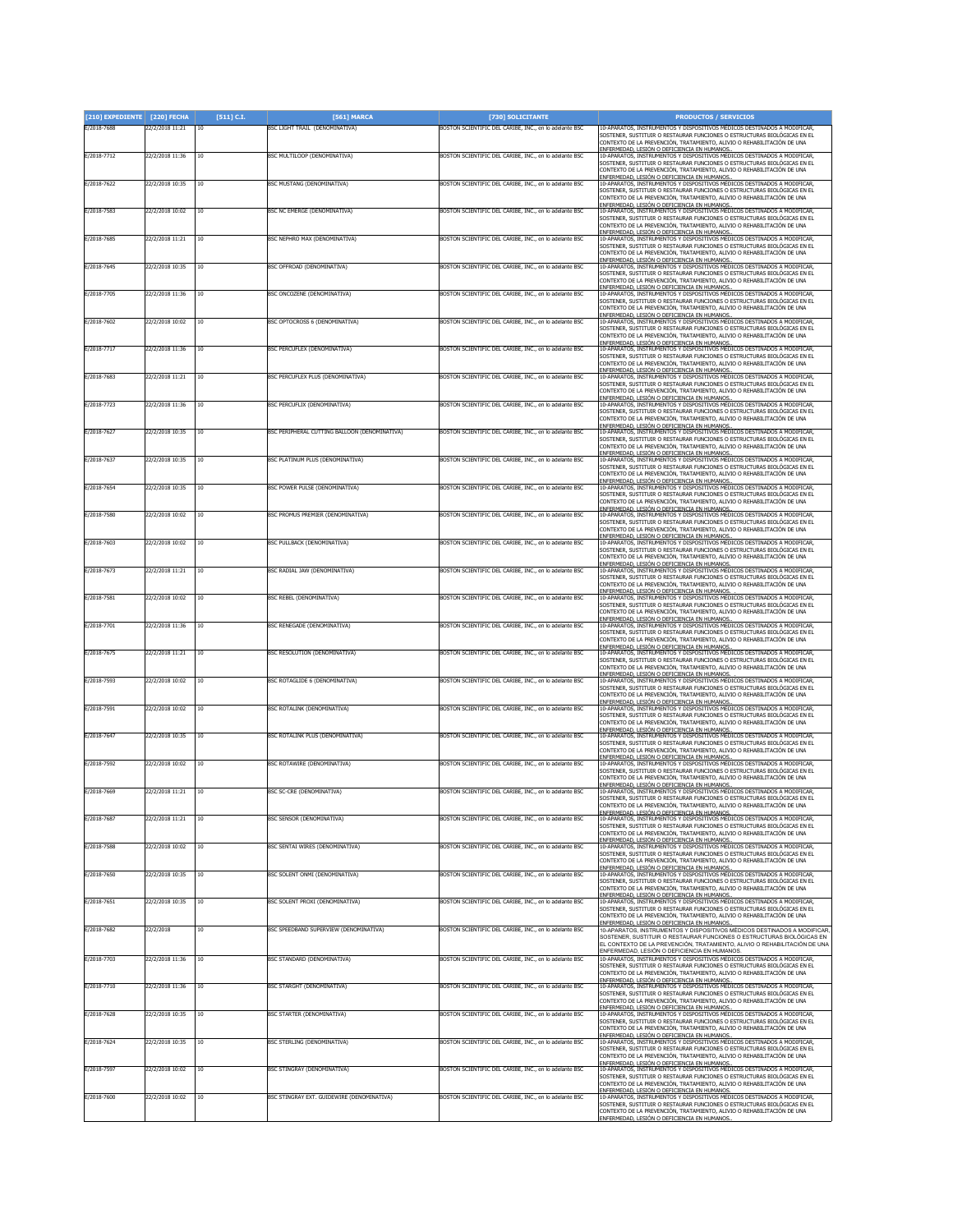| [210] EXPEDIENTE            | [220] FECHA                        | [511] C.I.      | [561] MARCA                                            | [730] SOLICITANTE                                           | <b>PRODUCTOS / SERVICIOS</b>                                                                                                                                                                                                               |
|-----------------------------|------------------------------------|-----------------|--------------------------------------------------------|-------------------------------------------------------------|--------------------------------------------------------------------------------------------------------------------------------------------------------------------------------------------------------------------------------------------|
| E/2018-7719                 | 22/2/2018 11:36                    | 10              | <b>3SC SUPER SHEATH (DENOMINATIVA)</b>                 | BOSTON SCIENTIFIC DEL CARIBE, INC., en lo adelante BSC      | 10-APARATOS, INSTRUMENTOS Y DISPOSITIVOS MÉDICOS DESTINADOS A MODIFICAR<br>SOSTENER, SUSTITUIR O RESTAURAR FUNCIONES O ESTRUCTURAS BIOLÓGICAS EN EL<br>CONTEXTO DE LA PREVENCIÓN, TRATAMIENTO, ALIVIO O REHABILITACIÓN DE UNA              |
| E/2018-7586                 | 22/2/2018 10:02                    | 10              | <b>RSC SUPERSHEATH (DENOMINATIVA)</b>                  | BOSTON SCIENTIFIC DEL CARIBE, INC., en lo adelante BSC      | ENFERMEDAD, LESIÓN O DEFICIENCIA EN HUMANOS<br>10-APARATOS, INSTRUMENTOS Y DISPOSITIVOS MÉDICOS DESTINADOS A MODIFICAR.                                                                                                                    |
|                             |                                    |                 |                                                        |                                                             | SOSTENER, SUSTITUIR O RESTAURAR FUNCIONES O ESTRUCTURAS BIOLÓGICAS EN EL<br>CONTEXTO DE LA PREVENCIÓN, TRATAMIENTO, ALIVIO O REHABILITACIÓN DE UNA                                                                                         |
| E/2018-7599                 | 22/2/2018 10:02                    | 10              | BSC SYTINGRAY GUIDEWIRE (DENOMINATIVA)                 | BOSTON SCIENTIFIC DEL CARIBE, INC., en lo adelante BSC      | ENFERMEDAD, LESIÓN O DEFICIENCIA EN HUMANOS.<br>10-APARATOS, INSTRUMENTOS Y DISPOSITIVOS MÉDICOS DESTINADOS A MODIFICAR,<br>SOSTENER, SUSTITUIR O RESTAURAR FUNCIONES O ESTRUCTURAS BIOLÓGICAS EN EL                                       |
| E/2018-7615                 | 22/2/2018 10:35                    | 10              | BSC TRANSEND (DENOMINATIVA)                            | BOSTON SCIENTIFIC DEL CARIBE, INC., en lo adelante BSC      | CONTEXTO DE LA PREVENCIÓN, TRATAMIENTO, ALIVIO O REHABILITACIÓN DE UNA<br>ENFERMEDAD. LESIÓN O DEFICIENCIA EN HUMANOS<br>10-APARATOS, INSTRUMENTOS Y DISPOSITIVOS MÉDICOS DESTINADOS A MODIFICAR,                                          |
|                             |                                    |                 |                                                        |                                                             | SOSTENER. SUSTITUIR O RESTAURAR EUNCIONES O ESTRUCTURAS BIOLÓGICAS EN EL<br>CONTEXTO DE LA PREVENCIÓN, TRATAMIENTO, ALIVIO O REHABILITACIÓN DE UNA                                                                                         |
| E/2018-7681                 | 22/2/2018 11:21                    | 10              | BSC TRAPEZOID (DENOMINATIVA)                           | BOSTON SCIENTIFIC DEL CARIBE, INC., en lo adelante BSC      | ENFERMEDAD. LESIÓN O DEFICIENCIA EN HUMANOS<br>10-APARATOS, INSTRUMENTOS Y DISPOSITIVOS MÉDICOS DESTINADOS A MODIFICAR,<br>SOSTENER, SUSTITUIR O RESTAURAR FUNCIONES O ESTRUCTURAS BIOLÓGICAS EN EL                                        |
| E/2018-7643                 | 22/2/2018 10:35                    | 10              | <b>BSC TRUE PATH (DENOMINATIVA)</b>                    | BOSTON SCIENTIFIC DEL CARIBE, INC., en lo adelante BSC      | CONTEXTO DE LA PREVENCIÓN, TRATAMIENTO, ALIVIO O REHABILITACIÓN DE UNA<br>ENFERMEDAD. LESIÓN O DEFICIENCIA EN HUMANOS.<br>10-APARATOS, INSTRUMENTOS Y DISPOSITIVOS MÉDICOS DESTINADOS A MODIFICAR                                          |
|                             |                                    |                 |                                                        |                                                             | SOSTENER, SUSTITUIR O RESTAURAR FUNCIONES O ESTRUCTURAS BIOLÓGICAS EN EL<br>CONTEXTO DE LA PREVENCIÓN, TRATAMIENTO, ALIVIO O REHABILITACIÓN DE UNA                                                                                         |
| E/2018-7644                 | 22/2/2018 10:35                    | 10              | BSC TRUE PATH EXTENTION WIRE (DENOMINATIVA)            | BOSTON SCIENTIFIC DEL CARIBE, INC., en lo adelante BSC      | <u>ENFERMEDAD, LESIÓN O DEFICIENCIA EN HUMANOS</u><br>10-APARATOS, INSTRUMENTOS Y DISPOSITIVOS MÉDICOS DESTINADOS A MODIFICAR<br>SOSTENER, SUSTITUIR O RESTAURAR FUNCIONES O ESTRUCTURAS BIOLÓGICAS EN EL                                  |
| E/2018-7677                 | 22/2/2018 11:21                    | 10              | <b>BSC TRUETOME (DENOMINATIVA)</b>                     | BOSTON SCIENTIFIC DEL CARIBE, INC., en lo adelante BSC      | CONTEXTO DE LA PREVENCIÓN, TRATAMIENTO, ALIVIO O REHABILITACIÓN DE UNA<br>ENFERMEDAD, LESIÓN O DEFICIENCIA EN HUMANOS.<br>10-APARATOS, INSTRUMENTOS Y DISPOSITIVOS MÉDICOS DESTINADOS A MODIFICAR                                          |
|                             |                                    |                 |                                                        |                                                             | SOSTENER, SUSTITUIR O RESTAURAR FUNCIONES O ESTRUCTURAS BIOLÓGICAS EN EL<br>CONTEXTO DE LA PREVENCIÓN, TRATAMIENTO, ALIVIO O REHABILITACIÓN DE UNA                                                                                         |
| E/2018-7672                 | 22/2/2018 11:21                    | 10              | BSC ULTRATOME (DENOMINATIVA)                           | BOSTON SCIENTIFIC DEL CARIBE, INC., en lo adelante BSC      | <u>ENFERMEDAD, LESIÓN O DEFICIENCIA EN HUMANOS.</u><br>10-APARATOS, INSTRUMENTOS Y DISPOSITIVOS MÉDICOS DESTINADOS A MODIFICAR<br>SOSTENER. SUSTITUIR O RESTAURAR FUNCIONES O ESTRUCTURAS BIOLÓGICAS EN EL                                 |
| E/2018-7689                 | 22/2/2018 11:21                    | 10              | BSC UROMAX ULTRA (DENOMINATIVA)                        | BOSTON SCIENTIFIC DEL CARIBE, INC., en lo adelante BSC      | CONTEXTO DE LA PREVENCIÓN, TRATAMIENTO, ALIVIO O REHABILITACIÓN DE UNA<br>ENFERMEDAD, LESIÓN O DEFICIENCIA EN HUMANOS.<br>10-APARATOS, INSTRUMENTOS Y DISPOSITIVOS MÉDICOS DESTINADOS A MODIFICAR,                                         |
|                             |                                    |                 |                                                        |                                                             | SOSTENER, SUSTITUIR O RESTAURAR FUNCIONES O ESTRUCTURAS BIOLÓGICAS EN EL<br>CONTEXTO DE LA PREVENCIÓN, TRATAMIENTO, ALIVIO O REHABILITACIÓN DE UNA                                                                                         |
| E/2018-7631                 | 22/2/2018 10:35                    | 10              | BSC V14 CONTROL WIRE (DENOMINATIVA)                    | BOSTON SCIENTIFIC DEL CARIBE, INC., en lo adelante BSC      | ENFERMEDAD, LESIÓN O DEFICIENCIA EN HUMANOS<br>10-APARATOS, INSTRUMENTOS Y DISPOSITIVOS MÉDICOS DESTINADOS A MODIFICAR<br>SOSTENER, SUSTITUIR O RESTAURAR FUNCIONES O ESTRUCTURAS BIOLÓGICAS EN EL                                         |
| E/2018-7632                 | 22/2/2018 10:35                    | $10\,$          | BSC V18 CONTROL WIRE (DENOMINATIVA)                    | BOSTON SCIENTIFIC DEL CARIBE, INC., en lo adelante BSC      | CONTEXTO DE LA PREVENCIÓN, TRATAMIENTO, ALIVIO O REHABILITACIÓN DE UNA<br>ENFERMEDAD. LESIÓN O DEFICIENCIA EN HUMANOS<br>10-APARATOS, INSTRUMENTOS Y DISPOSITIVOS MÉDICOS DESTINADOS A MODIFICAR,                                          |
|                             |                                    |                 |                                                        |                                                             | SOSTENER, SUSTITUIR O RESTAURAR FUNCIONES O ESTRUCTURAS BIOLÓGICAS EN EL<br>CONTEXTO DE LA PREVENCIÓN, TRATAMIENTO, ALIVIO O REHABILITACIÓN DE UNA                                                                                         |
| E/2018-7709                 | 22/2/2018 11:36                    | 10              | BSC VORTX (DENOMINATIVA)                               | BOSTON SCIENTIFIC DEL CARIBE, INC., en lo adelante BSC      | ENFERMEDAD, LESIÓN O DEFICIENCIA EN HUMANOS.<br>10-APARATOS, INSTRUMENTOS Y DISPOSITIVOS MÉDICOS DESTINADOS A MODIFICAR<br>SOSTENER, SUSTITUIR O RESTAURAR FUNCIONES O ESTRUCTURAS BIOLÓGICAS EN EL                                        |
|                             | 22/2/2018 10:35                    |                 | <b>RSC WALELEX (DENOMINATIVA)</b>                      |                                                             | CONTEXTO DE LA PREVENCIÓN, TRATAMIENTO, ALIVIO O REHABILITACIÓN DE UNA<br>ENFERMEDAD, LESIÓN O DEFICIENCIA EN HUMANOS                                                                                                                      |
| E/2018-7619                 |                                    | 10              |                                                        | BOSTON SCIENTIFIC DEL CARIBE, INC., en lo adelante BSC      | 10-APARATOS, INSTRUMENTOS Y DISPOSITIVOS MÉDICOS DESTINADOS A MODIFICAR<br>SOSTENER, SUSTITUIR O RESTAURAR FUNCIONES O ESTRUCTURAS BIOLÓGICAS EN EL<br>CONTEXTO DE LA PREVENCIÓN, TRATAMIENTO, ALIVIO O REHABILITACIÓN DE UNA              |
| E/2018-7620                 | 22/2/2018 10:35                    | 10              | BSC WALLGRAFT (DENOMINATIVA)                           | BOSTON SCIENTIFIC DEL CARIBE, INC., en lo adelante BSC      | ENFERMEDAD, LESIÓN O DEFICIENCIA EN HUMANOS.<br>10-APARATOS, INSTRUMENTOS Y DISPOSITIVOS MÉDICOS DESTINADOS A MODIFICAR<br>SOSTENER. SUSTITUIR O RESTAURAR FUNCIONES O ESTRUCTURAS BIOLÓGICAS EN EL                                        |
|                             | 22/2/2018 10:35                    |                 |                                                        |                                                             | CONTEXTO DE LA PREVENCIÓN, TRATAMIENTO, ALIVIO O REHABILITACIÓN DE UNA<br>ENFERMEDAD, LESIÓN O DEFICIENCIA EN HUMANOS<br>10-APARATOS, INSTRUMENTOS Y DISPOSITIVOS MÉDICOS DESTINADOS A MODIFICAR,                                          |
| E/2018-7618                 |                                    | 10              | <b>BSC WALLSTENT (DENOMINATIVA)</b>                    | BOSTON SCIENTIFIC DEL CARIBE, INC., en lo adelante BSC      | SOSTENER, SUSTITUIR O RESTAURAR FUNCIONES O ESTRUCTURAS BIOLÓGICAS EN EL<br>CONTEXTO DE LA PREVENCIÓN, TRATAMIENTO, ALIVIO O REHABILITACIÓN DE UNA                                                                                         |
| E/2018-7590                 | 22/2/2018 10:02                    | 10              | BSC WOLVERINE (DENOMINATIVA)                           | BOSTON SCIENTIFIC DEL CARIBE, INC., en lo adelante BSC      | ENFERMEDAD. LESIÓN O DEFICIENCIA EN HUMANOS<br>10-APARATOS, INSTRUMENTOS Y DISPOSITIVOS MÉDICOS DESTINADOS A MODIFICAR<br>SOSTENER, SUSTITUIR O RESTAURAR FUNCIONES O ESTRUCTURAS BIOLÓGICAS EN EL                                         |
|                             |                                    |                 |                                                        |                                                             | CONTEXTO DE LA PREVENCIÓN, TRATAMIENTO, ALIVIO O REHABILITACIÓN DE UNA<br>ENFERMEDAD. LESIÓN O DEFICIENCIA EN HUMANOS                                                                                                                      |
| E/2018-7625                 | 22/2/2018 10:35                    | 10              | <b>3SC XXL (DENOMINATIVA)</b>                          | BOSTON SCIENTIFIC DEL CARIBE, INC., en lo adelante BSC      | 10-APARATOS, INSTRUMENTOS Y DISPOSITIVOS MÉDICOS DESTINADOS A MODIFICAR<br>SOSTENER, SUSTITUIR O RESTAURAR FUNCIONES O ESTRUCTURAS BIOLÓGICAS EN EL<br>CONTEXTO DE LA PREVENCIÓN, TRATAMIENTO, ALIVIO O REHABILITACIÓN DE UNA              |
| E/2018-7649                 | 22/2/2018 10:35                    | 10              | <b>BSC ZELANTE (DENOMINATIVA)</b>                      | BOSTON SCIENTIFIC DEL CARIBE, INC., en lo adelante BSC      | ENFERMEDAD, LESIÓN O DEFICIENCIA EN HUMANOS<br>10-APARATOS, INSTRUMENTOS Y DISPOSITIVOS MÉDICOS DESTINADOS A MODIFICAR<br>SOSTENER, SUSTITUIR O RESTAURAR FUNCIONES O ESTRUCTURAS BIOLÓGICAS EN EL                                         |
|                             |                                    |                 |                                                        |                                                             | CONTEXTO DE LA PREVENCIÓN, TRATAMIENTO, ALIVIO O REHABILITACIÓN DE UNA<br><u>ENFERMEDAD, LESIÓN O DEFICIENCIA EN HUMANOS.</u>                                                                                                              |
| E/2018-7635                 | 22/2/2018 10:35                    | 10              | BSC ZIP WIRE SMALL VESSEL (DENOMINATIVA)               | BOSTON SCIENTIFIC DEL CARIBE, INC., en lo adelante BSC      | 10-APARATOS, INSTRUMENTOS Y DISPOSITIVOS MÉDICOS DESTINADOS A MODIFICAR,<br>SOSTENER, SUSTITUIR O RESTAURAR FUNCIONES O ESTRUCTURAS BIOLÓGICAS EN EL<br>CONTEXTO DE LA PREVENCIÓN, TRATAMIENTO, ALIVIO O REHABILITACIÓN DE UNA             |
| E/2018-7636                 | 22/2/2018 10:35                    | 10              | BSC ZIP WIRE STANDARD AND STIFF (DENOMINATIVA)         | BOSTON SCIENTIFIC DEL CARIBE, INC., en lo adelante BSC      | ENFERMEDAD, LESIÓN O DEFICIENCIA EN HUMANOS.<br>10-APARATOS, INSTRUMENTOS Y DISPOSITIVOS MÉDICOS DESTINADOS A MODIFICAR,<br>SOSTENER, SUSTITUIR O RESTAURAR FUNCIONES O ESTRUCTURAS BIOLÓGICAS EN EL                                       |
|                             | 1/3/2018 14:37                     |                 | IBRE (DENOMINATIVA)                                    | ABBOTT DIABETES CARE INC.                                   | CONTEXTO DE LA PREVENCIÓN, TRATAMIENTO, ALIVIO O REHABILITACIÓN DE UNA<br>ENFERMEDAD, LESIÓN O DEFICIENCIA EN HUMANOS<br>10-APARATOS E INSTRUMENTOS MÉDICOS PARA EL MANEJO DE LA DIABETES; APARATOS E                                      |
| E/2018-8650                 |                                    | 10              |                                                        |                                                             | INSTRUMENTOS MÉDICOS PARA MONITOREAR LA GLUCOSA; MONITORES DE GLUCOSA<br>BASADOS EN SENSORES: MEDIDORES DE GLUCOSA: INSTRUMENTOS PARA CONTROLAR LA                                                                                         |
| E/2018-7735                 | 22/2/2018 11:57                    | 10              | <b>IEDI-KD (DENOMINATIVA)</b>                          | KODO PHARMA, S.R.L.                                         | GLUCOSA: SISTEMAS CONTINUOS DE MONITOREO DE GLUCOSA.<br>10-APARATOS, INSTRUMENTOS Y ARTÍCULOS MÉDICOS                                                                                                                                      |
| E/2017-29024                | 31/7/2017 13:58                    | 10              | <b>VEXGEN (DENOMINATIVA)</b>                           | Zimmer, Inc.                                                | 10-ARTÍCULOS ORTOPÉDICOS, ES DECIR, IMPLANTES ORTOPÉDICOS COMPUESTOS DE<br>MATERIALES ARTIFICIALES E INSTRUMENTOS QUIRÚRGICOS USADOS EN ASOCIACIÓN CON                                                                                     |
| E/2017-42963<br>E/2018-5257 | 13/11/2017 12:38<br>7/2/2018 13:57 | 11<br>11        | 7J Charging (MIXTA)<br>COWAY (DENOMINATIVA)            | <b>71 FLECTRICOS Y SERVICIOS, S.R.L.</b><br>COWAY Co., Ltd. | <u>ESTOS; APARATOS E INSTRUMENTOS QUIRÚRGICOS Y MÉDICOS</u><br>11-PRODUCTOS ELECTRICOS DE ILUMINACIÓN E INSTALACIONES ELECTRICAS.<br>11-APARATOS Y MÁQUINAS DE PURIFICACIÓN DE AIRE; INSTALACIONES DE FILTRADO DE                          |
|                             |                                    |                 |                                                        |                                                             | AIRE: INSTALACIONES Y APARATOS DE VENTILACIÓN (AIRE ACONDICIONADO): ELLTROS<br>PARA AIRE ACONDICIONADO; APARATOS Y MÁQUINAS DE PURIFICACIÓN DE AGUA; FILTROS                                                                               |
|                             |                                    |                 |                                                        |                                                             | PARA AGUA POTABLE: APARATOS E INSTALACIONES DE REBLANDECIMIENTO DE AGUA:<br>FILTROS (PARTES DE INSTALACIONES DOMÉSTICAS O INDUSTRIALES): BIDÉS: SECADORAS<br>DE ROPA ELÉCTRICA; ESTERILIZADORES; APARATOS DESINFECTANTES; MÁQUINAS DE CAFÉ |
|                             |                                    |                 |                                                        |                                                             | ELÉCTRICAS; SUAVIZADORES ELÉCTRICOS PARA USO DOMÉSTICO; PURIFICADORES DE AGUA<br>PARA USO DOMÉSTICO; FILTRO DE AIRE, NO SIENDO PARTES DE MÁQUINAS; MÁQUINAS                                                                                |
|                             |                                    |                 |                                                        |                                                             | ELÉCTRICAS PARA EL CUIDADO DE LA ROPA: FILTROS ELÉCTRICOS DE PURIFICACIÓN DE<br>AGUA PARA USO DOMÉSTICO; HUMIDIFICADORES ELÉCTRICOS PARA USO DOMÉSTICO;<br>DESHUMIDIFICADORES PARA USO DOMÉSTICO. .                                        |
| E/2018-1929                 | 16/1/2018                          | $11\,$          | <b>CROEX (MIXTA)</b>                                   | LUIS MANUEL GONZALEZ MORLES                                 | 11-GRIFERIAS PARA BAÑOS, ACCESORIOS PARA BAÑOS, DUCHA, PIEZAS DE INSTALACIÓN                                                                                                                                                               |
| E/2018-7157                 | 20/2/2018 10:20                    | 11              | erre (MIXTA)                                           | FEMAS METAL SANAYI VE TICARET ANONIM SIRKETT                | SANITARIAS, ESPITAS MEZCLADORAS PARA BAÑOS.<br>11-APARATOS ELECTRICOS Y DE GAS, MAQUINAS Y EQUIPOS USADOS PARA COCINAR. A                                                                                                                  |
|                             |                                    |                 |                                                        |                                                             | SABER, FREIDORAS, PARRILLAS, HORNOS, ESTUFAS, TOPES PARA COCINAR, CACEROLAS<br>ELECTRICAS PARA COCINAR, BARBACOAS, HORNOS DE GAS DE COCINA PARA USO<br>DOMESTICO, HORNOS DE COCINA INDUSTRIALES, HORNOS ELECTRICOS PARA USO                |
|                             |                                    |                 |                                                        |                                                             | DOMESTICO; CAMPANAS EXTRACTORAS PARA COCINAS; APARATOS E INSTALACIONES PARA<br>EL SECADO; REPUESTOS E INSTALACIONES PARA REFRIGERACION.                                                                                                    |
| E/2018-516                  | 22/2/2018                          | $\overline{11}$ | <b>SIAHMA ELECTRIC (MIXTA)</b>                         | MARIA ALTAGRACIA SANCHEZ DE LA CRUZ                         | 11-ESTUFAS, NEVERAS, LAMPARAS, BOMBILLOS, HORNOS, MICROONDAS, AIRES<br>ACONDICIONADOS, PLANCHAS DE COCINA ELECTRICAS SECADORES DE PELO. SECADORES DI                                                                                       |
| E/2018-8652                 | 1/3/2018 14:41                     | 11              | <b>COMBI (DENOMINATIVA)</b>                            | RATIONAL AG                                                 | MANOS ELÉCTRICOS<br>11-APARATOS DE COCINAR Y/O DE PRODUCCIÓN DE VAPOR PARA PREPARAR COMIDAS EN<br>COCINAS INDUSTRIALES; ACCESORIOS Y PARTES DE LOS PRODUCTOS ARRIBA INDICADOS,                                                             |
| E/2018-814                  | 26/2/2018 11:40                    | 11              | SENZO (DENOMINATIVA                                    | ALAN PAIEWONSKY ELMUDESI                                    | INCLUIDOS EN ESTA CLASE<br>11- EQUIPOS DE CLIMATIZACIÓN                                                                                                                                                                                    |
| E/2018-7312                 | 20/2/2018 15:04                    | $12\,$          | (FIGURATIVA)                                           | SAILUN JINYU GROUP CO., LTD                                 | 12-NEUMÁTICOS DE AUTOMÓVIL; NEUMÁTICOS PARA VEHÍCULOS DE RUEDAS; CUBIERTAS<br>PARA NEUMÁTICOS; NEUMÁTICOS; NEUMÁTICOS SÓLIDOS PARA RUEDAS DE VEHÍCULOS;<br>TUBOS INTERIORES PARA NEUMÁTICOS DE BICICLETA; TUBOS INTERIORES PARA            |
|                             |                                    |                 |                                                        |                                                             | NEUMÁTICOS; PICOS PARA LLANTAS; BANDAS DE RODAMIENTO PARA RECAUCHITAR<br>LLANTAS; TRAJES DE REPARACIÓN PARA CÁMARAS DE AIRE                                                                                                                |
| E/2018-5598<br>E/2018-3284  | 8/2/2018<br>4/1/2018 14:25         | 12<br>12        | <b>JRLIZ (MIXTA)</b><br>EAT ALBORAN (DENOMINATIVA)     | TEAM JORLIZ, S.R.L.<br>ieat, S.A.                           | 12-VEHÍCULOS DE MOTORES.<br>12-VEHÍCULOS; APARATOS DE LOCOMOCIÓN TERRESTRE; AUTOMÓVILES, PARTES Y                                                                                                                                          |
| E/2018-3282                 | 24/1/2018 14:25                    | $\overline{12}$ | <b>SEAT ARANDA (DENOMINATIVA)</b>                      | seat, S.A.                                                  | ACCESORIOS DE VEHÍCULOS<br>12-VEHÍCULOS; APARATOS DE LOCOMOCIÓN TERRESTRE; AUTOMÓVILES, PARTES Y<br><u>ACCESORIOS DE VEHÍCULOS</u>                                                                                                         |
| E/2018-3503                 | 25/1/2018 14:53                    | 12              | SEAT AVILA (DENOMINATIVA)                              | seat, S.A.                                                  | 12-VEHÍCULOS; APARATOS DE LOCOMOCIÓN TERRESTRE; AUTOMÓVILES, PARTES \<br><u>ACCESORIOS DE VEHÍCULOS</u>                                                                                                                                    |
| E/2018-6503<br>E/2018-6504  | 14/2/2018 14:44<br>14/2/2018 14:44 | 12<br>12        | SEAT BORN (DENOMINATIVA)<br>SEAT BORN-E (DENOMINATIVA) | seat, S.A.<br>seat, S.A.                                    | 12-VEHÍCULOS; APARATOS DE LOCOMOCIÓN TERRESTRE; AUTOMÓVILES; PARTES Y<br>ACCESORIOS DE VEHÍCULOS<br>12-VEHÍCULOS; APARATOS DE LOCOMOCIÓN TERRESTRE; AUTOMÓVILES; PARTES Y                                                                  |
| E/2018-6691                 | 15/2/2018 14:58                    | 12              | SEAT E-BORN (DENOMINATIVA)                             | Seat, , S.A.                                                | ACCESORIOS DE VEHÍCULOS.<br>12-VEHÍCULOS; APARATOS DE LOCOMOCIÓN TERRESTRE; AUTOMÓVILES; PARTES Y                                                                                                                                          |
|                             |                                    |                 |                                                        |                                                             | ACCESORIOS DE VEHÍCULOS.                                                                                                                                                                                                                   |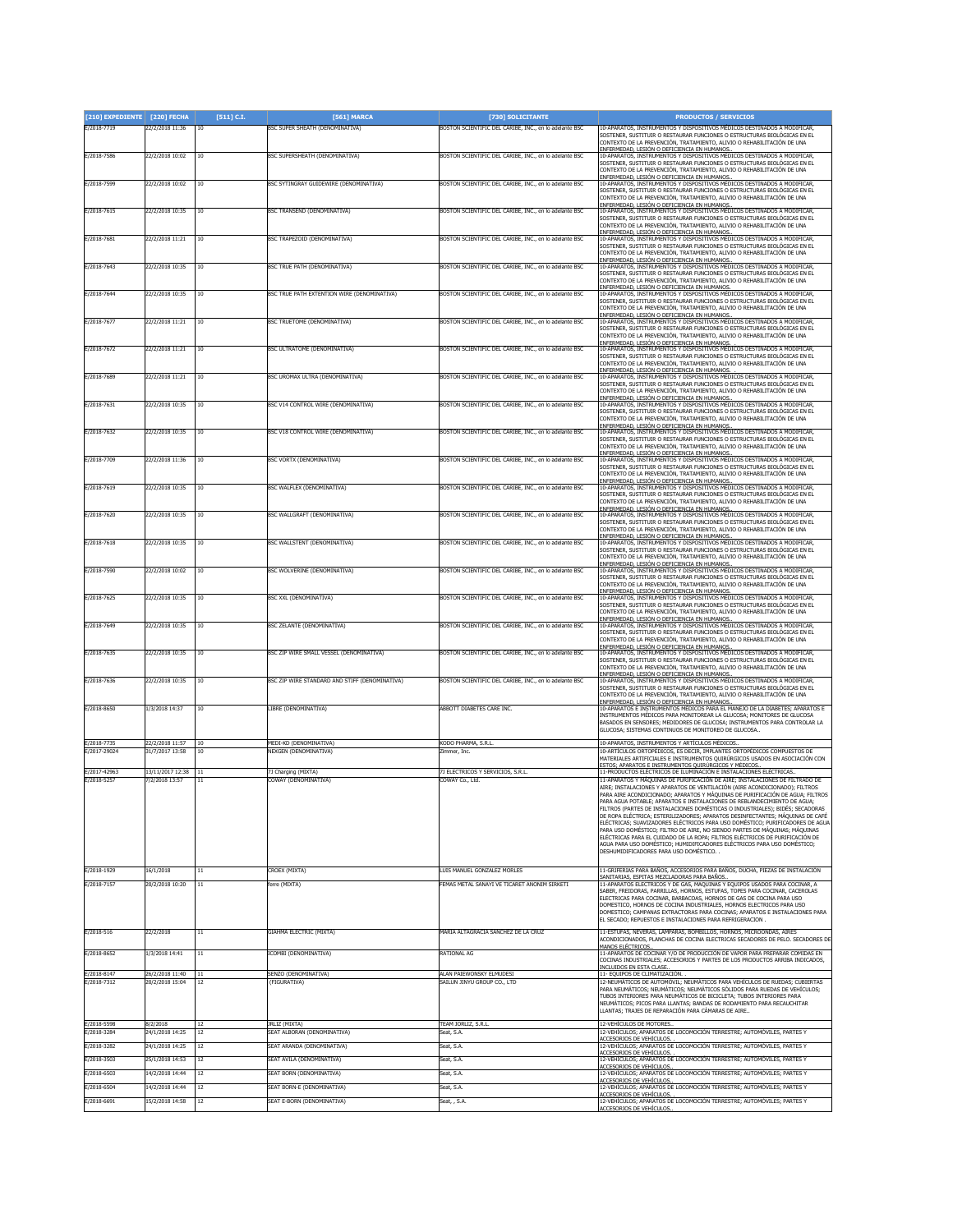| [210] EXPEDIENTE [220] FECHA |                                     | [511] C.I. | [561] MARCA                                                                          | [730] SOLICITANTE                                                                              | <b>PRODUCTOS / SERVICIOS</b>                                                                                                                                |
|------------------------------|-------------------------------------|------------|--------------------------------------------------------------------------------------|------------------------------------------------------------------------------------------------|-------------------------------------------------------------------------------------------------------------------------------------------------------------|
| E/2018-3283                  | 24/1/2018 14:25                     | 12         | SEAT TARRACO (DENOMINATIVA)                                                          | Seat, S.A.                                                                                     | 12-VEHÍCULOS; APARATOS DE LOCOMOCIÓN TERRESTRE; AUTOMÓVILES, PARTES Y                                                                                       |
| E/2018-9116                  | 5/3/2018 15:24                      | 12         | SURGE (DENOMINATIVA)                                                                 | GREEN4U TRADEMARKS, INC.                                                                       | ICCESORIOS DE VEHÍCULOS<br>12-VEHÍCULOS ELÉCTRICOS, A SABER, CARROS Y CAMIONES ELÉCTRICOS, MOTORES PARA                                                     |
|                              |                                     |            |                                                                                      |                                                                                                | CARROS Y CAMIONES ELÉCTRICOS, CHASIS AUTOMÓVILES PARA CARROS Y CAMIONES                                                                                     |
| E/2018-5459                  | 8/2/2018 12:58                      | 12         | EJON (MIXTA)                                                                         | TONY TUNING, S.R.L.                                                                            | ELÉCTRICOS<br>12-VEHÍCULOS TERRESTRES DE MOTOR, TRANSMISIONES HIDRÁULICAS PARA VEHÍCULOS                                                                    |
| E/2017-20690                 | 1/6/2017 15:29                      | 12         | Vini (MIXTA)                                                                         | VINI INDUSTRIAL CO., LTD                                                                       | TERRESTRES, PARTES; NEUMÁTICOS PARA VEHÍCULOS TERRESTRES.<br>12-MOTOCICLETAS, RUEDAS DE VEHÍCULOS, MANILLARES PARA MOTOCICLETA, EMBRAGUES                   |
|                              |                                     |            |                                                                                      |                                                                                                | PARA VEHÍCULOS TERRESTRES, MOTORES PARA VEHÍCULOS TERRESTRES, ESPEJOS                                                                                       |
|                              |                                     |            |                                                                                      |                                                                                                | RETROVISORES, CAJAS DE CAMBIOS PARA VEHÍCULOS TERRESTRES, CARROCERÍA PARA<br>VEHÍCULOS, CADENAS DE TRANSMISIÓN PARA VEHÍCULOS TERRESTRES, BICICLETAS,       |
|                              |                                     |            |                                                                                      |                                                                                                | CADENAS DE BICICLETAS, GUARDABARROS, NEUMÁTICOS PARA RUEDAS DE VEHÍCULOS,                                                                                   |
|                              |                                     |            |                                                                                      |                                                                                                | /EHÍCULOS ACUÁTICOS, AMORTIGUADORES DE SUSPENSIÓN PARA VEHÍCULOS                                                                                            |
| E/2017-20689                 | 1/6/2017 15:29                      | 12         | Vini (MIXTA)                                                                         | VINI INDUSTRIAL CO., LTD                                                                       | 12-MOTOCICLETAS, RUEDAS DE VEHÍCULOS, MANILLARES PARA MOTOCICLETA, EMBRAGUES<br>PARA VEHÍCULOS TERRESTRES, MOTORES PARA VEHÍCULOS TERRESTRES, ESPEJOS       |
|                              |                                     |            |                                                                                      |                                                                                                | RETROVISORES, CAJAS DE CAMBIOS PARA VEHÍCULOS TERRESTRES, CARROCERÍA PARA                                                                                   |
|                              |                                     |            |                                                                                      |                                                                                                | VEHÍCULOS, CADENAS DE TRANSMISIÓN PARA VEHÍCULOS TERRESTRES, BICICLETAS,<br>CADENAS DE BICICLETAS, GUARDABARROS, NEUMÁTICOS PARA RUEDAS DE VEHÍCULOS,       |
|                              |                                     |            |                                                                                      |                                                                                                | VEHÍCULOS ACUÁTICOS, AMORTIGUADORES DE SUSPENSIÓN PARA VEHÍCULOS.                                                                                           |
| E/2018-6836                  | 16/2/2018 13:55                     | 14         | MANO PRODUCTOS ARTESANALES BY ARELIS PTEL. & KARLA CRUZ  KARLA MARÍA CRUZ PIMENTEL   |                                                                                                | 14-BISUTERÍA. .                                                                                                                                             |
| E/2018-41                    | 2/1/2018 11:10                      | 14         | MIXTA)<br>edline (MIXTA)                                                             | CREADDICT                                                                                      | 14-METALES PRECIOSOS Y SUS ALEACIONES: ARTÍCULOS DE JOYERÍA, PIEDRAS PRECIOSAS                                                                              |
|                              |                                     |            |                                                                                      |                                                                                                | SEMIPRECIOSAS: ARTÍCULOS DE RELOIERÍA E INSTRUMENTOS CRONOMÉTRICOS.                                                                                         |
| E/2018-6624                  | 15/2/2018 12:45                     | 16         | (FIGURATIVA)                                                                         | PAPELERA INTERNACIONAL, SOCIEDAD ANONIMA.                                                      | 16-PAPEL HIGIÉNICO.                                                                                                                                         |
| E/2018-4683                  | 2/3/2018 10:02                      | 16         | (ATAE (MIXTA)                                                                        | ANDOSA DOMINICANA, S.A.S                                                                       | 16-PAPEL, CARTÓN Y ARTÍCULOS DE ESTAS MATERIAS NO COMPRENDIDOS EN OTRAS                                                                                     |
| E/2018-6847                  | 16/2/2018                           | 16         | MAMUSHKA: LAS HOJAS MADURAS DE MI OTOÑO (DENOMINATIVA)                               | WINSTON HENDEL PICHARDO LLENAS                                                                 | <u>:LASES; MATERIAS PLÁSTICAS PARA EMBALAR.</u><br><b>16-LIBRO IMPRESO.</b>                                                                                 |
| E/2018-6527                  | 15/2/2018 8:12                      | 16         | NOGAL (DENOMINATIVA)                                                                 | GRUPO RODRÍGUEZ GÓMEZ (ROGOSA), S.R.L.                                                         | 16-PAPEL (PAPEL HIGIÉNICO, SERVILLETAS, PAPEL TOALLA, PAPEL COCINA).                                                                                        |
| E/2018-6699                  | 15/2/2018 15:24                     | 16         | VISPICE (DENOMINATIVA)                                                               | VISCOFAN, S. A.                                                                                | 16-ENVOLTURAS PLÁSTICAS PARA EMPAQUETAR, ENVASAR O ALMACENAR. ENVOLTURAS                                                                                    |
|                              |                                     |            |                                                                                      | ZHEN WANG                                                                                      | LÁSTICAS PARA LA PREPARACIÓN DE ALIMENTOS                                                                                                                   |
| E/2017-46145<br>E/2018-5160  | 7/12/2017 9:09<br>7/2/2018          | 17<br>18   | <b>TUBOPOWER (DENOMINATIVA)</b><br>Anny Abate Cartera en Mano (MIXTA)                | ANA CELESTE ABATE FERNANDEZ                                                                    | 17-TUBOS DE PVC, CPVC, ACC, PE, TUBOS FLEXIBLES, TUBO PREFORMADOS<br>18-CARTERAS, MOCHILAS, BOLSOS, BULTOS, MALETAS, BOLSOS DE PLAYA Y DEPORTIVOS,          |
|                              |                                     |            |                                                                                      |                                                                                                |                                                                                                                                                             |
| E/2018-5191<br>E/2018-8464   | 1/3/2018 11:50<br>28/2/2018 15:33   | 19<br>20   | EST V (MIXTA)<br>aRBaJe SONI DECOR (MIXTA)                                           | WILSON ENRIQUE ESTEVEZ PERALTA<br>IMER, S.A.                                                   | 19-CONSTRUCCIÓN.<br>20-MUEBLES, ESPEJOS, MARCOS; CONTENEDORES NO METÁLICOS DE ALMACENAMIENTO O                                                              |
|                              |                                     |            |                                                                                      |                                                                                                | TRANSPORTE; HUESO, CUERNO, BALLENA O NÁCAR, EN BRUTO O SEMI ELABORADOS;                                                                                     |
| E/2018-1631                  | 12/1/2018 14:58                     | 25         | BONDS (DENOMINATIVA)                                                                 | Hanes Innerwear Australia Pty Ltd.                                                             | CONCHAS: ESPUMA DE MAR: ÁMBAR AMARILLO.<br>25-ROPA, CALZADO, TOCADOS.                                                                                       |
| E/2018-7304                  | 20/2/2018 14:50                     | 25         | <b>MERAMEC (DENOMINATIVA)</b>                                                        | THE MERAMEC GROUP, INC.                                                                        | 25-COMPONENTES DE CALZADOS DE POLIURETANO. TALES COMO, ENTRESELA, PLANTILLAS                                                                                |
| E/2018-6873                  | 16/2/2018                           | 25         | MONFERRATO (DENOMINATIVA)                                                            | RICARDO ANTONIO GARCIA ESTEVEZ                                                                 | <b>SUELAS</b><br>25-ROPAS                                                                                                                                   |
| E/2018-3023                  | 23/1/2018 12:09                     | 25         | PICAAZZ (MIXTA)                                                                      | DIONISIO ANTONIO NÚÑEZ GONZÁLEZ                                                                | 25-VESTIDOS, CALZADOS, SOMBRERERÍA, ROPA.                                                                                                                   |
| E/2018-6646                  | 15/2/2018                           | 25         | QUERUBIN IMPERIAL (DENOMINATIVA)                                                     | ANTONIO VALDEZ FORTUNA                                                                         | 25-CALZADOS.                                                                                                                                                |
| E/2018-8566<br>E/2018-2411   | 1/3/2018 11:27<br>20/2/2018 12:49   | 25<br>25   | RANGER BOOTS BY D TEC (DENOMINATIVA)<br>VICTORINO FERNANDEZ URBAN REVOLUTION (MIXTA) | D'TEC (DEFENSA & TECNOLOGÍA), SRL<br>JEAN CARLOS VIZCAÍNO FERNÁNDEZ                            | 25-CALZADO Y BOTAS MILITARES.<br>25-PRENDAS DE VESTIR.                                                                                                      |
| E/2018-6120                  | 12/2/2018                           | 28         | AskinGym (MIXTA)                                                                     | HECTOR BIENVENIDO DIAZ BURGOS                                                                  | 28-JUEGOS ELECTRÓNICOS EDUCATIVOS PARA LA ENSEÑANZA                                                                                                         |
| E/2018-3261                  | 24/1/2018 13:51                     | 29         | COAVE (DENOMINATIVA)                                                                 | CORPORACIÓN AGROPECUARIA DEL CIBAO, SRL                                                        | 29-PRODUCTOS CÁRNICOS, POLLO CONGELADO, HUEVOS,                                                                                                             |
| E/2017-41378                 | 31/10/2017 14:47                    | 29         | ECOLAT (DENOMINATIVA)                                                                | SLORIA, S.A.                                                                                   | 29-CARNE, PESCADO, CARNE DE AVE Y CARNE DE CAZA; EXTRACTOS DE CARNE; FRUTAS Y<br>VERDURAS, HORTALIZAS Y LEGUMBRES EN CONSERVA, CONGELADAS, SECAS Y COCIDAS; |
|                              |                                     |            |                                                                                      |                                                                                                | ALEAS, CONFITURAS, COMPOTAS; HUEVOS; ACEITES Y GRASAS PARA USO ALIMENTICIO                                                                                  |
| E/2017-41373                 | 31/10/2017 14:47                    | 29         | ecolat (MIXTA)                                                                       | GLORIA, S.A.                                                                                   | 29-CARNE, PESCADO, CARNE DE AVE Y CARNE DE CAZA; EXTRACTOS DE CARNE; FRUTAS Y                                                                               |
|                              |                                     |            |                                                                                      |                                                                                                | VERDURAS, HORTALIZAS Y LEGUMBRES EN CONSERVA, CONGELADAS, SECAS Y COCIDAS;                                                                                  |
|                              |                                     |            |                                                                                      |                                                                                                | JALEAS, CONFITURAS, COMPOTAS; HUEVOS; ACEITES Y GRASAS PARA USO ALIMENTICIO.                                                                                |
| E/2018-6983                  | 19/2/2018 12:08                     | 29<br>29   | FI Sol (MIXTA)<br><b>LORIA EVAPORADA ENTERA (MIXTA)</b>                              | CÉSAR IGLESIAS, S. A.                                                                          | 29-PRODUCTOS DERIVADO DE ACEITES.                                                                                                                           |
| E/2017-41469<br>E/2017-41478 | 1/11/2017 10:15<br>1/11/2017 10:15  | 29         | <b>GLORIA EVAPORADA LIGHT (MIXTA)</b>                                                | GLORIA, S.A.<br>GLORIA, S.A.                                                                   | 29-JALEAS, CONFITURAS, COMPOTAS; LECHE Y PRODUCTOS LÁCTEOS.<br>29-LECHE Y PRODUCTOS LÁCTEOS.                                                                |
| E/2018-7014                  | 19/2/2018 12:33                     | 29         | Iulia's Cousine (DENOMINATIVA)                                                       | HAEZ INVESTMENT, S.R.L.                                                                        | 29-CARNE, PESCADO, CARNE DE AVE Y CARNE DE CAZA; EXTRACTOS DE CARNE; FRUTAS Y                                                                               |
|                              |                                     |            |                                                                                      |                                                                                                | VERDURAS, HORTALIZAS Y LEGUMBRES EN CONSERVA, CONGELADAS, SECAS Y COCIDAS;<br>JALEAS, CONFITURAS, COMPOTAS; HUEVOS, LECHE Y PRODUCTOS LÁCTEOS; ACEITES Y    |
|                              |                                     |            |                                                                                      |                                                                                                | <b>GRASAS COMESTIBLES</b>                                                                                                                                   |
| E/2018-3683<br>E/2017-47284  | 16/2/2018 13:56<br>13/2/2018 13:13  | 29<br>29   | KOMANFISH (DENOMINATIVA)<br>MANTEQUILLA DOÑA MAHITA (DENOMINATIVA)                   | GRUPO RODRÍGUEZ GÓMEZ ROGOSA, S.R.L.<br>PEDRO PABLO GRULLÓN GRULLÓN                            | 29-SARDINAS ENLATADA Y ATÚN<br>29-MANTEQUILLA.                                                                                                              |
| E/2018-7319                  | 20/2/2018 15:24                     | 29         | MEGLIO (DENOMINATIVA)                                                                | Olivar Internacional Exportador, S.A.                                                          | 29-CARNE, PESCADO, CARNE DE AVE Y CARNE DE CAZA; EXTRACTOS DE CARNE; FRUTAS Y                                                                               |
|                              |                                     |            |                                                                                      |                                                                                                | VERDURAS, HORTALIZAS Y LEGUMBRES EN CONSERVA, CONGELADAS, SECAS Y COCIDAS;                                                                                  |
|                              |                                     |            |                                                                                      |                                                                                                | JALEAS, CONFITURAS, COMPOTAS; HUEVOS, LECHE Y PRODUCTOS LÁCTEOS; ACEITES Y<br><b>GRASAS COMESTIBLES</b>                                                     |
| E/2018-4848                  | 5/2/2018 15:27                      | 29         | MONTEVECCHIO (DENOMINATIVA)                                                          | MARCO CRACCO NARDUZZI / WALTER PERISSUTTI LETTIG / LA 29-EMBUTIDOS/QUESOS.<br>SALUMERIA, S.R.L |                                                                                                                                                             |
|                              |                                     |            |                                                                                      |                                                                                                |                                                                                                                                                             |
| E/2018-8902                  | 2/3/2018 15:36                      | 29         | NUTRIBEN PRO-ALFA (DENOMINATIVA)                                                     | ALTER FARMACIA, S.A.                                                                           | 29-CARNE, PESCADO, CARNE DE AVE Y CARNE DE CAZA; EXTRACTOS DE CARNE; FRUTAS Y<br>VERDURAS, HORTALIZAS Y LEGUMBRES EN CONSERVA, CONGELADAS, SECAS Y COCIDAS; |
|                              |                                     |            |                                                                                      |                                                                                                | JALEAS, CONFITURAS, COMPOTAS; HUEVOS; LECHE Y PRODUCTOS LACTEOS; ACEITES Y                                                                                  |
| E/2018-4849                  | 5/2/2018 15:27                      | 29         | AVONCELLI (DENOMINATIVA)                                                             | WALTER PERISSUTTI LETTIG, LA SALUMERIA, S.R.L., MARCO                                          | <b>GRASAS COMESTIBLES</b><br>29-EMBUTIDOS/QUESOS.                                                                                                           |
| E/2018-5079                  | 6/2/2018 15:11                      | 29         | PLACER SALUDABLE (LEMA COMERCIAL)                                                    | CRACCO NARDUZZI<br>INDUVECA, S.A.                                                              | 29-CARNES, PESCADOS, AVES Y CAZA; EXTRACTOS DE CARNES, FRUTAS Y LEGUMBRES EN                                                                                |
|                              |                                     |            |                                                                                      |                                                                                                | CONSERVAS; SECAS Y COCIDAS, JALEAS Y MERMELADAS, COMPOTAS, HUEVOS, LECHE Y                                                                                  |
|                              |                                     |            |                                                                                      |                                                                                                | PRODUCTOS LÁCTEOS, ACEITES Y GRASAS COMESTIBLES.                                                                                                            |
| E/2017-45326                 | 12/2/2018 12:30                     | 29         | PRODUCTOS DEL JAYA (DENOMINATIVA)                                                    | CARNICOS DEL JAYA, E.I.R.L                                                                     | 29-EXTRACTOS DE CARNE, CARNE Y EMBUTIDOS.                                                                                                                   |
| E/2018-7999<br>E/2018-4827   | 23/2/2018<br>5/2/2018 14:41         | 29<br>29   | PRODUCTOS DICENT (DENOMINATIVA)<br>SUPER ESTELAR (DENOMINATIVA)                      | ESTEBAN DICENT RODRIGUEZ<br>INDUVECA, S.A.                                                     | 29-YOGURT, QUESOS Y PRODUCTOS LÁCTEOS<br>29-PRODUCTOS CÁRNICOS, EN ESPECIAL SALCHICHAS.                                                                     |
| E/2018-1420                  | 11/1/2018 15:44                     | 29         | TODO LO HACE DIVERTIDO (LEMA COMERCIAL)                                              | CMI IP HOLDING                                                                                 | 29-CARNE, PESCADO, CARNE DE AVE Y CARNE DE CAZA; EXTRACTOS DE CARNE; FRUTAS Y                                                                               |
|                              |                                     |            |                                                                                      |                                                                                                | VERDURAS, HORTALIZAS Y LEGUMBRES EN CONSERVA, CONGELADAS, SECAS Y COCIDAS;                                                                                  |
|                              |                                     |            |                                                                                      |                                                                                                | IALEAS, CONFITURAS, COMPOTAS; HUEVOS; LECHE Y PRODUCTOS LÁCTEOS; ACEITES Y                                                                                  |
| E/2017-47123                 | 14/12/2017 13:33 30                 |            | (TRIDIMENSIONAL)                                                                     | GRUPO BIMBO, S. A. B. DE C. V.                                                                 | GRASAS COMESTIBLES<br>30-CONFITERÍA, PRINCIPALMENTE PALETAS DE CARAMELO MACIZO, DULCES, CHOCOLATES Y<br>GOMAS DE GELATINA.                                  |
|                              |                                     |            | <b>TRIDIMENSIONAL</b>                                                                | RUPO BIMBO, S. A. B.                                                                           | 0-CARA<br>IFI OS DE PA                                                                                                                                      |
| E/2017-47113                 | 14/12/2017 13:33                    | 30         | (TRIDIMENSIONAL)                                                                     | GRUPO BIMBO, S. A. B. DE C. V.                                                                 | 30-PAN, PASTELES, GALLETAS, TOSTADAS, TORTILLAS, TORTILLAS DE MAÍZ, TORTILLAS DE<br>HARINA Y PREPARACIONES A BASE DE CEREALES.                              |
| E/2017-47125                 | 14/12/2017 13:33                    | 30         | <b>TRIDIMENSIONAL</b>                                                                | SRUPO BIMBO, S. A. B. DE C. V.                                                                 | 30-PALETAS DE CARAMELO MACIZO.                                                                                                                              |
| E/2017-47122                 | 14/12/2017 13:33                    | 30         | (TRIDIMENSIONAL)                                                                     | GRUPO BIMBO, S. A. B. DE C. V.                                                                 | 30-CHOCOLATES, MALVAVISCOS Y EN ESPECIAL MALVAVISCO CON CUBERTURA SABOR A<br>CHOCOLATE.                                                                     |
| E/2017-47126                 | 14/12/2017 13:33                    | 30         | TRIDIMENSIONAL)                                                                      | GRUPO BIMBO, S. A. B. DE C. V.                                                                 | 30-PALETAS DE CARAMELO, DULCES Y GOMAS DE GELATINA                                                                                                          |
| E/2017-45340                 | 30/11/2017 13:09                    | 30         | (MIXTA)                                                                              | MOLINOS VALLE DEL CIBAO, S. A.                                                                 | 30-GALLETAS, BIZCOCHOS Y PRODUCTOS DE PASTELERÍA                                                                                                            |
| E/2017-45341<br>E/2017-46668 | 30/11/2017 13:09<br>12/12/2017 9:52 | 30<br>30   | AVIVA (MIXTA)<br>AVIVA BUTTER SODA CRACKERS (MIXTA)                                  | MOLINOS VALLE DEL CIBAO, S.A.<br>MOLINOS VALLE DEL CIBAO, S.A                                  | 30-GALLETAS, BIZCOCHOS Y PRODUCTOS DE PASTELERÍA.<br>30-GALLETAS, BIZCOCHOS, PRODUCTOS DE PASTELERIA.                                                       |
| E/2017-46669                 | 12/12/2017 9:52                     | 30         | AVIVA LITE SODA CRACKERS (MIXTA)                                                     | MOLINOS VALLE DEL CIBAO, S.A.                                                                  | 30-GALLETAS, BIZCOCHOS, PRODUCTOS DE PASTELERÍA.                                                                                                            |
| E/2018-8623                  | 1/3/2018 13:37                      | 30         | BEEFSTEAK (DENOMINATIVA)                                                             | BBU, INC.                                                                                      | 30-CAFÉ, TÉ, CACAO Y SUCEDÁNEOS DEL CAFÉ; ARROZ; TAPIOCA Y SAGÚ; HARINAS Y                                                                                  |
|                              |                                     |            |                                                                                      |                                                                                                | PREPARACIONES A BASE DE CEREALES; PAN, PRODUCTOS DE PASTELERÍA Y CONFITERÍA;<br>HELADOS COMESTIBLES; AZÚCAR; MIEL, JARABE DE MELAZA; LEVADURA; POLVOS PARA  |
|                              |                                     |            |                                                                                      |                                                                                                | HORNEAR; SAL; MOSTAZA; VINAGRE, SALSAS (CONDIMENTOS); ESPECIAS; HIELO                                                                                       |
| F/2018-8436                  | 28/2/2018 14:43                     | 30         | BIG BEN (DENOMINATIVA)                                                               | BORGYNET INTERNATIONAL HOLDINGS CORPORATION                                                    | 30-CAFÉ, TÉ, CACAO Y SUCEDÁNEOS DEL CAFÉ; ARROZ; TAPIOCA Y SAGÚ; HARINAS Y                                                                                  |
|                              |                                     |            |                                                                                      |                                                                                                | REPARACIONES A BASE DE CEREALES; PAN, PRODUCTOS DE PASTELERÍA Y CONFITERÍA;<br>HELADOS: AZÚCAR, MIEL, JARABE DE MELAZA: LEVADURA, POLVOS DE HORNEAR: SAL:   |
|                              |                                     |            |                                                                                      |                                                                                                | MOSTAZA; VINAGRE, SALSAS (CONDIMENTOS); ESPECIAS; HIELO, CHOCOLATERÍA, CHICLES,                                                                             |
|                              |                                     |            |                                                                                      |                                                                                                | MENTAS, CARAMELOS, TURRONES, GOMAS DE MASCAR Y GOMAS DE GELATINA. .                                                                                         |
| E/2017-47076                 | 14/12/2017 13:33 30                 |            | <b>BIMBO Crocantíssimo (MIXTA)</b>                                                   | GRUPO BIMBO, S. A. B. DE C. V.                                                                 | 30-CAFÉ, TÉ, CACAO Y SUCEDÁNEOS DEL CAFÉ; ARROZ; TAPIOCA Y SAGÚ; HARINAS Y                                                                                  |
|                              |                                     |            |                                                                                      |                                                                                                | PREPARACIONES A BASE DE CEREALES; PAN, PRODUCTOS DE PASTELERÍA Y CONFITERÍA;<br>HELADOS COMESTIBLES; AZÚCAR; MIEL, JARABE DE MELAZA; LEVADURA; POLVOS PARA  |
|                              |                                     |            |                                                                                      |                                                                                                | HORNEAR; SAL; MOSTAZA; VINAGRE, SALSAS (CONDIMENTOS); ESPECIAS; HIELO.                                                                                      |
| E/2018-125                   | 2/1/2018                            | 30         | CAFE MONTE NEGRO (DENOMINATIVA)                                                      | <b>101 TFCA, SRI</b>                                                                           | 30-CAFF.                                                                                                                                                    |
| E/2018-4607                  | 2/2/2018 14:42                      | 30         | CIDER (DENOMINATIVA)                                                                 | MOISES UREÑA THEN                                                                              | 30-VINAGRE, SALSAS, PRODUCTOS PARA SAZONAR, VAINILLA                                                                                                        |
| E/2018-6982<br>E/2018-6981   | 19/2/2018 12:08<br>19/2/2018 12:08  | 30<br>30   | Del César Macarrones & Queso (MIXTA)<br>DelCésar ESPAGUETIS (MIXTA)                  | CÉSAR IGLESIAS, S. A.<br>CÉSAR IGLESIAS,S. A.                                                  | 30-PASTAS ALIMENTICIAS.<br>30-PASTAS ALIMENTICIAS.                                                                                                          |
| E/2018-2128                  | 19/2/2018 11:27                     | 30         | OMINICONO (DENOMINATIVA)                                                             | GRUPO SOSALTA, S.R.L                                                                           | 30-PIZZA EN CONO, PIZZAS, SALSAS [CONDIMENTOS], SALSA DE TOMATE, MASA PARA                                                                                  |
| E/2018-2127                  | 19/2/2018 11:27                     | 30         | DominiCono (MIXTA)                                                                   | GRUPO SOSALTA, S.R.L.                                                                          | <b>HORNEAR</b><br>30-PIZZA EN CONO, PIZZAS, SALSAS [CONDIMENTO], SALSA DE TOMATE, MASA PARA                                                                 |
|                              |                                     |            |                                                                                      |                                                                                                | HORNEAR.                                                                                                                                                    |
| E/2017-36142<br>E/2017-36141 | 22/9/2017 15:58<br>22/9/2017 15:58  | 30         | Julces Mara (MIXTA)<br>Dulces Mara (MIXTA)                                           | PALETAS MARA S.A. DE C.V.<br>PALETAS MARA S.A. DE C.V.                                         | 30-CARAMELOS Y PALETAS, CONFITERÍAS QUE NO CONTENGAN HARINA.<br>30-CARAMELOS Y PALETAS, CONFITERÍAS QUE NO CONTENGAN HARINAS.                               |
| E/2018-6123                  | 12/2/2018 15:24                     | 30         | argo (MIXTA)                                                                         | COMPAÑIA DE ALIMENTOS FARGO S.A                                                                | 30-CAFÉ, TÉ, CACAO Y SUCEDÁNEOS DEL CAFÉ; ARROZ; TAPIOCA Y SAGÚ; HARINAS Y                                                                                  |
|                              |                                     |            |                                                                                      |                                                                                                | REPARACIONES A BASE DE CEREALES; PAN, PRODUCTOS DE PASTELERÍA Y CONFITERÍA;                                                                                 |
|                              |                                     |            |                                                                                      |                                                                                                | HELADOS; AZÚCAR, MIEL, JARABE DE MELAZA; LEVADURA, POLVOS DE HORNEAR; SAL;<br>MOSTAZA: VINAGRE, SALSAS (CONDIMENTOS): ESPECIAS: HIELO,                      |
| E/2017-41482                 | 1/11/2017 10:15                     | 30         | GLORIA EVAPORADA ENTERA (MIXTA)                                                      | GLORIA, S.A.                                                                                   | 30-PRODUCTOS DE PASTELERÍA Y CONFITERÍA; HELADOS.                                                                                                           |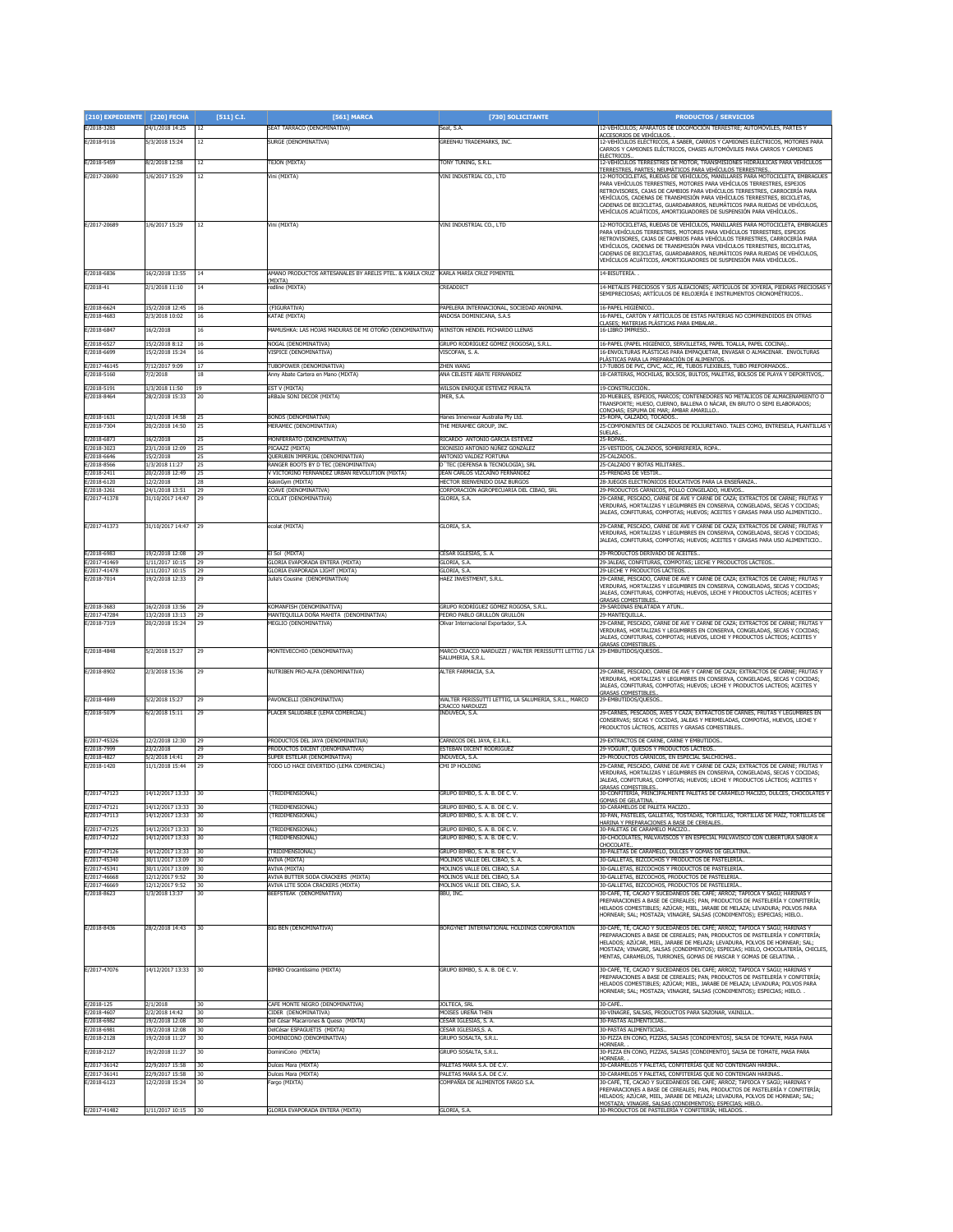| [210] EXPEDIENTE [220] FECHA |                                     | $[511]$ C.I. | [561] MARCA                                                                      | [730] SOLICITANTE                                                                                                                       | <b>PRODUCTOS / SERVICIOS</b>                                                                                                                                                                                                                                                                                                                                                                                                                                                                                                                                                                                                                                                                                                                                                                                                                                                                                                                                                |
|------------------------------|-------------------------------------|--------------|----------------------------------------------------------------------------------|-----------------------------------------------------------------------------------------------------------------------------------------|-----------------------------------------------------------------------------------------------------------------------------------------------------------------------------------------------------------------------------------------------------------------------------------------------------------------------------------------------------------------------------------------------------------------------------------------------------------------------------------------------------------------------------------------------------------------------------------------------------------------------------------------------------------------------------------------------------------------------------------------------------------------------------------------------------------------------------------------------------------------------------------------------------------------------------------------------------------------------------|
| E/2017-41477<br>E/2017-41384 | 1/11/2017 10:15<br>31/10/2017 14:47 | 30<br>30     | GLORIA EVAPORADA LIGHT (MIXTA)<br><b>GLORIA</b> infant (MIXTA)                   | GLORIA, S.A.<br><b>GLORIA, S.A.</b>                                                                                                     | 30-PRODUCTOS DE PASTELERÍA Y CONFITERÍA: HELADOS.<br>30-CAFÉ, TÉ Y SUCEDÁNEOS DEL CAFÉ; ARROZ, TAPIOCA Y SAGÚ; SAL MOSTAZA; VINAGRE,                                                                                                                                                                                                                                                                                                                                                                                                                                                                                                                                                                                                                                                                                                                                                                                                                                        |
| E/2018-8367                  | 28/2/2018                           | 30           |                                                                                  | FAUSTO NERIS MEDINA JIMENEZ                                                                                                             | ALSAS (CONDIMENTOS), ESPECIAS; HIELO.<br>30-HIELO                                                                                                                                                                                                                                                                                                                                                                                                                                                                                                                                                                                                                                                                                                                                                                                                                                                                                                                           |
| E/2018-6531                  | 15/2/2018 8:18                      | 30           | HIELO BAHIA DE LAS AGUILAS (DENOMINATIVA)<br>KIMERA KACAO BOOSTER (DENOMINATIVA) | DRY APPLE INDUSTRY, S.R.L.                                                                                                              | 30-CACAO.                                                                                                                                                                                                                                                                                                                                                                                                                                                                                                                                                                                                                                                                                                                                                                                                                                                                                                                                                                   |
| E/2018-6530<br>E/2017-47091  | 15/2/2018 8:18<br>14/12/2017 13:33  | 30<br>30     | KIMERA KOFFEE (MIXTA)<br>marinela Canelitas (MIXTA)                              | DRY APPLE INDUSTRY, S.R.L.<br>GRUPO BIMBO, S. A. B. DE C. V.                                                                            | 30-CAFÉ.<br>30-PAN, PASTELES Y GALLETAS.                                                                                                                                                                                                                                                                                                                                                                                                                                                                                                                                                                                                                                                                                                                                                                                                                                                                                                                                    |
| E/2017-20757                 | 2/6/2017 10:32                      | 30           | MIEL LOMA PAN DE AZUCAR (MIXTA)                                                  | JOSE RAFAEL FELIZ BONILLA                                                                                                               | 0-MIEL                                                                                                                                                                                                                                                                                                                                                                                                                                                                                                                                                                                                                                                                                                                                                                                                                                                                                                                                                                      |
| E/2018-6866<br>E/2017-47107  | 16/2/2018 15:05<br>14/12/2017 13:33 | 30<br>30     | PARADIGMA (DENOMINATIVA)<br>Ricolino Panditas (MIXTA)                            | PROCESADORA DE ALIMENTOS PRODAL, S.A.<br>GRUPO BIMBO, S. A. B. DE C. V.                                                                 | 30-ARROZ Y PRODUCTOS DERIVADOS DEL ARROZ.<br>30-CAFÉ, TÉ, CACAO Y SUCEDÁNEOS DEL CAFÉ; ARROZ; TAPIOCA Y SAGÚ; HARINAS Y                                                                                                                                                                                                                                                                                                                                                                                                                                                                                                                                                                                                                                                                                                                                                                                                                                                     |
|                              |                                     |              |                                                                                  |                                                                                                                                         | PREPARACIONES A BASE DE CEREALES; PAN, PRODUCTOS DE PASTELERÍA Y CONFITERÍA;<br>HELADOS COMESTIBLES; AZÚCAR; MIEL, JARABE DE MELAZA; LEVADURA; POLVOS PARA<br>HORNEAR; SAL; MOSTAZA; VINAGRE, SALSAS (CONDIMENTOS); ESPECIAS; HIELO. .                                                                                                                                                                                                                                                                                                                                                                                                                                                                                                                                                                                                                                                                                                                                      |
| E/2017-43830<br>E/2018-7933  | 20/11/2017 11:18<br>6/3/2018 11:15  | 30<br>30     | RIK CASABE CARIBE (DENOMINATIVA)<br>RIQUICHISIM BY YANEL (DENOMINATIVA)          | SRUPO BARABICU, SRL<br>YAHAIRA JAVIER ALBURQUERQUE                                                                                      | <b>30-CASABE</b><br>30-SALSAS, CONDIMENTOS                                                                                                                                                                                                                                                                                                                                                                                                                                                                                                                                                                                                                                                                                                                                                                                                                                                                                                                                  |
| E/2018-7318                  | 20/2/2018 15:24                     | 30           | Sazón Líquido SILVESTRE (MIXTA)                                                  | MATIUS GROUP, S.R.L                                                                                                                     | 30-SAZONES.                                                                                                                                                                                                                                                                                                                                                                                                                                                                                                                                                                                                                                                                                                                                                                                                                                                                                                                                                                 |
| E/2017-47029                 | 14/12/2017 11:16                    | 30           | Sonambulo (MIXTA)                                                                | RAFAEL MIGUEL, VICTOR ROGER NICOLAS RESEK                                                                                               | 30-CAFÉ, TÉ, CACAO Y SUCEDÁNEOS DEL CAFÉ; ARROZ; TAPIOCA Y SAGÚ; HARINAS Y<br>PREPARACIONES A BASE DE CEREALES; PAN, PRODUCTOS DE PASTELERÍA Y CONFITERÍA;<br>HELADOS; AZÚCAR, MIEL, JARABE DE MELAZA; LEVADURA, POLVOS DE HORNEAR; SAL;<br>10STAZA; VINAGRE, SALSAS (CONDIMENTOS); ESPECIAS; HIELO.                                                                                                                                                                                                                                                                                                                                                                                                                                                                                                                                                                                                                                                                        |
| E/2017-24810<br>E/2018-8448  | 30/6/2017 12:58<br>28/2/2018 15:05  | 30<br>30     | stela BROWNIES & SUSPIRITOS (MIXTA)<br>SUMESA MODENA (DENOMINATIVA)              | LINA ESTELA AROSTEGUI ARZENO DE HENRIQUEZ<br>Sumesa S.A                                                                                 | 30-PRODUCTOS HECHO A BASE DE HARINA PARA EL CONSUMO HUMANO<br>30-PASTAS ALIMENTICIAS, FIDEOS Y TALLARINES                                                                                                                                                                                                                                                                                                                                                                                                                                                                                                                                                                                                                                                                                                                                                                                                                                                                   |
| E/2018-8654                  | 1/3/2018 14:41                      | 30           | Sunkist (MIXTA)                                                                  | SUNKIST GROWERS, INC.                                                                                                                   | 30-TÉ; BEBIDAS A BASE DE TÉ; MEZCLA PARA TÉ HELADO EN POLVO; CAFÉ; BEBIDAS A BASE<br>DE CAFÉ; COCOA; CHOCOLATE EN POLVO; BEBIDAS A BASE DE COCOA; BEBIDAS A BASE DE<br>CHOCOLATE; SABORIZANTES (DISTINTOS DE ACEITES ESENCIALES); CONFITERÍAS NO<br>MEDICADAS Y RELLENOS PARA ESTOS FINES; CHOCOLATES; HELADOS, GELATOS, RASPADOS,<br>HELADOS DE AGUA Y GOLOSINAS CONGELADAS; DULCES; MENTAS, GOMA DE MASCAR;<br>MEZCLAS SECAS PARA HACER MUFFINS; MUFFINS; PANECILLOS; MEZCLAS PARA BROWNIE<br>CON SABOR A FRUTAS; MEZCLAS PARA PRODUCTOS DE PASTELERÍA; PASTELES, GLASEADOS,<br>MEZCLAS DE GLASEADOS, PRODUCTOS DE PASTELERÍA, RELLENOS PASTOSOS; HARINA,<br>CEREALES Y PREPARACIONES DE CEREAL, TODAS PARA COMIDA; BARRAS DE DESAYUNO;<br>BARRAS DE COMIDA Y BOCADILLOS A BASE DE CEREAL: BARRAS DE COMIDA Y BOCADILLOS A<br>BASE DE GRANOS; BARRAS DE COMIDA Y BOCADILLOS A BASE DE GRANOLA; CONDIMENTOS,<br>VINAGRE, SALSAS, ESPECIAS, MARINADAS, SIROPES PARA COMIDA. |
| E/2018-3914<br>E/2018-5558   | 30/1/2018 14:05<br>8/2/2018 15:17   | 30<br>30     | Swiss KATERPAK KETCHUP (MIXTA)<br>TACO ROLL (DENOMINATIVA)                       | VEMCO LIMITED, una división de CDP TRINIDAD LIMITED<br>KARIANA JANET TEJEDA OLIVO                                                       | 30-SALSAS (CONDIMENTOS)<br>30-HELADO.                                                                                                                                                                                                                                                                                                                                                                                                                                                                                                                                                                                                                                                                                                                                                                                                                                                                                                                                       |
| E/2018-7239                  | 20/2/2018 12:45                     | 30           | TAIFELD'S (MIXTA)                                                                | GRUPO RODRÍGUEZ MORILLO, S.R.L.                                                                                                         | 30-PRODUCTOS DERIVADOS DE LA HARINA                                                                                                                                                                                                                                                                                                                                                                                                                                                                                                                                                                                                                                                                                                                                                                                                                                                                                                                                         |
| E/2017-41376                 | 31/10/2017 14:47                    | 31           | ECOLAT (DENOMINATIVA)                                                            | GLORIA, S.A.                                                                                                                            | 31-FRUTAS Y VERDURAS, HORTALIZAS Y LEGUMBRES FRESCAS, HIERBAS AROMÁTICAS<br><b>RESCAS: MALTA</b>                                                                                                                                                                                                                                                                                                                                                                                                                                                                                                                                                                                                                                                                                                                                                                                                                                                                            |
| E/2017-41371                 | 31/10/2017 14:47                    | 31           | ecolat (MIXTA)                                                                   | SLORIA, S.A.                                                                                                                            | 1-FRUTAS Y VERDURAS, HORTALIZAS Y LEGUMBRES FRESCAS, HIERBAS AROMÁTICAS<br><b>RESCAS: MALTA</b>                                                                                                                                                                                                                                                                                                                                                                                                                                                                                                                                                                                                                                                                                                                                                                                                                                                                             |
| E/2017-44977                 | 1/3/2017 12:56                      | 31           | <b>FRIGOCOOP (DENOMINATIVA)</b>                                                  | COOPERATIVA AGROPECUARIA Y SERVICIOS MÚLTIPLES DE<br>PRODUCTORES DE YUCA COOPEYUCA                                                      | 31-YUCA.                                                                                                                                                                                                                                                                                                                                                                                                                                                                                                                                                                                                                                                                                                                                                                                                                                                                                                                                                                    |
| E/2017-41481<br>E/2017-41476 | /11/2017 10:15                      | 31           | <b>GLORIA EVAPORADA ENTERA (MIXTA)</b><br>GLORIA EVAPORADA LIGHT (MIXTA)         | GLORIA, S.A.                                                                                                                            | 1-PRODUCTOS ALIMENTICIOS Y BEBIDAS PARA ANIMALES.<br>31-PRODUCTOS ALIMENTICIOS Y BEBIDAS PARA ANIMALES.                                                                                                                                                                                                                                                                                                                                                                                                                                                                                                                                                                                                                                                                                                                                                                                                                                                                     |
| E/2017-41488                 | 1/11/2017 10:15<br>1/11/2017 10:15  | 31           | <b>GLORIA</b> infant (MIXTA)                                                     | GLORIA, S.A.<br>GLORIA, S.A.                                                                                                            | 31-PLANTAS, FLORES NATURALES, MALTA; PRODUCTOS ALIMENTICIOS Y BEBIDAS PARA                                                                                                                                                                                                                                                                                                                                                                                                                                                                                                                                                                                                                                                                                                                                                                                                                                                                                                  |
| E/2018-6300                  | 13/2/2018 13:56                     | 31           | kapto SUR ANIMAL NUTRITION (MIXTA)                                               | SUR QUIMICA INTERNACIONAL, S.A                                                                                                          | <b>NIMALES: MALTA</b><br>31-ALIMENTOS NUTRICIONALES PARA ANIMALES.                                                                                                                                                                                                                                                                                                                                                                                                                                                                                                                                                                                                                                                                                                                                                                                                                                                                                                          |
| E/2018-967<br>E/2018-7847    | 10/1/2018 9:24<br>22/2/2018 15:07   | 31<br>31     | MAISAMA PRODUCE FRESH VEGETABLES (MIXTA)<br>PARITY PLUS (DENOMINATIVA)           | MAISAMA BIENES RAÍCES, E.I.R.L<br>Archer-Daniels-Midland Company                                                                        | 31-VEGETALES CRUDOS.<br>31-ALIMENTOS PARA ANIMALES.                                                                                                                                                                                                                                                                                                                                                                                                                                                                                                                                                                                                                                                                                                                                                                                                                                                                                                                         |
| E/2018-7846                  | 22/2/2018 15:07                     | 31           | RED HAT (DENOMINATIVA)                                                           | Archer-Daniels-Midland Company                                                                                                          | 31-ALIMENTOS PARA ANIMALES.                                                                                                                                                                                                                                                                                                                                                                                                                                                                                                                                                                                                                                                                                                                                                                                                                                                                                                                                                 |
| E/2017-41468<br>E/2018-1470  | 1/11/2017 10:15<br>22/2/2018 9:55   | 31<br>32     | SODA FRUTSS (MIXTA)<br>AELVA (MIXTA)                                             | GLORIA, S.A.<br>INVERSIONES POAL, S.R.L.                                                                                                | 31-PRODUCTOS AGRÍCOLAS, ACUÍCOLAS, HORTÍCOLAS Y FORESTALES EN BRUTO Y SIN<br>PROCESAR; GRANOS Y SEMILLAS EN BRUTO O SIN PROCESAR; Y VERDURAS, HORTALIZAS Y<br>LEGUMBRES FRESCAS, HIERBAS AROMÁTICAS FRESCAS; PLANTAS Y FLORES NATURALES;<br>BULBOS, PLANTONES Y SEMILLAS PARA PLANTAR; ANIMALES VIVOS; PRODUCTOS<br>ALIMENTICIOS Y BEBIDAS PARA ANIMALES; MALTA<br>32-AGUA.                                                                                                                                                                                                                                                                                                                                                                                                                                                                                                                                                                                                 |
| E/2018-4730                  | 5/2/2018 11:45                      | 32           | Agua Dios con Nosotros (MIXTA)                                                   | MIRQUEYA GUZMAN CORNELIO                                                                                                                | 32-AGUA.                                                                                                                                                                                                                                                                                                                                                                                                                                                                                                                                                                                                                                                                                                                                                                                                                                                                                                                                                                    |
| E/2018-4712<br>E/2018-1125   | 5/2/2018 10:45<br>10/1/2018         | 32<br>32     | Aguas Elim (MIXTA)<br>AQUALIFE (DENOMINATIVA)                                    | MOISES ARISMENDI MARTINEZ MATEO<br>SAMUEL HERRERA BAEZ, STAGECOM S. R. L.                                                               | 32-AGUA<br>2-CERVEZAS; AGUAS MINERALES Y OTRAS BEBIDAS SIN ALCOHOL; BEBIDAS A BASE DE                                                                                                                                                                                                                                                                                                                                                                                                                                                                                                                                                                                                                                                                                                                                                                                                                                                                                       |
|                              |                                     |              |                                                                                  |                                                                                                                                         | RUTAS Y ZUMOS DE FRUTAS; SIROPES Y OTRAS PREPARACIONES PARA ELABORAR<br><b>SEBIDAS</b>                                                                                                                                                                                                                                                                                                                                                                                                                                                                                                                                                                                                                                                                                                                                                                                                                                                                                      |
| E/2017-43697<br>E/2017-41480 | 17/11/2017 13:13<br>1/11/2017 10:15 | 32<br>32     | Caribe GSB JUGO NATURAL (MIXTA)<br>GLORIA EVAPORADA ENTERA (MIXTA)               | GOSOBA, S.R.L<br>GLORIA, S.A.                                                                                                           | 2-BEBIDAS A BASE FRUTAS Y ZUMOS DE FRUTAS<br>32-BEBIDAS SIN ALCOHOL; BEBIDAS A BASE DE FRUTAS Y ZUMOS DE FRUTAS; Y                                                                                                                                                                                                                                                                                                                                                                                                                                                                                                                                                                                                                                                                                                                                                                                                                                                          |
| E/2017-41475                 | 1/11/2017 10:15                     | 32           | GLORIA EVAPORADA LIGHT (MIXTA)                                                   | GLORIA, S.A.                                                                                                                            | PREPARACIONES PARA ELABORAR BEBIDAS<br>32-BEBIDAS SIN ALCOHOL; BEBIDAS A BASE DE FRUTAS Y ZUMOS DE FRUTAS; Y                                                                                                                                                                                                                                                                                                                                                                                                                                                                                                                                                                                                                                                                                                                                                                                                                                                                |
| E/2018-2975                  | 23/1/2018                           | 32           | INDIGENA (DENOMINATIVA)                                                          | LEANDRO PIMENEL CALCAÑO / MARCO TULIO AGUDELO                                                                                           | PREPARACIONES PARA ELABORAR BEBIDAS.<br>32-MABI DE BEHUCO                                                                                                                                                                                                                                                                                                                                                                                                                                                                                                                                                                                                                                                                                                                                                                                                                                                                                                                   |
| E/2018-7044                  | 19/2/2018 13:35                     | 32           | Jugos KIOMY (MIXTA)                                                              | SANCHEZ<br>MATIUS GROUP, S.R.L.                                                                                                         | 32-JUGOS.                                                                                                                                                                                                                                                                                                                                                                                                                                                                                                                                                                                                                                                                                                                                                                                                                                                                                                                                                                   |
| E/2018-6790                  | 2/3/2018 12:28                      | 32           | LOWKING (DENOMINATIVA)                                                           | MELVIN ISAAC RAMIREZ RAMOS                                                                                                              | 32-CERVEZAS; AGUAS MINERALES Y OTRAS BEBIDAS SIN ALCOHOL; BEBIDAS A BASE DE<br>RUTAS Y ZUMOS DE FRUTAS, SIROPES Y OTRAS PREPARACIONES PARA ELABORAR BEBIDAS                                                                                                                                                                                                                                                                                                                                                                                                                                                                                                                                                                                                                                                                                                                                                                                                                 |
| E/2018-242                   | /1/2018 14:20                       | 32           | PROWLER (DENOMINATIVA)                                                           | Monster Energy Company                                                                                                                  | 32-BEBIDAS NO ALCOHÓLICAS                                                                                                                                                                                                                                                                                                                                                                                                                                                                                                                                                                                                                                                                                                                                                                                                                                                                                                                                                   |
| E/2018-6810                  | 16/2/2018 13:07                     | 32           | REFRESCOCO (DENOMINATIVA)                                                        | CALAHUA, S.A. DE C.V.                                                                                                                   | 32-AGUAS MINERALES Y OTRAS BEBIDAS SIN ALCOHOL; BEBIDAS A BASE DE FRUTAS Y<br>ZUMOS DE FRUTAS; SIROPES Y OTRAS PREPARACIONES PARA ELABORAR BEBIDAS; BEBIDAS<br><u>ASEOSAS NO ALCOHÓLICAS SABOR COCO.</u>                                                                                                                                                                                                                                                                                                                                                                                                                                                                                                                                                                                                                                                                                                                                                                    |
| E/2018-4534                  | 22/2/2018 12:24                     | 33           | MAMAJUANA COCO BY COCO BAHIA (DENOMINATIVA)                                      | AMAURY HERNANDEZ DEVERS, JUAN CARLOS HERNANDEZ<br>DEVERS                                                                                | 33-BEBIDAS ALCOHOLICAS ARTESANAL                                                                                                                                                                                                                                                                                                                                                                                                                                                                                                                                                                                                                                                                                                                                                                                                                                                                                                                                            |
| F/2018-4408<br>E/2018-8006   | 2/2/2018 8:44<br>23/2/2018 13:37    | 33<br>33     | MESTIZO PREMIUM CRAFT (DENOMINATIVA)<br><b>MONISTROL (DENOMINATIVA)</b>          | RAFAEL HERIBERTO ANTIGUA SOLIVEY<br>JNITED WINERIES ESTATES, S.A                                                                        | 33-BEBIDAS ALCOHÓLICAS (EXCEPTO CERVEZA).                                                                                                                                                                                                                                                                                                                                                                                                                                                                                                                                                                                                                                                                                                                                                                                                                                                                                                                                   |
|                              |                                     |              |                                                                                  |                                                                                                                                         | 33-BEBIDAS ALCOHÓLICAS (CON EXCEPCIÓN DE CERVEZAS), EN ESPECIAL VINOS Y VINOS<br>SPUMOSOS                                                                                                                                                                                                                                                                                                                                                                                                                                                                                                                                                                                                                                                                                                                                                                                                                                                                                   |
| E/2018-8122<br>E/2017-47547  | 26/2/2018<br>19/12/2017 11:36       | 33<br>33     | RESERVA COMELO'S (DENOMINATIVA)<br>SAUZA (DENOMINATIVA)                          | COMERCIALIZADORA MELO SRL<br>Tequila Sauza, S. de R.L. de C.V.                                                                          | 33-BEBIDAS ALCOHÓLICAS.<br>33-BEBIDAS ALCOHÓLICAS (EXCEPTO CERVEZAS); TEQUILA.                                                                                                                                                                                                                                                                                                                                                                                                                                                                                                                                                                                                                                                                                                                                                                                                                                                                                              |
| E/2018-6665<br>E/2018-7443   | 15/2/2018 14:07<br>21/2/2018 12:02  | 33<br>33     | Thunderbird (MIXTA)<br>WINE OF ARGENTINA LUIGI BOSCA (DENOMINATIVA)              | E. & J. GALLO WINERY<br>BODEGA LUIGI BOSCA E HIJOS, S.R.L.                                                                              | 33-BEBIDAS ALCOHÓLICAS (CON EXCEPCIÓN DE CERVEZAS).<br>33-BEBIDAS ALCOHOLICAS (EXCEPTO CERVEZAS), ESPECIALMENTE VINOS Y VINOS                                                                                                                                                                                                                                                                                                                                                                                                                                                                                                                                                                                                                                                                                                                                                                                                                                               |
| E/2018-6238                  | 13/2/2018 12:21                     | 34           | (FIGURATIVA)                                                                     | TABACALERA FERNANDEZ TORRENS, S.R.L.                                                                                                    | SPUMANTES<br>34-TABACO.                                                                                                                                                                                                                                                                                                                                                                                                                                                                                                                                                                                                                                                                                                                                                                                                                                                                                                                                                     |
| E/2014-18645<br>E/2018-6081  | 30/6/2014<br>12/2/2018 14:14        | 34<br>34     | BUENA VISTA (DENOMINATIVA)<br>CASANOVA (MIXTA)                                   | ARNOLD ANDRE GMBH & CO. KG<br>JOCELYN DE OLEO DE CONTRERAS                                                                              | 34-CIGARROS<br>34-TABACOS.                                                                                                                                                                                                                                                                                                                                                                                                                                                                                                                                                                                                                                                                                                                                                                                                                                                                                                                                                  |
| E/2018-6101                  | 12/2/2018 14:46                     | 34           | DON QUECO (MIXTA)                                                                | FRANK ELIAS RAINIERI KURET                                                                                                              | 34-CIGARROS Y PRODUCTOS DERIVADOS DEL TABACO.                                                                                                                                                                                                                                                                                                                                                                                                                                                                                                                                                                                                                                                                                                                                                                                                                                                                                                                               |
| E/2018-6100<br>E/2017-36436  | 12/2/2018 14:43<br>26/9/2017 14:00  | 34<br>34     | DON QUECO (MIXTA)<br>PALL MALL BLACK EDITION (MIXTA)                             | FRANK ELIAS RAINIERI KURET<br>BRITISH AMERICAN TOBACCO (BRANDS) INC.                                                                    | 34-CIGARROS Y PRODUCTOS DERIVADOS DEL TABACO.<br>4-CIGARRILLOS, TABACO CRUDO O MANUFACTURADO; PRODUCTOS DE TABACO;<br>SUSTITUTOS DEL TABACO (NO PARA USO MÉDICO); PUROS, CIGARRILLOS; ENCENDEDORES,<br>CERILLAS Y ARTÍCULOS PARA FUMADORES, CIGARRILLOS DE PAPEL, TUBOS DE CIGARRILLOS;<br>FILTROS CIGARRILLOS; APARATOS DE BOLSILLO PARA ENROLLAR CIGARRILLOS; MÁQUINAS<br>MANUALES PARA INYECTAR TABACO EN TUBOS DE PAPEL; CIGARRILLOS ELECTRÓNICOS;<br>LÍQUIDOS PARA CIGARRILLOS ELECTRÓNICOS; PRODUCTOS DE TABACO CON EL FIN DE<br>AI FNTAR                                                                                                                                                                                                                                                                                                                                                                                                                             |
| E/2017-43558                 | 16/11/2017 15:46                    | 34           | PRIME15 (DENOMINATIVA)                                                           | Nicopure Labs, LLC                                                                                                                      | 34-LÍQUIDO DE CIGARRILLO ELECTRÓNICO (E-LÍQUIDO) COMPUESTO DE PROPILENGLICOL.<br>ÍQUIDO ELECTRÓNICO PARA CIGARRILLOS (E-LÍQUIDO) COMPUESTO DE GLICERINA.<br>VEGETAL. CARTUCHOS VENDIDOS CON PROPILENGLICOL Y/O GLICERINA VEGETAL PARA<br>IGARRILLOS ELECTRÓNICOS.                                                                                                                                                                                                                                                                                                                                                                                                                                                                                                                                                                                                                                                                                                           |
| F/2016-35694                 | 11/10/2016 14:43                    | 34           | YAMASA (DENOMINATIVA)                                                            | DAVIDOFF & CIF SA                                                                                                                       | 14-TABACO EN BRUTO O MANUFACTURADO; TABACO PARA FUMAR, TABACO DE MASCAR,<br>RAPÉ; PRODUCTOS DE TABACO; CIGARROS, PURITOS, PUROS, CIGARRILLOS; SUCEDÁNEOS<br>DEL TABACO (NO PARA USO MÉDICO); CIGARROS ELECTRÓNICOS, CIGARRILLOS<br>ELECTRÓNICOS; LÍQUIDOS PARA CIGARROS ELECTRÓNICOS; LÍQUIDOS PARA CIGARRILLOS<br>ELECTRÓNICOS; ARTÍCULOS PARA FUMADORES; PIPAS PARA TABACO, LIMPIAPIPAS, PISONES<br>DE TUBOS, CORTA PUROS, TIJERAS DE CIGARROS, ENCENDEDORES DE CIGARRILLOS<br>ELÉCTRICOS Y NO ELÉCTRICOS, TUBOS PARA PUROS Y CIGARRILLOS, CAJAS DE PUROS Y<br>IGARRILLOS, HUMIDIFICADORES DE PUROS, CAJAS DE PUROS EQUIPADOS CON<br>IUMIDIFICADOR, REGULADORES DE CAJAS DE PUROS EQUIPADOS CON HUMIDIFICADOR;<br>APEL PARA CIGARRILLOS, FILTROS PARA CIGARRILLOS, APARATOS DE BOLSILLO PARA LIAR<br>IGARRILLOS; CAJAS DE TABACO, CAJAS DE RAPÉ, CENICEROS, ENCENDEDORES, PIEDRAS                                                                                         |
| E/2017-32014                 | 22/8/2017 12:55                     | 35           | ontigo (MIXTA)                                                                   | HELGA CHRISTIANE VON CRAZUT SOTO                                                                                                        | SÍLEX); FÓSFOROS.<br>35-ASESORÍAS COMERCIALES, MERCANTILES, GERENCIALES, CONTABLES, LEGALES, GESTIÓN<br>DE NEGOCIOS, SERVICIOS DE PUBLICIDAD, ASESORÍA Y GESTIÓN DE IMAGEN Y<br>UBLICIDAD                                                                                                                                                                                                                                                                                                                                                                                                                                                                                                                                                                                                                                                                                                                                                                                   |
| E/2018-2242<br>E/2017-39015  | 17/1/2018 14:39<br>6/2/2018 14:15   | 35<br>35     | CULINARY CIRCLE (DENOMINATIVA)<br>DEMELON (DENOMINATIVA)                         | SUPERVALU INC.<br><b>DEMETECH CORF</b>                                                                                                  | -SERVICIOS DE TIENDAS DE COMESTIBLES AL POR MENOR Y EN LÍNEA<br>35-SERVICIOS DE VENTA DE PRODUCTOS SANITARIOS AL DETALLE, GESTIÓN DE NEGOCIOS                                                                                                                                                                                                                                                                                                                                                                                                                                                                                                                                                                                                                                                                                                                                                                                                                               |
| E/2018-6782                  | 16/2/2018 12:12                     | 35           | Key Dress by Raquel Ferreira (MIXTA)                                             | Keydressrd, S.R.L.                                                                                                                      | COMERCIALES Y ADMINISTRACIÓN COMERCIAL.<br>25-VENTA Y ALQUILER DE VESTIDOS PARA FIESTAS ESPECIALES. ALQUILERES Y VENTAS DE                                                                                                                                                                                                                                                                                                                                                                                                                                                                                                                                                                                                                                                                                                                                                                                                                                                  |
| E/2018-5616                  | 8/2/2018                            | 35           | KOS-ART DESIGN (MIXTA)                                                           | MILDRED MILAGROS CANAHUATE PAYAN / MIGUEL BELLOCH                                                                                       | CCESORIOS DE FIESTAS ESPECIALES<br>35-VENTA DE OBRA ARTE                                                                                                                                                                                                                                                                                                                                                                                                                                                                                                                                                                                                                                                                                                                                                                                                                                                                                                                    |
| E/2018-2326                  | 14/2/2018 10:28                     | 35           | Latin LOVE (MIXTA)                                                               | CORTES<br>MICHIGAN ZONA LIBRE S.A.                                                                                                      | 35-VENTA DE ROPA ÍNTIMA.                                                                                                                                                                                                                                                                                                                                                                                                                                                                                                                                                                                                                                                                                                                                                                                                                                                                                                                                                    |
| E/2018-6783                  | 16/2/2018 12:12                     | 35           | MAUVE (MIXTA)                                                                    | Keydressrd, S.R.L.                                                                                                                      | 35-VENTA DE ROPA GENERAL. VENTA DE ACCESORIOS GENERALES.                                                                                                                                                                                                                                                                                                                                                                                                                                                                                                                                                                                                                                                                                                                                                                                                                                                                                                                    |
| E/2018-6744                  | 16/2/2018 9:01                      | 35           | MIEL CHITO (DENOMINATIVA)                                                        | RANDY EMILIO LEONARDO VALDEZ TATIS, DIÓGENES<br>LEONARDO RADHAMÉS VALDEZ TEJADA<br>ADMINISTRADORA DE RIESGOS DE SALUD PALIC SALUD, S.A. | 35-VENTA DE PRODUCTOS APÍCOLAS                                                                                                                                                                                                                                                                                                                                                                                                                                                                                                                                                                                                                                                                                                                                                                                                                                                                                                                                              |
| E/2017-41854                 | 3/11/2017 9:54                      | 35           | Palic PIENSA VERDE (MIXTA)                                                       | (ARS PALIC SALUD, S.A.)                                                                                                                 | 35-CAMPAÑA PUBLICITARIA                                                                                                                                                                                                                                                                                                                                                                                                                                                                                                                                                                                                                                                                                                                                                                                                                                                                                                                                                     |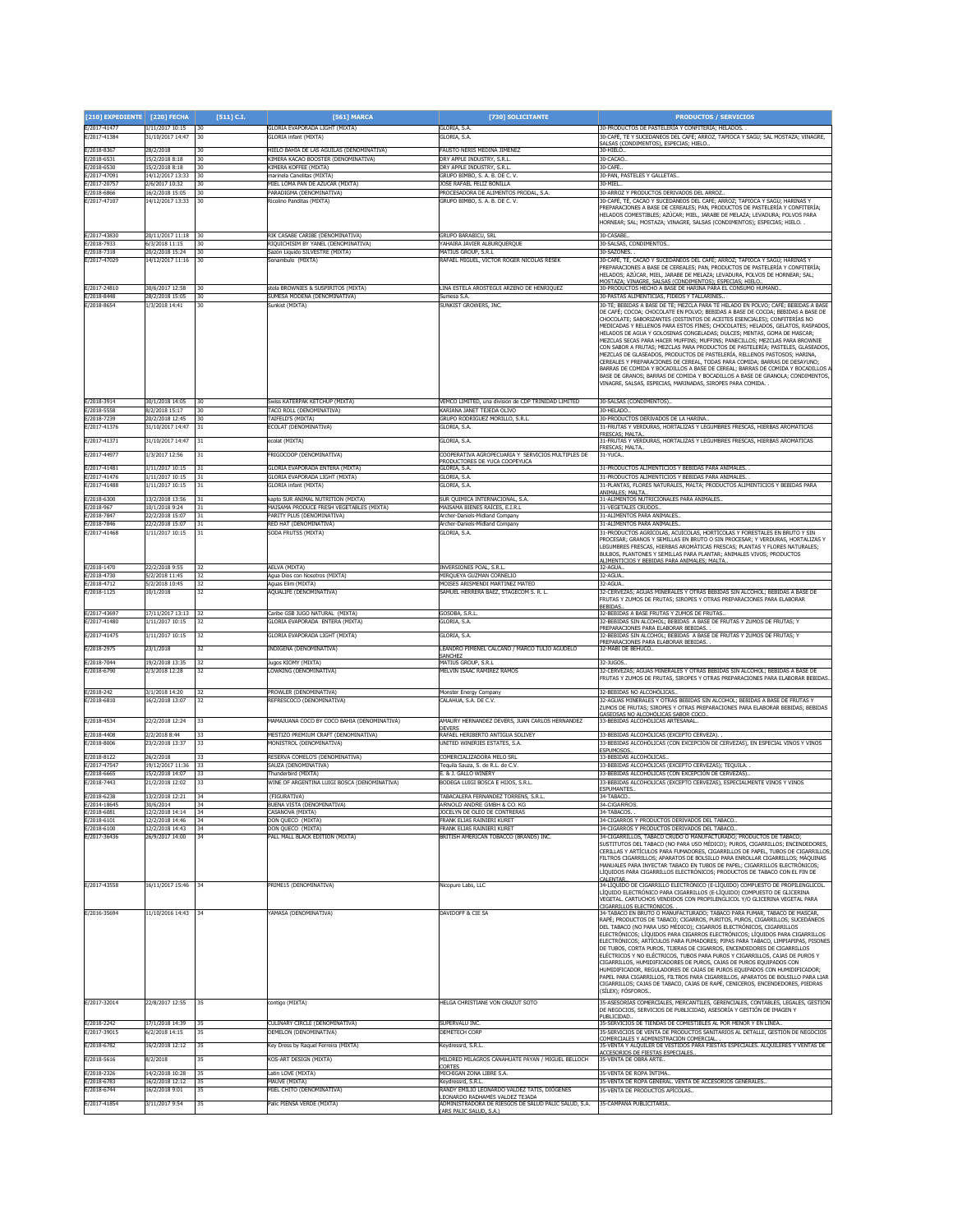| [210] EXPEDIENTE            | [220] FECHA                        | [511] C.I. | [561] MARCA                                                               | [730] SOLICITANTE                                                                       | <b>PRODUCTOS / SERVICIOS</b>                                                                                                                                                                                                                                                                                                                                                                                                                                                                                                                                                                                                                                                                                                                                                                                                                                                                                                                                |
|-----------------------------|------------------------------------|------------|---------------------------------------------------------------------------|-----------------------------------------------------------------------------------------|-------------------------------------------------------------------------------------------------------------------------------------------------------------------------------------------------------------------------------------------------------------------------------------------------------------------------------------------------------------------------------------------------------------------------------------------------------------------------------------------------------------------------------------------------------------------------------------------------------------------------------------------------------------------------------------------------------------------------------------------------------------------------------------------------------------------------------------------------------------------------------------------------------------------------------------------------------------|
| E/2018-4284                 | 1/2/2018 10:55                     | 35         | Runov Motors (MIXTA)                                                      | NOEL ALEXANDER MATEO RODRIGUEZ                                                          | 35-PUBLICIDAD; GESTIÓN DE NEGOCIOS COMERCIALES; ADMINISTRACIÓN COMERCIAL;                                                                                                                                                                                                                                                                                                                                                                                                                                                                                                                                                                                                                                                                                                                                                                                                                                                                                   |
| E/2017-34689                | 16/2/2018 9:18                     | 35         | VENOX NUTRITION (DENOMINATIVA)                                            | NOEL ALEXANDER MATEO RODRIGUEZ                                                          | RABAJOS DE OFICINA<br>35-COMERCIALIZACIÓN Y VENTA DE PRODUCTOS DE NUTRICIÓN                                                                                                                                                                                                                                                                                                                                                                                                                                                                                                                                                                                                                                                                                                                                                                                                                                                                                 |
| E/2018-6556                 | 15/2/2018 9:45                     | 36         | AUTOCOTIZAME (DENOMINATIVA)                                               | AFFINITY MARKETING INTERNATIONAL, S.R.L                                                 | 36-SEGURO PARA VEHÍCULOS.                                                                                                                                                                                                                                                                                                                                                                                                                                                                                                                                                                                                                                                                                                                                                                                                                                                                                                                                   |
| E/2018-2173                 | 17/1/2018 12:37                    | 36         | CERTIFICADO DIGITAL APAP (DENOMINATIVA)                                   | ASOCIACION POPULAR DE AHORROS Y PRESTAMOS (APAP)                                        | 36-SEGUROS; OPERACIONES FINANCIERAS; OPERACIONES MONETARIAS; NEGOCIOS<br>NMORTI TARTOS                                                                                                                                                                                                                                                                                                                                                                                                                                                                                                                                                                                                                                                                                                                                                                                                                                                                      |
| E/2018-8525                 | 1/3/2018 9:34                      | 36         | CUENTA CORRIENTE DIGITAL BANRESERVAS (DENOMINATIVA)                       | BANCO DE RESERVAS DE LA REPUBLICA DOMINICANA, BANCO                                     | 36-NEGOCIOS FINANCIEROS Y MONETARIOS.                                                                                                                                                                                                                                                                                                                                                                                                                                                                                                                                                                                                                                                                                                                                                                                                                                                                                                                       |
| E/2018-8526                 | 1/3/2018 9:36                      | 36         | CUENTA CORRIENTE DIGITAL JOVEN BANRESERVAS                                | DE SERVICIOS MULTIPLES<br>BANCO DE RESERVAS DE LA REPUBLICA DOMINICANA, BANCO           | 36-NEGOCIOS FINANCIEROS Y MONETARIOS                                                                                                                                                                                                                                                                                                                                                                                                                                                                                                                                                                                                                                                                                                                                                                                                                                                                                                                        |
| E/2018-8518                 | 1/3/2018 9:25                      | 36         | DENOMINATIVA)<br>CUENTA CORRIENTE ELECTRÓNICA BANRESERVAS (DENOMINATIVA)  | DE SERVICIOS MULTIPLES.<br>BANCO DE RESERVAS DE LA REPUBLICA DOMINICANA, BANCO          | 36- NEGOCIOS FINANCIEROS Y MONETARIOS.                                                                                                                                                                                                                                                                                                                                                                                                                                                                                                                                                                                                                                                                                                                                                                                                                                                                                                                      |
| E/2018-8527                 | 1/3/2018 9:39                      | 36         | CUENTA CORRIENTE FOMENTA DIGITAL BANRESERVAS                              | DE SERVICIOS MULTIPLES<br>BANCO DE RESERVAS DE LA REPUBLICA DOMINICANA, BANCO           | 36-NEGOCIOS FINANCIEROS Y MONETARIOS.                                                                                                                                                                                                                                                                                                                                                                                                                                                                                                                                                                                                                                                                                                                                                                                                                                                                                                                       |
|                             |                                    |            | DENOMINATIVA)                                                             | DE SERVICIOS MULTIPLES                                                                  |                                                                                                                                                                                                                                                                                                                                                                                                                                                                                                                                                                                                                                                                                                                                                                                                                                                                                                                                                             |
| E/2018-8529                 | 1/3/2018 9:41                      | 36         | CUENTA CORRIENTE FOMENTA ELECTRÓNICA BANRESERVAS<br>DENOMINATIVA)         | BANCO DE RESERVAS DE LA REPUBLICA DOMINICANA, BANCO<br>DE SERVICIOS MULTIPLES           | 36-NEGOCIOS FINANCIEROS Y MONETARIOS                                                                                                                                                                                                                                                                                                                                                                                                                                                                                                                                                                                                                                                                                                                                                                                                                                                                                                                        |
| E/2018-8530                 | 1/3/2018 9:46                      | 36         | CUENTA CORRIENTE FOMENTA VIRTUAL BANRESERVAS<br>DENOMINATIVA)             | BANCO DE RESERVAS DE LA REPUBLICA DOMINICANA, BANCO<br>DE SERVICIOS MULTIPLES           | 36-NEGOCIOS FINANCIEROS Y MONETARIOS.                                                                                                                                                                                                                                                                                                                                                                                                                                                                                                                                                                                                                                                                                                                                                                                                                                                                                                                       |
| E/2018-8524                 | 1/3/2018 9:31                      | 36         | CUENTA CORRIENTE JOVEN BANRESERVAS (DENOMINATIVA)                         | BANCO DE RESERVAS DE LA REPUBLICA DOMINICANA, BANCO                                     | 36- NEGOCIOS FINANCIEROS Y MONETARIOS.                                                                                                                                                                                                                                                                                                                                                                                                                                                                                                                                                                                                                                                                                                                                                                                                                                                                                                                      |
| E/2018-8521                 | 1/3/2018 9:29                      | 36         | CUENTA CORRIENTE TRANSACCIONAL BANRESERVAS                                | DE SERVICIOS MULTIPLES<br>BANCO DE RESERVAS DE LA REPUBLICA DOMINICANA, BANCO           | 36- NEGOCIOS FINANCIEROS Y MONETARIOS.                                                                                                                                                                                                                                                                                                                                                                                                                                                                                                                                                                                                                                                                                                                                                                                                                                                                                                                      |
| E/2017-45175                | 29/11/2017 12:59                   | 36         | (DENOMINATIVA)<br>MARATON DE OFERTAS POPULAR (LEMA COMERCIAL)             | DE SERVICIOS MULTIPLES.<br>BANCO POPULAR DOMINICANO S.A- BANCO MULTIPLE                 | 36-SERVICIOS FINANCIEROS, BANCARIOS, LEASING, TARJETAS DE CRÉDITO Y TODO LOS                                                                                                                                                                                                                                                                                                                                                                                                                                                                                                                                                                                                                                                                                                                                                                                                                                                                                |
|                             |                                    |            |                                                                           |                                                                                         | DEMÁS SERVICIOS INCLUIDOS EN ESTA CLASE.                                                                                                                                                                                                                                                                                                                                                                                                                                                                                                                                                                                                                                                                                                                                                                                                                                                                                                                    |
| E/2018-2061                 | 17/1/2018 9:04                     | 36         | NOMINA EMPRESARIAL APAP (DENOMINATIVA)                                    | KELVIN RAMON ROSA ALMONTE                                                               | 36-SEGUROS; OPERACIONES FINANCIERAS; OPERACIONES MONETARIAS; NEGOCIOS<br>INMOBILIARIOS.                                                                                                                                                                                                                                                                                                                                                                                                                                                                                                                                                                                                                                                                                                                                                                                                                                                                     |
| E/2017-33162                | 9/2/2018 13:49                     | 36         | PARQUE INDUSTRIAL PUNTACANA (DENOMINATIVA)                                | PROMOCIONES SUKONAI, S.A.S., GRUPO PUNTACANA<br>ASOCIACIÓN CIBAO DE AHORROS Y PRESTAMOS | 36-NEGOCIOS INMOBILIARIOS                                                                                                                                                                                                                                                                                                                                                                                                                                                                                                                                                                                                                                                                                                                                                                                                                                                                                                                                   |
| E/2017-47681                | 13/2/2018 11:11                    | 36         | QUE SE TE CUMPLAN GRANDES PASOS ACAP (LEMA COMERCIAL)                     |                                                                                         | 36-SEGUROS, NEGOCIOS FINANCIEROS, NEGOCIOS MONETARIOS, NEGOCIOS<br>INMOBILIARIOS.                                                                                                                                                                                                                                                                                                                                                                                                                                                                                                                                                                                                                                                                                                                                                                                                                                                                           |
| E/2018-6780<br>:/2014-36455 | 16/2/2018 12:04<br>23/12/2014      | 37<br>39   | TH (MIXTA)<br>VIRGIN (MIXTA)                                              | THERRESTRA, S.A.S                                                                       | 37-SERVICIO DE CONSTRUCCIÓN.<br>39-PLANIFICACIÓN Y ORGANIZACIÓN DE CRUCEROS; OPERACIONE DE LÍNEA DE                                                                                                                                                                                                                                                                                                                                                                                                                                                                                                                                                                                                                                                                                                                                                                                                                                                         |
|                             |                                    |            |                                                                           | <b>VIRGIN ENTERPRISES LIMITED</b>                                                       | CRUCERO A SABER, TRANSPORTE DE PASAJEROS POR AGUA                                                                                                                                                                                                                                                                                                                                                                                                                                                                                                                                                                                                                                                                                                                                                                                                                                                                                                           |
| /2014-24559<br>E/2018-6615  | 26/8/2014<br>15/2/2018             | 41         | (FIGURATIVA)<br>AG3O POLITICO (DENOMINATIVA)                              | ROBERTO JOSE JUAN GUERRERO<br>RICARDO MARTIN RODRIGUEZ SUERC                            | 11-SERVICIOS MÉDICOS, TRATAMIENTOS HIGIÉNICOS Y DE BELLEZA<br>41-REVISTA, PROGRAMA DE RADIO Y TELEVISIÓN Y PERIÓDICO.                                                                                                                                                                                                                                                                                                                                                                                                                                                                                                                                                                                                                                                                                                                                                                                                                                       |
| /2018-7199                  | 20/2/2018 11:33                    | 41         | ALEX LC (MIXTA)                                                           | O'NEAL EDWARD JUNIOR                                                                    | 41-NOMBRE ARTÍSTICO.                                                                                                                                                                                                                                                                                                                                                                                                                                                                                                                                                                                                                                                                                                                                                                                                                                                                                                                                        |
| E/2017-15607                | 27/4/2017 13:30                    | 41         | BASSIM (DENOMINATIVA)                                                     | VLADIMIR RIVERA AOUINO                                                                  | 41-NOMBRE ARTÍSTICO.                                                                                                                                                                                                                                                                                                                                                                                                                                                                                                                                                                                                                                                                                                                                                                                                                                                                                                                                        |
| /2018-8129<br>E/2018-8009   | 26/2/2018<br>23/2/2018             | 41<br>41   | BRAULIONEW (DENOMINATIVA)<br>BRILLAVISISEXY (DENOMINATIVA)                | BRAULIO RAFAEL SORIANO GERMAN<br>BIENVENIDO TORRES BELTRE                               | <b>41-NOMBRE ARTÍSTICO</b><br>41-NOMBRE ARTÍSTICO.                                                                                                                                                                                                                                                                                                                                                                                                                                                                                                                                                                                                                                                                                                                                                                                                                                                                                                          |
| E/2017-47783                | 21/12/2017 9:42                    | 41         | EL DIGITAL.COM.DO CON MARGARITA QUIROZ (DENOMINATIVA)                     | ROSA MARGARITA QUIROZ MORA                                                              | 41-PERIÓDICO DIGITAL, REVISTA DIGITAL, PROGRAMA DE TELEVISIÓN, PROGRAMA DE                                                                                                                                                                                                                                                                                                                                                                                                                                                                                                                                                                                                                                                                                                                                                                                                                                                                                  |
| E/2017-20982                | 5/6/2017 12:11                     | 41         | emet (MIXTA)                                                              | PABEL EMILIO JIMENEZ POLANCO                                                            | <b>RADIO</b><br>41-EDUCACIÓN.                                                                                                                                                                                                                                                                                                                                                                                                                                                                                                                                                                                                                                                                                                                                                                                                                                                                                                                               |
| E/2018-6649                 | 15/2/2018                          | 41         | FORO SOCIAL DE LA REPUBLICA DOMINICANA FOSOREDOM                          | ANTONIO VALDEZ FORTUNA                                                                  | 41-ORGANIZACIÓN Y DIRECCIÓN DE FOROS EDUCATIVOS Y DE DISCUSIÓN PRESENCIALES                                                                                                                                                                                                                                                                                                                                                                                                                                                                                                                                                                                                                                                                                                                                                                                                                                                                                 |
| E/2014-31254                | 30/10/2014                         | 41         | DENOMINATIVA)<br>KARIN ROSE (DENOMINATIVA)                                | ROSA KARINA PACHECO SANTANA                                                             | 41-NOMBRE ARTISTICO PARA EL GENERO CRISTIANO                                                                                                                                                                                                                                                                                                                                                                                                                                                                                                                                                                                                                                                                                                                                                                                                                                                                                                                |
| /2018-3433                  | 25/1/2018                          | 41         | LA HORA DEL PELUQUERO (DENOMINATIVA)                                      | DOMINGO HERRERA TAVAREZ                                                                 | 41-PROGRAMA DE TELEVISIÓN Y RADIO.                                                                                                                                                                                                                                                                                                                                                                                                                                                                                                                                                                                                                                                                                                                                                                                                                                                                                                                          |
| E/2017-46938<br>/2018-8193  | 13/12/2017<br>26/2/2018            | 41<br>41   | LAS MELLAS FRESH (DENOMINATIVA)<br>Mujer Contigo (MIXTA)                  | VLADIMIR SALVADOR ORTIZ MENDOZA<br>VERONICA GALLA SORIANO                               | 41-NOMBRE ARTÍSTICO.<br>41-PROGRAMA DE RADIO Y TELEVISIÓN                                                                                                                                                                                                                                                                                                                                                                                                                                                                                                                                                                                                                                                                                                                                                                                                                                                                                                   |
| E/2018-2226                 | 2/2/2018 13:39                     | 41         | PRIMER RESPIRO (DENOMINATIVA)                                             | WENDY MICHELLE TACTUK ORTIZ                                                             | 41-SERVICIOS DE REVELADO Y FOTOGRAFÍA                                                                                                                                                                                                                                                                                                                                                                                                                                                                                                                                                                                                                                                                                                                                                                                                                                                                                                                       |
| E/2017-32616                | 9/2/2018 9:50<br>1/2/2018 15:11    | 41<br>41   | PUNTACANA LA CANA GOLF CLUB (DENOMINATIVA)<br>Ready PARA Exportar (MIXTA) | INVERSIONES HOCENTAZ, S.A.S., GRUPO PUNTACANA<br>NEX, S.R.L.                            | 41-SERVICIOS DE ENTRETENIMIENTO; ACTIVIDADES DEPORTIVAS Y CULTURALES.<br>11-ENTRENAMIENTO Y MEDIOS DE COMUNICACIÓN.                                                                                                                                                                                                                                                                                                                                                                                                                                                                                                                                                                                                                                                                                                                                                                                                                                         |
| /2018-4391<br>E/2018-640    | 8/1/2018                           | 41         | SerMejorRadio                                                             | JOEL VALENTIN REYES COLON                                                               | 41-RADIO ESTACIÓN Y REVISTA.                                                                                                                                                                                                                                                                                                                                                                                                                                                                                                                                                                                                                                                                                                                                                                                                                                                                                                                                |
| E/2018-2321                 | 18/1/2018 10:14                    | 41         | (MIXTA)<br>SWAT Serving The World AT Transformation (DENOMINATIVA)        | LTG - LEADERSHIP TRAINING GROUP, S.R.L.                                                 | 41-EDUCACIÓN, FORMACIÓN, CAPACITACIÓN, ENTRENAMIENTO Y CULTURALES                                                                                                                                                                                                                                                                                                                                                                                                                                                                                                                                                                                                                                                                                                                                                                                                                                                                                           |
| E/2016-41014                | 7/3/2018 11:32                     | $41\,$     | TEAM TENIS RD DELGADO VERAS (DENOMINATIVA)                                | MANUEL AMADO DELGADO VERAS, MIGUEL VIRGILIO DELGADO                                     | 41-EVENTO DEPORTIVO                                                                                                                                                                                                                                                                                                                                                                                                                                                                                                                                                                                                                                                                                                                                                                                                                                                                                                                                         |
| E/2018-2320                 | 18/1/2018 10:14                    | 41         | Thinkers (DENOMINATIVA)                                                   | VERAS<br>LTG - LEADERSHIP TRAINING GROUP, S.R.L                                         | 41-EDUCACIÓN, FORMACIÓN, CAPACITACIÓN, ENTRENAMIENTO Y CULTURALES                                                                                                                                                                                                                                                                                                                                                                                                                                                                                                                                                                                                                                                                                                                                                                                                                                                                                           |
|                             |                                    |            |                                                                           |                                                                                         | EDUCACIÓN, ESPARCIMIENTO, FORMACIÓN, CONFERENCIAS, SEMINARIOS, EXPOSICIONES,<br>PRODUCCIÓN DE PROGRAMAS RADIOFÓNICOS Y DE TELEVISIÓN; ACTIVIDADES DEPORTIVAS<br>Y CULTURALES; EDICIÓN DE LIBROS, DIARIOS; PRODUCCIÓN DE ESPECTÁCULOS Y<br>PELÍCULAS; ORGANIZACIÓN Y DIRECCIÓN DE CONFERENCIAS, SIMPOSIOS, CONGRESOS<br>DIRECCIÓN DE EXPOSICIONES CON FINES CULTURALES O EDUCATIVOS; RESERVA DE PLAZAS<br>PARA ESPECTÁCULOS. SERVICIOS DE EDICIÓN DE LIBROS, REVISTAS (NO PUBLICITARIOS).<br>SERVICIOS DE GRABACIÓN DE VIDEOS, PELÍCULAS Y DISCOS. SERVICIOS DE IMAGEN<br>DIGITAL. SERVICIOS DE CENTROS DE ENSEÑANZA, FORMACIÓN, CURSOS POR<br>CORRESPONDENCIA, SERVICIOS DE CAMPAÑAS DE DIVULGACIÓN CULTURAL. BIBLIOTECAS<br>DE REFERENCIA DE PUBLICACIONES Y REGISTROS DOCUMENTALES. PUBLICACIÓN DE LIBROS<br>ELECTRÓNICOS Y PUBLICACIONES PERIÓDICAS EN INTERNET. PUBLICACIÓN DE LIBROS<br>PEDAGÓGICOS. SUMINISTRO DE PUBLICACIONES ELECTRÓNICAS EN LÍNEA |
| E/2018-3275                 | 24/1/2018                          | 41         | VERDADES CON INGRID BALCACER (DENOMINATIVA)                               | FLAVIA BALCACER CRUZ                                                                    | 41-PROGRAMA TELEVISIVO DE INVESTIGACIÓN                                                                                                                                                                                                                                                                                                                                                                                                                                                                                                                                                                                                                                                                                                                                                                                                                                                                                                                     |
| E/2018-4044                 | 22/2/2018 9:46                     | 42         | LADRIFLEX (DENOMINATIVA)                                                  | CENTRO DE PROMOCION DE TECNOLOGIAS DE INNOVACION -<br>CEPTI, S.R.L                      | 42-DECORACIÓN DE INTERIOR Y EXTERIOR.                                                                                                                                                                                                                                                                                                                                                                                                                                                                                                                                                                                                                                                                                                                                                                                                                                                                                                                       |
| E/2018-8198                 | 26/2/2018                          | 42         | MUSICA BARRIAL (MIXTA)                                                    | ERNIS BILL PEREZ CRUZ, JOAN ERNESTO PEREZ CRUZ                                          | 42-PÁGINA WFR.                                                                                                                                                                                                                                                                                                                                                                                                                                                                                                                                                                                                                                                                                                                                                                                                                                                                                                                                              |
| E/2017-36725<br>E/2018-4171 | 3/11/2017 11:20<br>31/1/2018 14:37 | 43<br>43   | Snack-In (MIXTA)<br>751 (DENOMINATIVA)                                    | AMBER DEVELOPMENT CORP<br>THE CORYN GROUP II. LLC                                       | <b>43-SERVICIOS DE RESTAURANTE.</b><br>43-COMPLEJOS TURÍSTICOS HOTELEROS: SERVICIOS DE HOTEL. SERVICIOS DE RESERVA DE                                                                                                                                                                                                                                                                                                                                                                                                                                                                                                                                                                                                                                                                                                                                                                                                                                       |
|                             |                                    |            |                                                                           |                                                                                         | HOTEL; PROPORCIONAR INFORMACIÓN PERSONALIZADA SOBRE HOTELES Y ALOJAMIENTO<br>TEMPORAL PARA VIAJES A TRAVÉS DE INTERNET Y EL TELÉFONO. .                                                                                                                                                                                                                                                                                                                                                                                                                                                                                                                                                                                                                                                                                                                                                                                                                     |
| E/2018-4174                 | 31/1/2018 14:37                    | 43         | ALLMI (DENOMINATIVA)                                                      | THE CORYN GROUP II, LLC                                                                 | 43-COMPLEJOS TURÍSTICOS HOTELEROS; SERVICIOS DE HOTEL; SERVICIOS DE RESERVA DE<br>HOTEL : PROPORCTONAR INFORMACIÓN PERSONALIZADA SOBRE HOTELES Y ALOJAMIENTO<br>TEMPORAL PARA VIA1ES A TRAVÉS DE INTERNET Y EL TELÉFONO.                                                                                                                                                                                                                                                                                                                                                                                                                                                                                                                                                                                                                                                                                                                                    |
| E/2018-4172                 | 31/1/2018 14:37                    | 43         | BLUEPRINT (DENOMINATIVA)                                                  | THE CORYN GROUP II, LLC                                                                 | 43-COMPLEJOS TURÍSTICOS HOTELEROS; SERVICIOS DE HOTEL, SERVICIOS DE RESERVA DE<br>HOTEL; PROPORCIONAR INFORMACIÓN PERSONALIZADA SOBRE HOTELES Y ALOJAMIENTO<br>TEMPORAL PARA VIAJES A TRAVÉS DE INTERNET Y EL TELÉFONO.                                                                                                                                                                                                                                                                                                                                                                                                                                                                                                                                                                                                                                                                                                                                     |
| E/2018-4173                 | 31/1/2018 14:37                    | 43         | BLUPRINT (DENOMINATIVA)                                                   | THE CORYN GROUP II. LLC                                                                 | 43-COMPLEJOS TURÍSTICOS HOTELEROS; SERVICIOS DE HOTEL, SERVICIOS DE RESERVA DE<br>HOTEL; PROPORCIONAR INFORMACIÓN PERSONALIZADA SOBRE HOTELES Y ALOJAMIENTO<br>TEMPORAL PARA VIAJES A TRAVÉS DE INTERNET Y EL TELÉFONO.                                                                                                                                                                                                                                                                                                                                                                                                                                                                                                                                                                                                                                                                                                                                     |
| E/2018-6937                 | 19/2/2018 10:04                    | 43         | <b>GASTRO NUTRIN (DENOMINATIVA)</b>                                       | TURINTER, S. A.                                                                         | 43-SERVICIOS DE HOSPEDAJE TEMPORAL, SERVICIOS DE HOTELES, ALOJAMIENTO<br>TURÍSTICOS, SERVICIOS DE RECEPCIÓN, CAMPINS TURÍSTICOS, SERVICIOS DE RECEPCIÓN<br>PARA ALOJAMIENTO (GESTIÓN DE LLEGADA Y SALIDA).                                                                                                                                                                                                                                                                                                                                                                                                                                                                                                                                                                                                                                                                                                                                                  |
| E/2017-32618                | 9/2/2018 9:51                      | 43         | HOTEL PUNTACANA BEACH RESORT (DENOMINATIVA)                               | INVERSIONES HOCENTAZ, S.A.S., GRUPO PUNTACANA                                           | 43-SERVICIOS DE RESTAURACIÓN (ALIMENTACIÓN); HOSPEDAJE TEMPORAL.                                                                                                                                                                                                                                                                                                                                                                                                                                                                                                                                                                                                                                                                                                                                                                                                                                                                                            |
| E/2017-33164<br>E/2018-5276 | 9/2/2018 13:51<br>7/2/2018 14:35   | 43<br>43   | PUNTACANA RESORT HOTEL (DENOMINATIVA)<br>S PURE SALT (MIXTA)              | PROMOCIONES SUKONAI, S.A.S., GRUPO PUNTACANA<br>MEDITERRANEAN LUXURY HOTEL, S.A.        | 43-SERVICIOS DE RESTAURACIÓN (ALIMENTACIÓN); HOSPEDAJE TEMPORAL.<br>3-SERVICIOS HOTELEROS Y RESTAURACIÓN (ALIMENTACIÓN); SERVICIOS DE RESERVAS                                                                                                                                                                                                                                                                                                                                                                                                                                                                                                                                                                                                                                                                                                                                                                                                              |
|                             |                                    |            |                                                                           |                                                                                         | IOTELERAS Y DE ALOJAMIENTO; SERVICIOS DE REESERVAS HOTELERAS Y DE ALOJAMIENTO<br>A TRAVÉS DE REDES MUNDIALES TELEMÁTICAS; SERVICIOS DE AGENCIAS DE RESERVAS<br><b>IOTELERAS Y DE ALOJAMIENTO.</b>                                                                                                                                                                                                                                                                                                                                                                                                                                                                                                                                                                                                                                                                                                                                                           |
| E/2018-6613                 | 15/2/2018 12:05                    | 45         | PULPOS (DENOMINATIVA)                                                     | OFAR, SRL                                                                               | 45-SERVICIOS PRESTADOS POR ASISTENTES JURÍDICOS Y ABOGADOS A PERSONAS, GRUPOS<br>DE PERSONAS, ORGANIZACIONES O EMPRESAS.                                                                                                                                                                                                                                                                                                                                                                                                                                                                                                                                                                                                                                                                                                                                                                                                                                    |
| E/2018-8653                 | 1/3/2018 14:41                     | 45         | React (MIXTA)                                                             | COOPERATIEVE VERENIGING SNB-REACT U.A.                                                  | 45-SERVICIOS LEGALES; SERVICIOS PERSONALES Y SOCIALES PRESTADOS POR TERCEROS                                                                                                                                                                                                                                                                                                                                                                                                                                                                                                                                                                                                                                                                                                                                                                                                                                                                                |
|                             |                                    |            |                                                                           |                                                                                         | DESTINADOS A SATISFACER NECESIDADES DE PARTICULARES; SERVICIOS DE SEGURIDAD<br>PARA LA PROTECCIÓN DE BIENES Y DE PERSONAS; SERVICIOS LEGALES Y ASESORÍA<br>IURÍDICA, EN ESPECIAL EN EL ÁMBITO DE MERCANCÍAS FALSIFICADAS; SERVICIOS DE<br>CABILDEO; RASTREO DE FABRICANTES E IMPORTADORES DE MERCANCÍAS FALSIFICADAS<br>ORGANIZACIÓN PARA QUE LOS FABRICANTES E IMPORTADORES DE MERCANCÍAS<br>.<br>FALSIFICADAS SEAN RASTREADOS); INFORMACIÓN PARA LA LUCHA CONTRA LAS MERCANCÍAS<br>ALSIFICADAS; INFORMACIÓN PARA LA PROTECCIÓN DE MARCAS; CONCESIÓN DE LICENCIAS<br>DE PROPIEDAD INTELECTUAL; SERVICIOS DE MONITOREO DE PROPIEDAD INTELECTUAL;<br>SERVICIOS DE LITIGIO: DETECCIÓN DE FRAUDE Y FALSIFICACIÓN                                                                                                                                                                                                                                               |
| E/2018-7139                 | 20/2/2018 9:57                     | 15         | RECITOR (DENOMINATIVA)                                                    | <b>BASF SE</b>                                                                          | 1-PRODUCTOS QUÍMICOS USADOS EN AGRICULTURA, HORTICULTURA Y SILVICULTURA;<br>SPECIALMENTE PREPARACIONES PARA FORTIFICAR PLANTAS, PREPARACIONES QUÍMICAS<br>Y/O BIOLÓGICAS PARA EL MANEJO DEL ESTRÉS EN LAS PLANTAS. PREPARACIONES PARA<br>REGULAR EL CRECIMIENTO DE LAS PLANTAS, PREPARACIONES QUÍMICAS PARA EL<br>TRATAMIENTO DE SEMILLAS, AGENTES TENSIOACTIVOS 5-PREPARACIONES PARA LA<br>DESTRUCCIÓN Y COMBATE DE ALIMAÑAS, INSECTICIDAS, FUNGICIDAS, HERBICIDAS,<br>NEMATICIDAS, NEMATODOS PARA EL CONTROL DE INSECTOS, AGENTES DE CONTROL<br>RIOLÓGICOS. PESTICIDAS.<br>1-PRODUCTOS QUÍMICOS DESTINADOS A LA INDUSTRIA, CIENCIA, FOTOGRAFÍA, ASÍ COMO                                                                                                                                                                                                                                                                                                  |
| E/2017-40001                | 20/10/2017 15:16 15                |            | spanish chemicals (MIXTA)                                                 | SPACHEM, S.L.                                                                           | LA AGRICULTURA 5-PREPARACIONES PARA ELIMINAR ANIMALES DAÑINOS, FUNGICIDAS,<br><b>IFRBICIDAS</b>                                                                                                                                                                                                                                                                                                                                                                                                                                                                                                                                                                                                                                                                                                                                                                                                                                                             |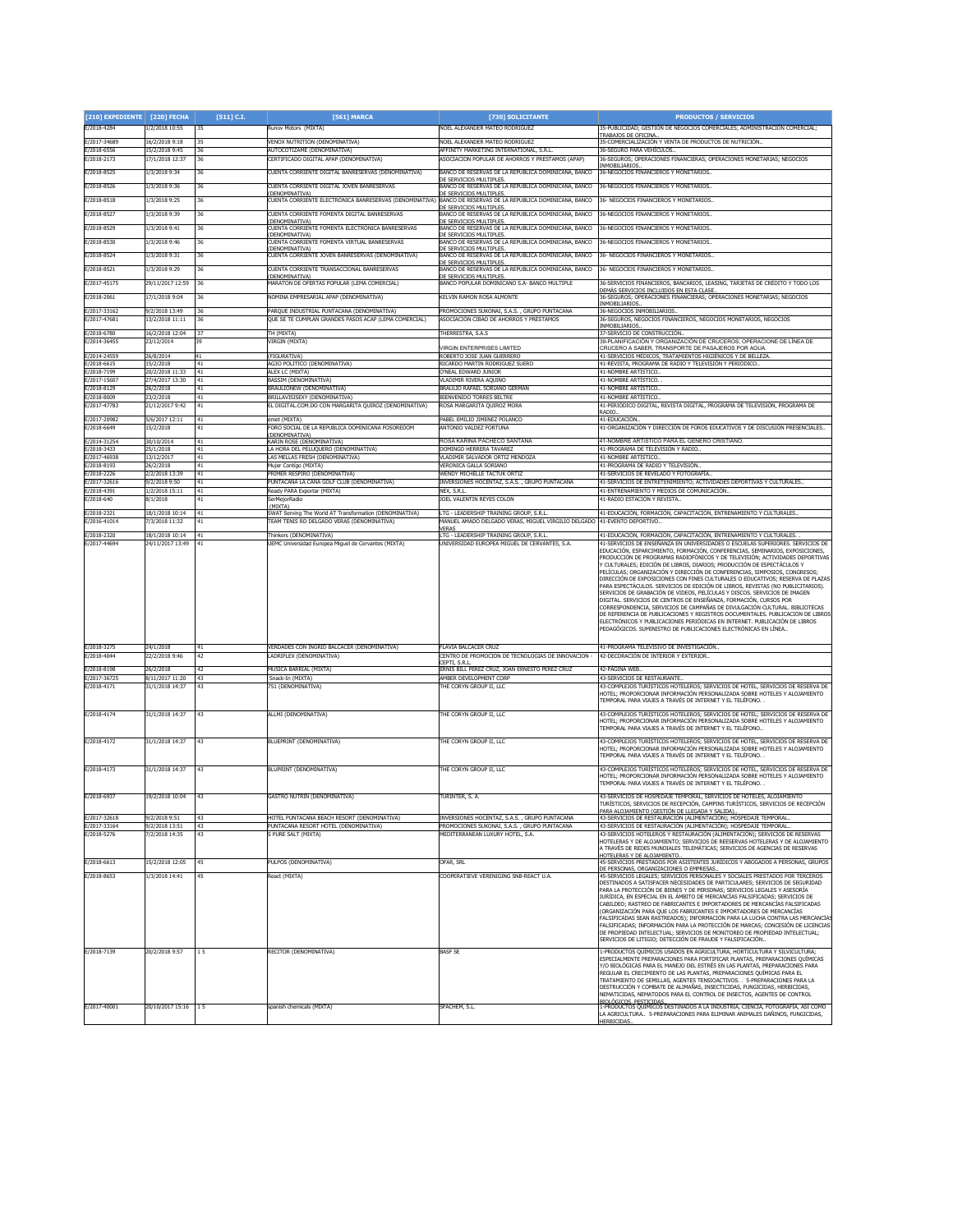| [210] EXPEDIENTE [220] FECHA |                                     | [511] C.I.           | [561] MARCA                               | [730] SOLICITANTE                                               | <b>PRODUCTOS / SERVICIOS</b>                                                                                                                                                                                                                                                                                                                                                                                                                                                                                                                                                                                                                                                                                                                                                                                                                                                                                                                                                                                                                                                                                                                                                                                                                                                                                                                                                                                                                                                                                                                                                                                                                                                                                                                                                                                                                                                                                                                                                                                                                                                                                                                                                                                                                                                                                                                                                                                                                                                                                                                                                                                                                                                                                                                                                                                                                                                                                                                                                                                                                                                                                                            |
|------------------------------|-------------------------------------|----------------------|-------------------------------------------|-----------------------------------------------------------------|-----------------------------------------------------------------------------------------------------------------------------------------------------------------------------------------------------------------------------------------------------------------------------------------------------------------------------------------------------------------------------------------------------------------------------------------------------------------------------------------------------------------------------------------------------------------------------------------------------------------------------------------------------------------------------------------------------------------------------------------------------------------------------------------------------------------------------------------------------------------------------------------------------------------------------------------------------------------------------------------------------------------------------------------------------------------------------------------------------------------------------------------------------------------------------------------------------------------------------------------------------------------------------------------------------------------------------------------------------------------------------------------------------------------------------------------------------------------------------------------------------------------------------------------------------------------------------------------------------------------------------------------------------------------------------------------------------------------------------------------------------------------------------------------------------------------------------------------------------------------------------------------------------------------------------------------------------------------------------------------------------------------------------------------------------------------------------------------------------------------------------------------------------------------------------------------------------------------------------------------------------------------------------------------------------------------------------------------------------------------------------------------------------------------------------------------------------------------------------------------------------------------------------------------------------------------------------------------------------------------------------------------------------------------------------------------------------------------------------------------------------------------------------------------------------------------------------------------------------------------------------------------------------------------------------------------------------------------------------------------------------------------------------------------------------------------------------------------------------------------------------------------|
| E/2018-939                   | 9/1/2018 15:52                      | 16 25 9 41 28        | (FIGURATIVA)                              | DC Comics                                                       | -PELÍCULAS DE CINE QUE OFRECEN COMEDIA, DRAMA, ACCIÓN, AVENTURA Y/O ANIMACIÓN<br>PELÍCULAS CINEMATOGRÁFICAS PARA SU DIFUSIÓN EN TELEVISIÓN CON LA COMEDIA,<br>DRAMA, ACCIÓN, AVENTURA Y/O ANIMACIÓN; DISCOS DE AUDIO Y DE VÍDEO, DISCOS<br>VERSÁTILES DIGITALES CON MÚSICA, COMEDIA, DRAMA, ACCIÓN, AVENTURA, Y/O<br>ANIMACIÓN; AURICULARES ESTÉREO; BATERÍAS; TELÉFONOS INALÁMBRICOS;<br>REPRODUCTORES DE CD; DISCOS DE JUEGOS DE ORDENADOR DE CD ROM; LOCALIZADORES<br>DE TELÉFONO Y/O DE RADIO; REPRODUCTORES DE DISCOS COMPACTOS; RADIOS;<br>ALFOMBRILLA PARA RATÓN: GAFAS, GAFAS DE SOL Y CONSIGUIENTE: EOUIPO DE JUEGOS<br>VENDIDOS COMO UNA UNIDAD PARA JUGAR UN JUEGO DE ORDENADOR DE TIPO SALÓN;<br>SOFTWARE DESCARGABLE PARA SU USO EN LOS JUEGOS DE ORDENADOR EN LÍNEA,<br>SOFTWARE DE JUEGOS DE ORDENADOR DESCARGABLES: SOFTWARE DE JUEGOS DE<br>ORDENADOR PARA SU USO EN TELÉFONOS MÓVILES Y CELULARES: PROGRAMAS DE VÍDEO Y<br>IUEGOS DE ORDENADOR; CARTUCHOS DE VIDEOJUEGOS; JUEGOS DE ORDENADOR Y VÍDEO<br>QUE ESTÁN DISEÑADOS PARA LAS PLATAFORMAS DE HARDWARE, ES DECIR, CONSOLAS DE<br>IDEOJUEGOS Y COMPUTADORES PERSONALES; SOFTWARE DE JUEGOS DE ORDENADOR<br>ARA MÁQUINAS DE JUEGO INCLUIDAS LAS MÁQUINAS TRAGAMONEDAS; SOFTWARE O<br>IRMWARE PARA LOS JUEGOS DE AZAR EN CUALQUIER PLATAFORMA INFORMÁTICA,<br>INCLUYENDO, CONSOLAS DE JUEGOS, MÁQUINAS DE VÍDEO TRAGAMONEDAS, MÁQUINAS<br>TRAGAMONEDAS BASADAS EN CARRETE Y TERMINALES DE VIDEO DE LOTERÍA; PROGRAMAS<br>DE CD-ROM Y DISCOS VERSÁTILES DIGITALES DE JUEGOS DE ORDENADOR Y DE LA<br>COMPUTADORA, ES DECIR, SOFTWARE DE ENLACE DE VÍDEO DIGITALIZADO Y MEDIOS DE<br>COMUNICACIÓN DE AUDIO A UNA RED INFORMÁTICA GLOBAL; CONTENIDO DE MEDIOS<br>AUDIOVISUALES DESCARGABLES EN EL CAMPO DE ENTRETENIMIENTO CON ANIMACIÓN DE<br>IMÁGENES EN MOVIMIENTO, SERIES DE TELEVISIÓN, COMEDIAS Y DRAMAS; PUBLICACIONES<br>DESCARGABLES EN FORMA DE LIBROS CON PERSONAJES DE DIBUJOS ANIMADOS, ACCIÓN Y<br>AVENTURA, COMEDIA Y/O FUNCIONES DE TEATRO, CÓMICS, LIBROS INFANTILES, GUÍAS DE<br>ESTRATEGIA, REVISTAS CON PERSONAJES DE DIBUJOS ANIMADOS, ACCIÓN Y AVENTURA,<br>OMEDIA Y/O FUNCIONES DE TEATRO, LIBROS PARA COLOREAR, LIBROS DE ACTIVIDADES<br>INFANTILES Y REVISTAS EN EL CAMPO DEL ENTRETENIMIENTO; ACCESORIOS DE TELEFONÍA<br>1ÓVIL, A SABER, AURICULARES, PROTECTORES PARA TELÉFONOS CELULARES Y<br>PROTECTORES DE LA CARA DEL TELÉFONO CELULAR; TARJETAS MAGNÉTICAS CODIFICADAS,<br>ES DECIR, TARJETAS TELEFÓNICAS, TARJETAS DE CRÉDITO, TARJETAS DE EFECTIVO,<br>TARJETAS DE DÉBITO Y TARJETAS DE ACCESO MAGNÉTICAS: E IMANES DECORATIVOS 16-<br>IMPRESOS Y PRODUCTOS DE PAPEL, A SABER, LIBROS CON PERSONAJES DE DIBUJOS<br>ANIMADOS, ACCIÓN Y AVENTURA, COMEDIA Y/O FUNCIONES DE TEATRO, CÓMICS, LIBROS<br>INFANTILES, GUÍAS DE ESTRATEGIA, REVISTAS CON PERSONAJES DE DIBUJOS ANIMADOS,<br>ACCIÓN Y AVENTURA. COMEDIA Y/O FUNCIONES DE TEATRO. LIBROS PARA COLOREAR.                                                                                                                                                                       |
| E/2018-940                   | 9/1/2018 15:54                      | 16 25 9 41 28        | (FIGURATIVA)                              | <b>DC Comics</b>                                                | <u>IBROS DE ACTIVIDADES INFANTILES; ARTÍCULOS DE PAPELERÍA, DE PAPEL, SOBRES</u><br>PELÍCULAS DE CINE QUE OFRECEN COMEDIA, DRAMA, ACCIÓN, AVENTURA Y/O ANIMACIÓN<br>PELÍCULAS CINEMATOGRÁFICAS PARA SU DIFUSIÓN EN TELEVISIÓN CON LA COMEDIA,<br>)RAMA, ACCIÓN, AVENTURA Y/O ANIMACIÓN; DISCOS DE AUDIO Y DE VÍDEO, DISCOS<br>VERSÁTILES DIGITALES CON MÚSICA, COMEDIA, DRAMA, ACCIÓN, AVENTURA, Y/O<br>ANIMACIÓN; AURICULARES ESTÉREO; BATERÍAS; TELÉFONOS INALÁMBRICOS;<br>REPRODUCTORES DE CD; DISCOS DE JUEGOS DE ORDENADOR DE CD ROM; LOCALIZADORES<br>DE TELÉFONO Y/O DE RADIO; REPRODUCTORES DE DISCOS COMPACTOS; RADIOS;<br>ALFOMBRILLA PARA RATÓN; GAFAS, GAFAS DE SOL Y CONSIGUIENTE; EQUIPO DE JUEGOS<br>vendidos como una unidad para jugar un juego de ordenador de TIPO Salón;<br>SOFTWARE DESCARGABLE PARA SU USO EN LOS JUEGOS DE ORDENADOR EN LÍNEA,<br>SOFTWARE DE JUEGOS DE ORDENADOR DESCARGABLES; SOFTWARE DE JUEGOS DE<br>DRDENADOR PARA SU USO EN TELÉFONOS MÓVILES Y CELULARES; PROGRAMAS DE VÍDEO Y<br>UEGOS DE ORDENADOR; CARTUCHOS DE VIDEOJUEGOS; JUEGOS DE ORDENADOR Y VÍDEO<br>QUE ESTÁN DISEÑADOS PARA LAS PLATAFORMAS DE HARDWARE, ES DECIR, CONSOLAS DE<br>.<br>IDEOJUEGOS Y COMPUTADORES PERSONALES; SOFTWARE DE JUEGOS DE ORDENADOR<br>PARA MÁQUINAS DE JUEGO INCLUIDAS LAS MÁQUINAS TRAGAMONEDAS; SOFTWARE O<br>FIRMWARE PARA LOS JUEGOS DE AZAR EN CUALOUIER PLATAFORMA INFORMÁTICA.<br>INCLUYENDO, CONSOLAS DE JUEGOS, MÁQUINAS DE VÍDEO TRAGAMONEDAS, MÁQUINAS<br>TRAGAMONEDAS BASADAS EN CARRETE Y TERMINALES DE VIDEO DE LOTERÍA: PROGRAMAS<br>DE CD-ROM Y DISCOS VERSÁTILES DIGITALES DE JUEGOS DE ORDENADOR Y DE LA<br>COMPUTADORA, ES DECIR, SOFTWARE DE ENLACE DE VÍDEO DIGITALIZADO Y MEDIOS DE<br>COMUNICACIÓN DE AUDIO A UNA RED INFORMÁTICA GLOBAL; CONTENIDO DE MEDIOS<br>AUDIOVISUALES DESCARGABLES EN EL CAMPO DE ENTRETENIMIENTO CON ANIMACIÓN DE<br>IMÁGENES EN MOVIMIENTO, SERIES DE TELEVISIÓN, COMEDIAS Y DRAMAS; PUBLICACIONES<br>DESCARGABLES EN FORMA DE LIBROS CON PERSONAJES DE DIBUJOS ANIMADOS, ACCIÓN Y<br>AVENTURA, COMEDIA Y/O FUNCIONES DE TEATRO, CÓMICS, LIBROS INFANTILES, GUÍAS DE<br>ESTRATEGIA, REVISTAS CON PERSONAJES DE DIBUJOS ANIMADOS, ACCIÓN Y AVENTURA,<br>COMEDIA Y/O FUNCIONES DE TEATRO, LIBROS PARA COLOREAR, LIBROS DE ACTIVIDADES<br>NFANTILES Y REVISTAS EN EL CAMPO DEL ENTRETENIMIENTO; ACCESORIOS DE TELEFONÍA<br>MÓVIL, A SABER, AURICULARES, PROTECTORES PARA TELÉFONOS CELULARES Y<br>PROTECTORES DE LA CARA DEL TELÉFONO CELULAR; TARJETAS MAGNÉTICAS CODIFICADAS,<br>ES DECIR, TARJETAS TELEFÓNICAS, TARJETAS DE CRÉDITO, TARJETAS DE EFECTIVO,<br>TARJETAS DE DÉBITO Y TARJETAS DE ACCESO MAGNÉTICAS; E IMANES DECORATIVOS 16-<br>MPRESOS Y PRODUCTOS DE PAPEL, A SABER, LIBROS CON PERSONAJES DE DIBUJOS<br>ANIMADOS, ACCIÓN Y AVENTURA, COMEDIA Y/O FUNCIONES DE TEATRO, CÓMICS, LIBROS<br>INFANTILES, GUÍAS DE ESTRATEGIA, REVISTAS CON PERSONAJES DE DIBUJOS ANIMADOS,<br>ACCIÓN Y AVENTURA, COMEDIA Y/O FUNCIONES DE TEATRO, LIBROS PARA COLOREAR,<br>IBROS DE ACTIVIDADES INFANTILES; ARTÍCULOS DE PAPELERÍA, DE PAPEL, SOBRES, |
| E/2018-6310<br>E/2018-8631   | 13/2/2018 14:03<br>1/3/2018 13:48   | 16941<br>19 21 20 11 | sm (MIXTA)<br>FRANKOS (DENOMINATIVA)      | FUNDACIÓN SANTA MARÍA<br>SES SMART EVENT SUPPLIES, S.R.L.       | PUBLICACIONES ELECTRÓNICAS DESCARGABLES, DVDS, SOFTWARE, DISCOS COMPACTOS \<br>DTROS SOPORTES DE GRABACIÓN DIGITALES; PUBLICACIONES ELECTRÓNICAS GRABADAS EI<br>SOPORTES INFORMÁTICOS: MANUALES DE FORMACIÓN EN FORMATO ELECTRÓNICO.<br>CONTENIDOS MULTIMEDIA; APLICACIONES INFORMÁTICAS DESCARGABLES, APLICACIONES<br>DE SOFTWARE PARA TELÉFONOS MÓVILES Y PROGRAMAS DE APLICACIONES PARA<br>ORDENADORES Y TABLETAS EN TEMAS EDUCATIVOS Y FORMATIVOS; LIBROS DIGITALES<br>DESCARGABLES DE INTERNET; LIBROS ELECTRÓNICOS; LIBROS EN SOPORTE DE AUDIO;<br>IBROS GRABADOS EN CINTAS; LIBROS GRABADOS EN DISCOS; LIBROS HABLADOS 16-<br>IBROS DE TEXTO Y MATERIAL ESCOLAR; PUBLICACIONES; LIBROS, REVISTAS, PERIÓDICOS,<br>VOVELAS; COLECCIONES DE LIBROS DE FICCIÓN; COLECCIONES DE LIBROS QUE NO SEAN DE<br>FICCIÓN; BOLETINES INFORMATIVOS; FOLLETOS, CATÁLOGOS; MATERIAL DE ENSEÑANZA Y<br>DE ESCRITURA; MANUALES DE EDUCACIÓN Y ENSEÑANZA ESCOLAR; FOTOGRAFÍAS<br>ARTÍCULOS DE PAPELERÍA O PARA USO DOMESTICO; ARTÍCULOS DE OFICINA (EXCEPTO<br>MUEBLES). 41-FACILITACIÓN DE PUBLICACIONES ELECTRÓNICAS EN LÍNEA (NO<br>DESCARGABLES); FACILITACIÓN DE PUBLICACIONES ELECTRÓNICAS; PUBLICACIONES<br>ELECTRÓNICAS (NO DESCARGABLES); SERVICIOS DE EDUCACIÓN Y FORMACIÓN; EDICIÓN,<br>REDACCIÓN Y PUBLICACIÓN DE LIBROS QUE NO SEAN TEXTOS PUBLICITARIOS; SERVICIOS<br>DE PUBLICACIÓN DE LIBROS Y REVISTAS; PUBLICACIÓN DE CONTENIDO EDITORIAL DE<br>SITIOS A LOS QUE PUEDA ACCEDER A TRAVÉS DE UNA RED INFORMÁTICA; SERVICIOS DE<br>INFORMACIÓN RELACIONADOS CON LIBROS; EDICIÓN ELECTRÓNICA DE LIBROS Y DE<br>UBLICACIONES PERIODICAS EN LINEA; ORGANIZACION DE CONCURSOS CON FINES<br>CULTURALES; SERVICIOS DE ORGANIZACIÓN DE CONCURSOS Y ENTREGA DE PREMIOS;<br>DRGANIZACIÓN Y DIRECCIÓN DE CEREMONIAS DE ENTREGA DE PREMIO; ORGANIZACIÓN DE<br>CONGRESOS Y CONFERENCIAS CON FINES CULTURALES Y EDUCATIVOS; ORGANIZACIÓN DE<br>EVENTOS CULTURALES Y ARTÍSTICOS; REALIZACIÓN DE ACTIVIDADES CULTURALES;<br>CONSULTORÍA EN MATERIA DE FORMACIÓN Y EDUCACIÓN.<br>11-APARATOS DE ALUMBRADO 19-MATERIALES DE CONSTRUCCIÓN NO METÁLICOS, PISO<br>DE MÁRMOL Y PORCELANATO 20-MUEBLES, SILLAS DE MADERA, MOBILIARIO PARA COCINA<br>ESPEJOS, JUEGO DE CUARTOS 21-PIEZAS DE DECORACIÓN EN PORCELANA Y CRISTAL,<br>UTENSILIOS Y RECIPIENTES PARA LA COCINA.                                                                                                                                                                                                                                                                                                                                                                                                                                                                                                                                                                                                                                                                                                                                                                                   |
|                              |                                     |                      |                                           |                                                                 |                                                                                                                                                                                                                                                                                                                                                                                                                                                                                                                                                                                                                                                                                                                                                                                                                                                                                                                                                                                                                                                                                                                                                                                                                                                                                                                                                                                                                                                                                                                                                                                                                                                                                                                                                                                                                                                                                                                                                                                                                                                                                                                                                                                                                                                                                                                                                                                                                                                                                                                                                                                                                                                                                                                                                                                                                                                                                                                                                                                                                                                                                                                                         |
| E/2018-6576<br>E/2017-47084  | 15/2/2018 10:45<br>14/12/2017 13:33 | 20 24 11 14<br>29 30 | (FIGURATIVA)<br><b>BIMBO Nito (MIXTA)</b> | IMPORTADORA HUI CHENG, S.R.L.<br>GRUPO BIMBO, S. A. B. DE C. V. | 11-LÁMPARAS 14-RELOJES 20-ESPEJOS BARRAS DE CORTINAS 24-COLCHAS, MANTAS,<br>SABANAS, CORTINAS, TOALLAS, MANTELES.<br>29-CARNE, PESCADO, CARNE DE AVE Y CARNE DE CAZA; EXTRACTOS DE CARNE; FRUTAS Y<br>VERDURAS, HORTALIZAS Y LEGUMBRES EN CONSERVA, CONGELADAS, SECAS Y COCIDAS;<br>JALEAS, CONFITURAS, COMPOTAS; HUEVOS; LECHE Y PRODUCTOS LÁCTEOS; ACEITES Y<br>GRASAS COMESTIBLES  30-CAFÉ, TÉ, CACAO Y SUCEDÁNEOS DEL CAFÉ; ARROZ; TAPIOCA Y<br>SAGÚ; HARINAS Y PREPARACIONES A BASE DE CEREALES; PAN, PRODUCTOS DE PASTELERÍA<br>CONFITERÍA; HELADOS COMESTIBLES; AZÚCAR; MIEL, JARABE DE MELAZA; LEVADURA;<br>OLVOS PARA HORNEAR; SAL; MOSTAZA; VINAGRE, SALSAS (CONDIMENTOS); ESPECIAS;                                                                                                                                                                                                                                                                                                                                                                                                                                                                                                                                                                                                                                                                                                                                                                                                                                                                                                                                                                                                                                                                                                                                                                                                                                                                                                                                                                                                                                                                                                                                                                                                                                                                                                                                                                                                                                                                                                                                                                                                                                                                                                                                                                                                                                                                                                                                                                                                                                          |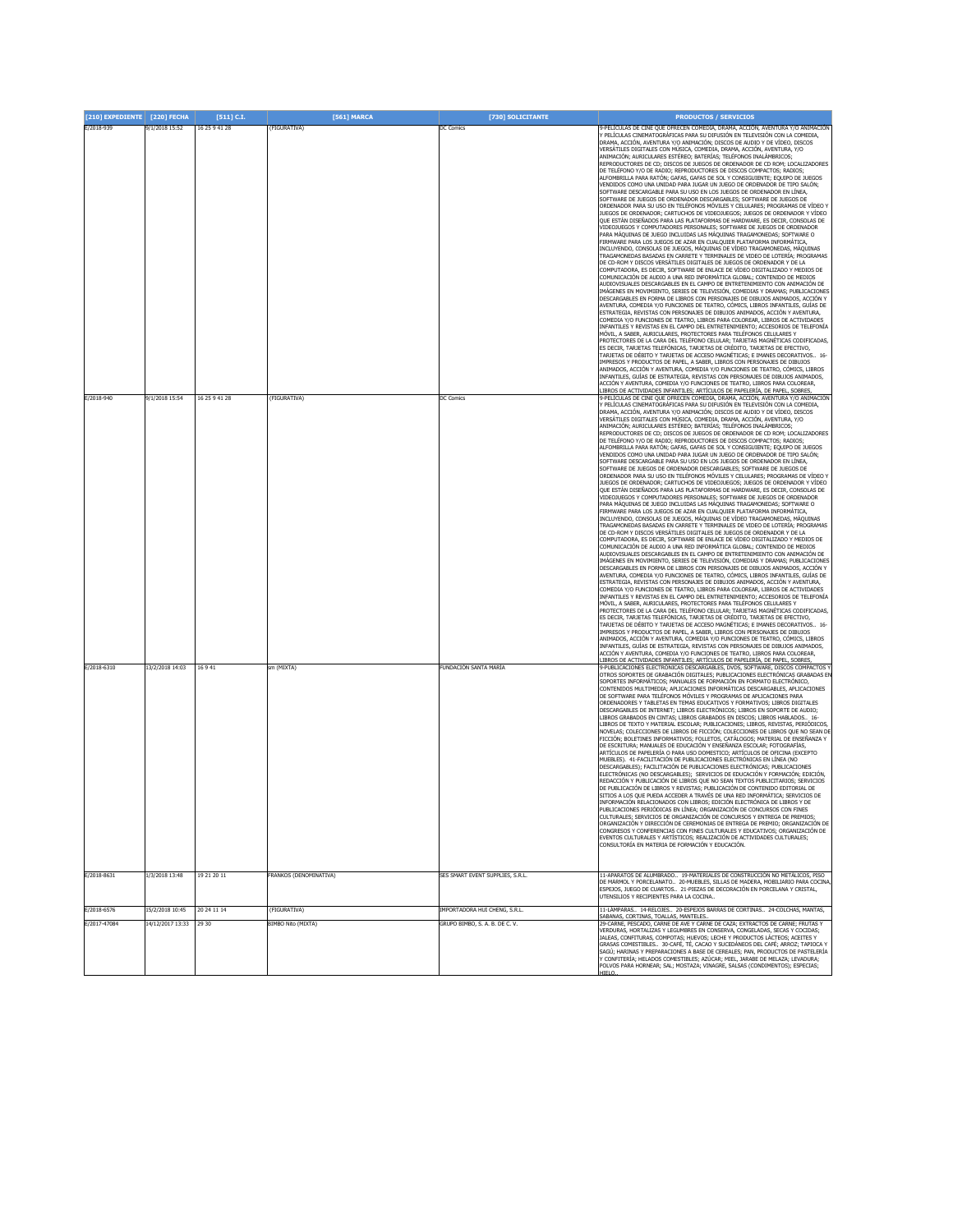| [210] EXPEDIENTE [220] FECHA |                  | [511] C.I. | [561] MARCA                                              | [730] SOLICITANTE                 | <b>PRODUCTOS / SERVICIOS</b>                                                                                                                                                                                                                                                                                                                                                                                                                                                                                                                                                                                                                                                                                                                                                                                                                                                                                                                                                                                                                                                                                                                                                                                                                                                                                                                                                                                                                                                                                                                                                                                                                                                                                                                                                                                                                                                                                                                                                                                                                                                                                                                                                                                                                                                                                                                                                                                                                                                                                                                                                                                                                                                                                                                                                                                                                                                                                                                                                                                                                                            |
|------------------------------|------------------|------------|----------------------------------------------------------|-----------------------------------|-------------------------------------------------------------------------------------------------------------------------------------------------------------------------------------------------------------------------------------------------------------------------------------------------------------------------------------------------------------------------------------------------------------------------------------------------------------------------------------------------------------------------------------------------------------------------------------------------------------------------------------------------------------------------------------------------------------------------------------------------------------------------------------------------------------------------------------------------------------------------------------------------------------------------------------------------------------------------------------------------------------------------------------------------------------------------------------------------------------------------------------------------------------------------------------------------------------------------------------------------------------------------------------------------------------------------------------------------------------------------------------------------------------------------------------------------------------------------------------------------------------------------------------------------------------------------------------------------------------------------------------------------------------------------------------------------------------------------------------------------------------------------------------------------------------------------------------------------------------------------------------------------------------------------------------------------------------------------------------------------------------------------------------------------------------------------------------------------------------------------------------------------------------------------------------------------------------------------------------------------------------------------------------------------------------------------------------------------------------------------------------------------------------------------------------------------------------------------------------------------------------------------------------------------------------------------------------------------------------------------------------------------------------------------------------------------------------------------------------------------------------------------------------------------------------------------------------------------------------------------------------------------------------------------------------------------------------------------------------------------------------------------------------------------------------------------|
| E/2018-7272                  | 20/2/2018 13:43  | 29 30      | CEREVITA (MIXTA)                                         | Société des Produits Nestlé S. A. | 29-LECHE, CREMA, MANTEQUILLA, QUESO Y PRODUCTOS LÁCTEOS; SUCEDÁNEOS DE LA<br>LECHE: BEBIDAS HECHAS A BASE DE LECHE: LECHE EN POLVO: LECHE EVAPORADA: LECHE<br>CONDENSADA: POSTRES HECHOS A BASE DE LECHE Y/O DE CREMA DE LECHE: BEBIDAS<br>HECHAS A BASE DE LECHE OUE CONTENGAN CEREALES Y CHOCOLATE: YOGURT, BEBIDAS Y<br>PRODUCTOS HECHOS A BASE DE YOGURT. YOGURTS NO LÁCTEOS, YOGURT Y BEBIDAS DE<br>YOGURT HECHOS A BASE DE SOJA: YOGURT Y BEBIDAS DE YOGURT HECHOS A BASE DE<br>INGREDIENTES DE ORIGEN VEGETAL; YOGURT Y BEBIDAS DE YOGURT HECHOS A BASE DE<br>FRUTOS SECOS; LECHE DE SOYA (SUCEDÁNEO DE LA LECHE); LECHE HECHA A BASE DE<br>NGREDIENTES DE ORIGEN VEGETAL; LECHE HECHA A BASE DE FRUTOS SECOS; ALIMENTOS<br>/ BEBIDAS HECHOS A BASE DE SOYA INCLUIDOS EN ESTA CLASE; MALTEADAS HECHAS A<br>BASE DE PRODUCTOS LÁCTEOS, CON FRUTAS, VEGETALES Y/O GRANOS COMESTIBLES (EN<br>LAS QUE PREDOMINEN LOS PRODUCTOS LÁCTEOS); BEBIDAS HECHAS A BASE DE<br>PRODUCTOS LÁCTEOS CON CONTENIDO DE AVENA, CEREALES, FRUTAS, JUGOS DE FRUTAS Y<br>JUGOS CON SABOR A FRUTAS; PREPARACIONES DE PROTEÍNAS PARA LA ALIMENTACIÓN<br>HUMANA; POLVOS DE PROTEÍNAS; SUSTITUTOS DE CREMA PARA EL TÉ Y EL CAFÉ;<br>PRODUCTOS Y BEBIDAS DIETÉTICA Y/O NUTRICIONALMENTE FORTIFICADAS HECHAS A BASE<br>DE PRODUCTOS LÁCTEOS INCLUIDAS EN ESTA CLASE; PREPARACIONES PARA ELABORAR<br>BEBIDAS HECHAS A BASE DE PRODUCTOS LÁCTEOS; SEMILLAS TRANSFORMADAS. . 30-<br>PREPARACIONES Y BEBIDAS A BASE DE CAFÉ; CAFÉ HELADO; PREPARACIONES Y BEBIDAS A<br>BASE DE SUCEDÁNEOS DEL CAFÉ; PREPARACIONES Y BEBIDAS A BASE DE TÉ; EXTRACTOS DE<br>MALTA PARA USO ALIMENTICIO; MALTA PARA LA ALIMENTACIÓN, PREPARACIONES A BASE D<br>MALTA PARA LA ALIMENTACIÓN HUMANA; CACAO, PREPARACIONES Y BEBIDAS A BASE DE<br>CACAO; CHOCOLATE, PRODUCTOS DE CHOCOLATE, PREPARACIONES Y BEBIDAS A BASE DE<br>CHOCOLATE; PRODUCTOS DE CONFITERÍA, DULCES; PRODUCTOS DE PANADERÍA,<br>PRODUCTOS DE PASTELERÍA; BIZCOCHOS, PASTELES, GALLETAS, GALLETAS DE BARQUILLO,<br>CARAMELOS BLANDOS, POSTRES (COMPRENDIDOS EN ESTA CLASE), PÚDINES; HELADOS,<br>HELADOS DE AGUA, SORBETES, DULCES HELADOS, PASTELES HELADOS, HELADOS<br>CREMOSOS, POSTRES HELADOS, YOGURES HELADOS, POLVOS Y ESPESANTES<br>COMPRENDIDOS EN ESTA CLASE) PARA ELABORAR HELADOS, HELADOS DE AGUA<br>SORBETES. DUI CES HELADOS. PASTELES HELADOS. HELADOS CREMOSOS. POSTRES<br>HELADOS Y YOGURES HELADOS; CEREALES, CEREALES PARA EL DESAYUNO, MUESLI Y<br>PREPARACIONES A BASE DE MUESLI, COPOS DE MAÍZ, BARRAS DE CEREALES, CEREALES<br>LISTOS PARA CONSUMIR; PREPARACIONES A BASE DE CEREALES; APERITIVOS A BASE DE<br>CEREALES; PREPARACIONES Y BEBIDAS A BASE DE CEREALES (INCLUIDAS EN ESTA CLASE);<br>PRODUCTOS ALIMENTICIOS A BASE DE ARROZ, HARINA, HARINA DE AVENA O CEREALES,<br>ASIMISMO EN FORMA DE PLATOS COCINADOS; CEREALES CALIENTES; AVENA; SÉMOLA DE<br>AVENA; GACHAS; GRANOLA; BEBIDAS Y PRODUCTOS ALIMENTICIOS A BASE DE CEREALES<br>ENRIQUECIDOS CON ELEMENTOS NUTRICIONALES Y DIETÉTICOS COMPRENDIDOS EN ESTA |
| E/2018-3293                  | 24/1/2018 14:59  | 29 30      | /alance Kitchen by Val García (MIXTA)                    | ALERIE MARIE GARCIA SAVERY        | 29-QUESOS 30-PIZZA CON MASA DE COLIFLOR, PIZZAS, SALSA DE PIZZA, PAN DE<br>COLIFLOR, TORTILLAS DE COLIFLOR.                                                                                                                                                                                                                                                                                                                                                                                                                                                                                                                                                                                                                                                                                                                                                                                                                                                                                                                                                                                                                                                                                                                                                                                                                                                                                                                                                                                                                                                                                                                                                                                                                                                                                                                                                                                                                                                                                                                                                                                                                                                                                                                                                                                                                                                                                                                                                                                                                                                                                                                                                                                                                                                                                                                                                                                                                                                                                                                                                             |
| E/2018-4825                  | 5/2/2018 14:40   | 3 3 0      | GO! TABS (DENOMINATIVA)                                  | JOHNSON & JOHNSON                 | 3-ENJUAGUE BUCAL NO MEDICADO, ENJUAGUE BUCAL, DENTÍFRICOS Y REFRESCANTES PARA<br>EL ALIENTO 30-TABLETAS NO MEDICADAS PARA REFRESCAR EL ALIENTO                                                                                                                                                                                                                                                                                                                                                                                                                                                                                                                                                                                                                                                                                                                                                                                                                                                                                                                                                                                                                                                                                                                                                                                                                                                                                                                                                                                                                                                                                                                                                                                                                                                                                                                                                                                                                                                                                                                                                                                                                                                                                                                                                                                                                                                                                                                                                                                                                                                                                                                                                                                                                                                                                                                                                                                                                                                                                                                          |
| E/2018-7073                  | 19/2/2018 14:43  | 3510       | (MIXTA)                                                  | RELIFE S.R.L                      | 3-JABONES PARA SERES HUMANOS; JABONES NO APTOS PARA SERES HUMANOS;<br>PERFUMERÍA; ACEITES ESENCIALES; COSMÉTICOS; PRODUCTOS COSMÉTICOS<br>DERMATOLÓGICOS PARA EL TRATAMIENTO DE SIGNOS Y SÍNTOMAS ASOCIADOS CON EL<br>ACNÉ; FORMULAS COSMÉTICAS CALMANTES; PROTECTOR SOLAR; CREMAS SOLARES; CREMA!<br>PROTECTORAS PARA EL SOL (COSMÉTICOS); PREPARACIONES PARA EL CUIDADO DEL SOL<br>(COSMÉTICOS); PREPARACIONES NO MEDICADAS PARA EL ALIVIO DE LAS QUEMADURAS<br>SOLARES; COSMÉTICOS PARA USO DERMATOLÓGICO; LIMPIADORES DE LA PIEL;<br>HUMECTANTES PARA LA PIEL; LOCIONES LIMPIADORAS DE LA PIEL; MASCARILLAS PARA LA<br>PIEL (COSMÉTICOS); PREPARACIONES PARA BLANQUEAR LA PIEL; CREMAS PARA BLANQUEAR<br>LA PIEL; ACLARADORES DE LA PIEL; EXFOLIANTES CUTÁNEOS; SUEROS DE PIEL NO<br>MEDICADOS; PREPARACIONES COSMÉTICAS PARA LA RENOVACIÓN DE LA PIEL; LOCIONES<br>COSMÉTICAS PARA EL CUIDADO DE LA PIEL; ARRUGAS QUE ELIMINAN LAS PREPARACIONES<br>PARA EL CUIDADO DE LA PIEL; COSMÉTICOS PARA PROTEGER LA PIEL DE LAS QUEMADURAS<br>SOLARES; EXFOLIANTES; EXFOLIANTES PARA USO COSMÉTICO; CREMA ANTI-ARRUGAS;<br>COMPOSICIONES PARA ACLARAR LA PIEL (COSMÉTICAS); LOCIONES ACLARANTES DE LA PIEL<br>NO MEDICADAS; HUMECTANTES; HUMECTANTES COSMÉTICOS; HUMECTANTES<br>ANTIENVEJECIMIENTO PARA USO COSMÉTICO: EMOLIENTES DE LA PIEL: PREPARACIONES<br>COSMÉTICAS MINIMIZADORAS DE ARRUGAS PARA USO FACIAL TÓPICO: AEROSOLES TÓPICOS<br>PARA LA PIEL CON FINES COSMÉTICOS; CREMAS PARA BÁLSAMO; CORRECTORES PARA<br>MANCHAS Y DEFECTOS: COSMÉTICOS PARA EL USO EN EL CABELLO: SUERO CAPILAR:<br>LOCIONES PARA LA PROTECCIÓN DEL CABELLO; LOCIONES PARA EL CABELLO;<br>PREPARACIONES Y TRATAMIENTOS PARA EL CABELLO; LOCIONES PARA FORTALECIMIENTO<br>DEL CABELLO; SUERO PARA EL CUIDADO DEL CABELLO; GEL ANTIENVEJECIMIENTO; LOCIÓN<br>ANTIENVEJECIMIENTO; CREMAS LIMPIADORAS; LOCIONES COSMÉTICAS PARA REDUCIR LA<br>APARIENCIA DE MANCHAS DE LA EDAD Y PECAS, LOCIONES ESTIMULANTES NO MEDICADAS<br>PARA LA PIEL; PREPARACIONES DE PROTECCIÓN SOLAR; PREPARACIONES PARA BLANQUEAR<br>LA PIEL; EXFOLIANTES NO MEDICADOS PARA LA CARA Y EL CUERPO; ESPUMAS COSMÉTICAS<br>QUE CONTIENEN FILTROS SOLARES 10-APARATOS E INSTRUMENTOS QUIRÚRGICOS; HILOS<br>QUIRÚRGICOS; HILOS PARA CIRUGÍA ESTÉTICA UTILIZADOS EN CIRUGÍA PLÁSTICA; AGUJAS<br>PARA USO MÉDICO; JERINGAS E INYECTORES PARA USO MÉDICO; INSTRUMENTOS<br>AUTOMATIZADOS DE SEPARACIÓN DE SANGRE; APARATO AUTÓLOGO DE RECUPERACIÓN DE<br>SANGRE; APARATO DE PROCESAMIENTO DE SANGRE AUTÓLOGO; FILTROS PARA SANGRE Y<br>COMPONENTES SANGUÍNEOS; APARATOS MÉDICOS PARA LA PREPARACIÓN DE PRP (PLASMA<br>RICO EN PLAQUETAS); AGUJAS HIPODÉRMICAS; AGUJAS QUIRÚRGICAS; JERINGAS DE AGUJA<br>MULTI-SHOT; INSTRUMENTOS DE INYECCIÓN SIN AGUJAS; INYECTORES HIPODÉRMICOS;<br>INYECTORES DE MEDICAMENTOS; INYECTORES A PRESIÓN PARA USO MÉDICO; APARATOS<br>PARA EL TRATAMIENTO DEL ACNÉ; MATERIALES Y PRODUCTOS DE SUTURA Y CIERRE DE<br><b>HERIDAS.</b>                                                          |
| E/2017-43564                 | 16/11/2017 15:46 | 349        | <b>HALO (DENOMINATIVA)</b>                               | Vicopure Labs, LLC                | 9-CARGADORES PARA CIGARRILLOS ELECTRÓNICOS 34-CIGARRILLOS ELECTRÓNICOS.<br>TUBO VAPORIZADOR DE CIGARRILLOS SIN HUMO. LÍOUIDO DE CIGARRILLO ELECTRÓNICO (E<br>ÍQUIDO) COMPUESTO DE PROPILENGLICOL. LÍQUIDO ELECTRÓNICO PARA CIGARRILLOS (E-<br>LÍOUIDO) COMPUESTO DE GLICERINA VEGETAL. CARTUCHOS VENDIDOS CON                                                                                                                                                                                                                                                                                                                                                                                                                                                                                                                                                                                                                                                                                                                                                                                                                                                                                                                                                                                                                                                                                                                                                                                                                                                                                                                                                                                                                                                                                                                                                                                                                                                                                                                                                                                                                                                                                                                                                                                                                                                                                                                                                                                                                                                                                                                                                                                                                                                                                                                                                                                                                                                                                                                                                           |
|                              | 20/11/2017 14:50 |            | 35 16 38 36 42 9 41 44 45 ALTICE BUSINESS (DENOMINATIVA) |                                   | PROPILENGLICOL Y/O GLICERINA VEGETAL PARA CIGARRILLOS ELECTRÓNICOS.<br>FTERMINALES DE TELECOMUNICACIONES; TERMINALES MÓVILES; TERMINAL DE                                                                                                                                                                                                                                                                                                                                                                                                                                                                                                                                                                                                                                                                                                                                                                                                                                                                                                                                                                                                                                                                                                                                                                                                                                                                                                                                                                                                                                                                                                                                                                                                                                                                                                                                                                                                                                                                                                                                                                                                                                                                                                                                                                                                                                                                                                                                                                                                                                                                                                                                                                                                                                                                                                                                                                                                                                                                                                                               |
| E/2017-43933                 |                  |            |                                                          | NEXT LUXEMBOURG S.C.Sp            | TELÉFONOS; TERMINALES MULTIMEDIA; TERMINALES PORTÁTILES; TERMINAL DE RADIO-<br>TELÉFONO; ASISTENTE PERSONAL DIGITAL; ORDENADORES PORTÁTILES; LECTOR DE LIBROS<br>ELECTRÓNICOS; TABLETAS ELECTRÓNICAS DIGITALES PORTÁTILES; MÓVILES;<br>RADIOTELÉFONOS; TELÉFONOS INTELIGENTES; APARATOS DE GRABACIÓN, TRANSMISIÓN,<br>REPRODUCCIÓN Y PROCESAMIENTO DE TEXTOS, DATOS, IMÁGENES, SONIDOS, E IMÁGENES<br>ANIMADAS; TERMINAL DE NÚMEROS RESIDENCIALES; TERMINALES DEL RELÉ; MÁSTILES PAR<br>ANTENAS INALÁMBRICAS; ANTENAS; SATÉLITE DE COMUNICACIONES; RECEPTORES DE<br>GEOLOCALIZACIÓN POR SATÉLITE (GPS); PROGRAMAS (SOFTWARE) PARA APLICACIONES;<br>POGRAMAS (SOFTWARE) RARA RROROROTONAR ACCESO AL SERVICIO DE CORR<br>ELECTRÓNICO; PROGRAMA (SOFTWARE) PARA PROPORCIONAR ACCESO A UNA RED MUNDIAL<br>DE COMUNICACIONES (COMO EL INTERNET) O REDES DE ACCESO RESTRINGIDO O PRIVADAS<br>(COMO UNA INTRANET); REDES LOCALES INALÁMBRICAS; REDES DE<br>RADIOCOMUNICACIONES; REDES GLOBALES DE COMUNICACIÓN (COMO INTERNET) O DE<br>ACCESO PRIVADO O RESTRINGIDO (COMO INTRANET); MÓDEMS; SOPORTES DE GRABACIÓN<br>MAGNÉTICO, GRABACIÓN DE DISCOS; SOPORTES DE SONIDO, IMÁGENES Y DATOS;<br>TARJETAS CON CHIP; TARJETAS TELEFÓNICAS; TARJETAS BANCARIAS; TARJETAS DE<br>CRÉDITO; TARJETAS DE DÉBITO MAGNÉTICAS; TARJETAS SIM; PUBLICACIONES<br>ELECTRÓNICAS (DESCARGABLES); FOLLETOS ELECTRÓNICOS (DESCARGABLES); SERVICIOS<br>DE ASISTENCIA REMOTA. 16-PAPEL, CARTÓN (EN BRUTO, SEMIELABORADO O PARA<br>PAPELERÍA); IMPRESOS; ARTÍCULOS DE ENCUADERNACIÓN; FOTOGRAFÍAS; PAPELERÍA;<br>MATERIAL DE INSTRUCCIÓN O DE ENSEÑANZA (EXCEPTO APARATOS); CATÁLOGOS; FOLLETO<br>PUBLICACIONES; REVISTAS (PUBLICACIONES PERIÓDICAS); ENVOLTURA PARA<br>RADIOTELÉFONO; FORMULARIOS IMPRESOS; DOCUMENTOS IMPRESOS; LIBROS;<br>PERIÓDICOS; REVISTAS; PUBLICACIONES PERIÓDICAS; DIRECTORIOS; COLECCIONES DE<br>TEXTOS Y / O IMÁGENES; CARTELES; CARTELES PEQUEÑOS; ANUNCIOS; CARTELERAS DE<br>PAPEL O CARTÓN; BLOQUES DE IMPRESIÓN; ILUSTRACIONES; TICKETS 36-<br>TRANSFERENCIAS ELECTRÓNICAS DE FONDOS; SERVICIOS DE TARJETAS DE CRÉDITO;<br>SERVICIOS DE TARJETAS DE DÉBITO; INFORMACIÓN Y CONSULTORÍA DE INFORMACIÓN<br>BANCARIA Y FINANCIERA; SEGUROS; INFORMACIÓN Y CONSULTORÍA DE SEGUROS;<br>SERVICIOS DE PATROCINIO FINANCIEROS; NEGOCIOS FINANCIEROS; NEGOCIO DE BANCA<br>FINANCIERA: EMISIÓN DE TARJETAS DE PAGO: EMISIÓN DE TARJETAS DE CRÉDITO: EMISIÓN<br>DE TARJETAS BANCARIAS NO ELECTRÓNICAS: ASUNTOS FINANCIEROS: TARJETAS DE DINERO<br>ELECTRÓNICO; PAGO POR NÚMEROS DE TARJETAS; SERVICIO DE PAGO EN FORMA<br>ELECTRÓNICA; NEGOCIOS INMOBILIARIOS; BANCA; ANÁLISIS FINANCIERO; CORRETAJE DE<br>VALORES; COTIZACIONES EN BOLSA; FONDOS MUTUO DE INVERSIÓN; INVERSIONES DE<br>CAPITAL: BOLSA (DE VALORES): LIOUIDACIONES DE IMPUESTOS: SERVICIOS DE GARANTÍA:<br>SANCA HIPOTECARIA: PATROCINIO FINANCIERO  44-SERVICIOS MÉDICOS: ASISTENCIA                                                                                                                             |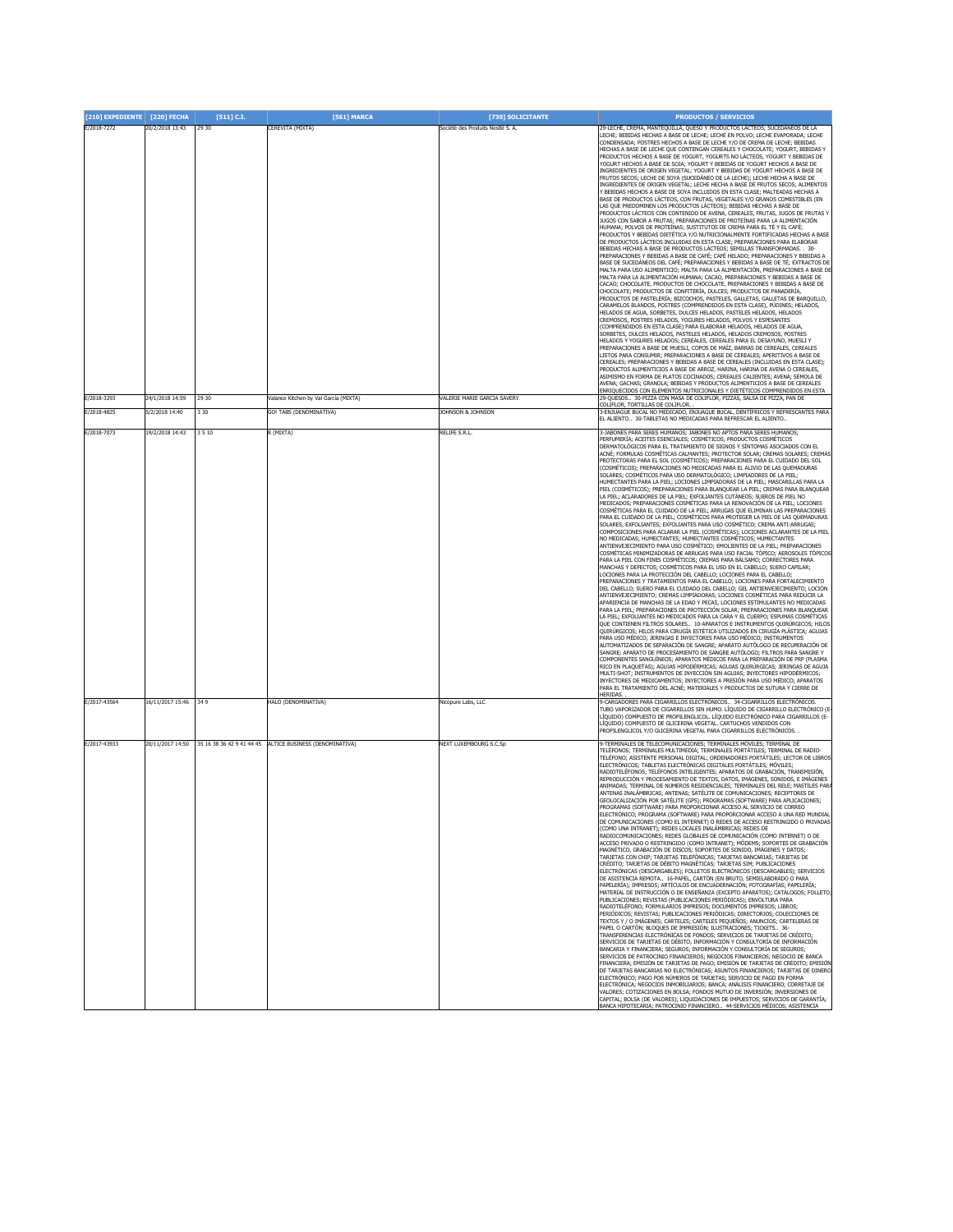| [210] EXPEDIENTE [220] FECHA |                  | [511] C.I. | [561] MARCA                                                                                                                    | [730] SOLICITANTE                                             | <b>PRODUCTOS / SERVICIOS</b>                                                                                                                                                                                                                                                                                                                                                                                                                                                                                                                                                                                                                                                                                                                                                                                                                                                                                                                                                                                                                                                                                                                                                                                                                                                                                                                                                                                                                                                                                                                                                                                                                                                                                                                                                                                                                                                                                                                                                                                                                                                                                                                                                                                                                                                                                                                                                                                                                                                                                                                                                                                                                                                                                                                                                                                                                                                                                                                                                                                                                                                                                          |
|------------------------------|------------------|------------|--------------------------------------------------------------------------------------------------------------------------------|---------------------------------------------------------------|-----------------------------------------------------------------------------------------------------------------------------------------------------------------------------------------------------------------------------------------------------------------------------------------------------------------------------------------------------------------------------------------------------------------------------------------------------------------------------------------------------------------------------------------------------------------------------------------------------------------------------------------------------------------------------------------------------------------------------------------------------------------------------------------------------------------------------------------------------------------------------------------------------------------------------------------------------------------------------------------------------------------------------------------------------------------------------------------------------------------------------------------------------------------------------------------------------------------------------------------------------------------------------------------------------------------------------------------------------------------------------------------------------------------------------------------------------------------------------------------------------------------------------------------------------------------------------------------------------------------------------------------------------------------------------------------------------------------------------------------------------------------------------------------------------------------------------------------------------------------------------------------------------------------------------------------------------------------------------------------------------------------------------------------------------------------------------------------------------------------------------------------------------------------------------------------------------------------------------------------------------------------------------------------------------------------------------------------------------------------------------------------------------------------------------------------------------------------------------------------------------------------------------------------------------------------------------------------------------------------------------------------------------------------------------------------------------------------------------------------------------------------------------------------------------------------------------------------------------------------------------------------------------------------------------------------------------------------------------------------------------------------------------------------------------------------------------------------------------------------------|
| E/2017-43930                 | 20/11/2017 14:50 |            | 35 16 38 36 42 9 41 44 45 ALTICE CINEMA (DENOMINATIVA)                                                                         | NEXT LUXEMBOURG S.C.Sp                                        | 9-TERMINALES DE TELECOMUNICACIONES; TERMINALES MÓVILES; TERMINAL DE<br>TELÉFONOS; TERMINALES MULTIMEDIA; TERMINALES PORTÁTILES; TERMINAL DE RADIO-<br>TELÉFONO; ASISTENTE PERSONAL DIGITAL; ORDENADORES PORTÁTILES; LECTOR DE LIBROS<br>ELECTRÓNICOS; TABLETAS ELECTRÓNICAS DIGITALES PORTÁTILES; MÓVILES;<br>RADIOTELÉFONOS; TELÉFONOS INTELIGENTES; APARATOS DE GRABACIÓN, TRANSMISIÓN,<br>REPRODUCCIÓN Y PROCESAMIENTO DE TEXTOS, DATOS, IMÁGENES, SONIDOS, E IMÁGENES<br>ANIMADAS; TERMINAL DE NÚMEROS RESIDENCIALES; TERMINALES DEL RELÉ; MÁSTILES PAR<br>ANTENAS INALÁMBRICAS; ANTENAS; SATÉLITE DE COMUNICACIONES; RECEPTORES DE<br>GEOLOCALIZACIÓN POR SATÉLITE (GPS); PROGRAMAS (SOFTWARE) PARA APLICACIONES;<br>PROGRAMAS (SOFTWARE) PARA PROPORCIONAR ACCESO AL SERVICIO DE CORREO<br>ELECTRÓNICO; PROGRAMA (SOFTWARE) PARA PROPORCIONAR ACCESO A UNA RED MUNDIAL<br>DE COMUNICACIONES (COMO EL INTERNET) O REDES DE ACCESO RESTRINGIDO O PRIVADAS<br>(COMO UNA INTRANET): REDES LOCALES INALÁMBRICAS: REDES DE<br>RADIOCOMUNICACIONES; REDES GLOBALES DE COMUNICACIÓN (COMO INTERNET) O DE<br>ACCESO PRIVADO O RESTRINGIDO (COMO INTRANET); MÓDEMS; SOPORTES DE GRABACIÓN<br>MAGNÉTICO, GRABACIÓN DE DISCOS; SOPORTES DE SONIDO, IMÁGENES Y DATOS;<br>TARJETAS CON CHIP; TARJETAS TELEFÓNICAS; TARJETAS BANCARIAS; TARJETAS DE<br>CRÉDITO; TARJETAS DE DÉBITO MAGNÉTICAS; TARJETAS SIM; PUBLICACIONES<br>ELECTRÓNICAS (DESCARGABLES); FOLLETOS ELECTRÓNICOS (DESCARGABLES); SERVICIOS<br>DE ASISTENCIA REMOTA. EMPAQUE DE RADIOTELÉFONOS 16-PAPEL, CARTÓN (EN BRUTO,<br>SEMIELABORADO O PARA PAPELERÍA); IMPRESOS; ARTÍCULOS DE ENCUADERNACIÓN;<br>FOTOGRAFÍAS; PAPELERÍA; MATERIAL DE INSTRUCCIÓN O DE ENSEÑANZA (EXCEPTO<br>APARATOS); CATÁLOGOS; FOLLETO; PUBLICACIONES; REVISTAS (PUBLICACIONES<br>PERIÓDICAS); ENVOLTURA PARA RADIOTELÉFONO; FORMULARIOS IMPRESOS; DOCUMENTOS<br>IMPRESOS; LIBROS; PERIÓDICOS; REVISTAS; PUBLICACIONES PERIÓDICAS; DIRECTORIOS;<br>COLECCIONES DE TEXTOS Y / O IMÁGENES; CARTELES; CARTELES PEQUEÑOS; ANUNCIOS;<br>CARTELERAS DE PAPEL O CARTÓN; BLOQUES DE IMPRESIÓN; ILUSTRACIONES; TICKETS 36<br>TRANSFERENCIAS ELECTRÓNICAS DE FONDOS; SERVICIOS DE TARJETAS DE CRÉDITO;<br>SERVICIOS DE TARJETAS DE DÉBITO; INFORMACIÓN Y CONSULTORÍA DE INFORMACIÓN<br>BANCARIA Y FINANCIERA; SEGUROS; INFORMACIÓN Y CONSULTORÍA DE SEGUROS;<br>SERVICIOS DE PATROCINIO FINANCIEROS; NEGOCIOS FINANCIEROS; NEGOCIO DE BANCA<br>FINANCIERA; EMISIÓN DE TARJETAS DE PAGO; EMISIÓN DE TARJETAS DE CRÉDITO; EMISIÓ!<br>DE TARJETAS BANCARIAS NO ELECTRÓNICAS; ASUNTOS FINANCIEROS; TARJETAS DE DINERO<br>ELECTRÓNICO; PAGO POR NÚMEROS DE TARJETAS; SERVICIO DE PAGO EN FORMA<br>ELECTRÓNICA; NEGOCIOS INMOBILIARIOS; BANCA; ANÁLISIS FINANCIERO; CORRETAJE DE<br>VALORES; COTIZACIONES EN BOLSA; FONDOS MUTUO DE INVERSIÓN; INVERSIONES DE<br>CAPITAL; BOLSA (DE VALORES); LIQUIDACIONES DE IMPUESTOS; SERVICIOS DE GARANTÍA;<br>BANCA HIPOTECARIA; PATROCINIO FINANCIERO 44-SERVICIOS MÉDICOS; ASISTENCIA<br>9-TERMINALES DE TELECOMUNICACIONES; TERMINALES MÓVILES; TERMINAL DE |
| E/2017-43928<br>E/2017-43931 | 20/11/2017 14:50 |            | 20/11/2017 14:50 35 16 38 36 42 9 41 44 45 ALTICE FEST (DENOMINATIVA)<br>35 16 38 36 42 9 41 44 45 ALTICE MUSIC (DENOMINATIVA) | <b>NEXT LUXEMBURG S.C.Sp</b><br><b>NEXT LUXEMBOURG S.C.Sp</b> | TELÉFONOS; TERMINALES MULTIMEDIA; TERMINALES PORTÁTILES; TERMINAL DE RADIO-<br>TELÉFONO; ASISTENTE PERSONAL DIGITAL; ORDENADORES PORTÁTILES; LECTOR DE LIBROS<br>ELECTRÓNICOS: TABLETAS ELECTRÓNICAS DIGITALES PORTÁTILES: MÓVILES:<br>RADIOTELÉFONOS; TELÉFONOS INTELIGENTES; APARATOS DE GRABACIÓN, TRANSMISIÓN,<br>REPRODUCCIÓN Y PROCESAMIENTO DE TEXTOS, DATOS, IMÁGENES, SONIDOS, E IMÁGENES<br>ANIMADAS; TERMINAL DE NÚMEROS RESIDENCIALES; TERMINALES DEL RELÉ; MÁSTILES PAR<br>ANTENAS INALAMBRICAS; ANTENAS; SATÉLITE DE COMUNICACIONES; RECEPTORES DE<br>GEOLOCALIZACIÓN POR SATÉLITE (GPS); PROGRAMAS (SOFTWARE) PARA APLICACIONES;<br>PROGRAMAS (SOFTWARE) PARA PROPORCIONAR ACCESO AL SERVICIO DE CORREO<br>ELECTRÓNICO; PROGRAMA (SOFTWARE) PARA PROPORCIONAR ACCESO A UNA RED MUNDIAL<br>DE COMUNICACIONES (COMO EL INTERNET) O REDES DE ACCESO RESTRINGIDO O PRIVADAS<br>(COMO UNA INTRANET); REDES LOCALES INALÁMBRICAS; REDES DE<br>RADIOCOMUNICACIONES; REDES GLOBALES DE COMUNICACIÓN (COMO INTERNET) O DE<br>ACCESO PRIVADO O RESTRINGIDO (COMO INTRANET); MÓDEMS; SOPORTES DE GRABACIÓN<br>MAGNÉTICO, GRABACIÓN DE DISCOS; SOPORTES DE SONIDO, IMÁGENES Y DATOS;<br>TARJETAS CON CHIP; TARJETAS TELEFÓNICAS; TARJETAS BANCARIAS; TARJETAS DE<br>CRÉDITO; TARJETAS DE DÉBITO MAGNÉTICAS; TARJETAS SIM; PUBLICACIONES<br>ELECTRÓNICAS (DESCARGABLES); FOLLETOS ELECTRÓNICOS (DESCARGABLES); SERVICIOS<br>DE ASISTENCIA REMOTA. EMPAQUE DE RADIOTELÉFONOS 16-PAPEL, CARTÓN (EN BRUTO,<br>SEMIELABORADO O PARA PAPELERÍA); IMPRESOS; ARTÍCULOS DE ENCUADERNACIÓN;<br>FOTOGRAFÍAS; PAPELERÍA; MATERIAL DE INSTRUCCIÓN O DE ENSEÑANZA (EXCEPTO<br>APARATOS); CATÁLOGOS; FOLLETO; PUBLICACIONES; REVISTAS (PUBLICACIONES<br>PERIÓDICAS): ENVOLTURA PARA RADIOTELÉFONO: FORMULARIOS IMPRESOS: DOCUMENTOS<br>IMPRESOS; LIBROS; PERIÓDICOS; REVISTAS; PUBLICACIONES PERIÓDICAS; DIRECTORIOS;<br>COLECCIONES DE TEXTOS Y / O IMÁGENES; CARTELES; CARTELES PEQUEÑOS; ANUNCIOS;<br>CARTELERAS DE PAPEL O CARTÓN; BLOQUES DE IMPRESIÓN; ILUSTRACIONES; TICKETS 36<br>TRANSFERENCIAS ELECTRÓNICAS DE FONDOS: SERVICIOS DE TARJETAS DE CRÉDITO:<br>SERVICIOS DE TARJETAS DE DÉBITO; INFORMACIÓN Y CONSULTORÍA DE INFORMACIÓN<br>BANCARIA Y FINANCIERA; SEGUROS; INFORMACIÓN Y CONSULTORÍA DE SEGUROS;<br>SERVICIOS DE PATROCINIO FINANCIEROS; NEGOCIOS FINANCIEROS; NEGOCIO DE BANCA<br>FINANCIERA; EMISIÓN DE TARJETAS DE PAGO; EMISIÓN DE TARJETAS DE CRÉDITO; EMISIÓN<br>DE TARJETAS BANCARIAS NO ELECTRÓNICAS; ASUNTOS FINANCIEROS; TARJETAS DE DINERC<br>ELECTRÓNICO; PAGO POR NÚMEROS DE TARJETAS; SERVICIO DE PAGO EN FORMA<br>ELECTRÓNICA; NEGOCIOS INMOBILIARIOS; BANCA; ANÁLISIS FINANCIERO; CORRETAJE DE<br>VALORES; COTIZACIONES EN BOLSA; FONDOS MUTUO DE INVERSIÓN; INVERSIONES DE<br>CAPITAL; BOLSA (DE VALORES); LIQUIDACIONES DE IMPUESTOS; SERVICIOS DE GARANTÍA;<br>BANCA HIPOTECARIA; PATROCINIO FINANCIERO 44-SERVICIOS MÉDICOS; ASISTENCIA<br>9-TERMINALES DE TELECOMUNICACIONES; TERMINALES MÓVILES; TERMINAL DE                                                                        |
|                              |                  |            |                                                                                                                                |                                                               | TELÉFONOS; TERMINALES MULTIMEDIA; TERMINALES PORTÁTILES; TERMINAL DE RADIO-<br>TELÉFONO; ASISTENTE PERSONAL DIGITAL; ORDENADORES PORTÁTILES; LECTOR DE LIBROS<br>ELECTRÓNICOS; TABLETAS ELECTRÓNICAS DIGITALES PORTÁTILES; MÓVILES;<br>RADIOTELÉFONOS; TELÉFONOS INTELIGENTES; APARATOS DE GRABACIÓN, TRANSMISIÓN,<br>REPRODUCCIÓN Y PROCESAMIENTO DE TEXTOS, DATOS, IMÁGENES, SONIDOS, E IMÁGENES<br>ANIMADAS; TERMINAL DE NÚMEROS RESIDENCIALES; TERMINALES DEL RELÉ; MÁSTILES PAR<br>ANTENAS INALÁMBRICAS; ANTENAS; SATÉLITE DE COMUNICACIONES; RECEPTORES DE<br>GEOLOCALIZACIÓN POR SATÉLITE (GPS); PROGRAMAS (SOFTWARE) PARA APLICACIONES;<br>PROGRAMAS (SOFTWARE) PARA PROPORCIONAR ACCESO AL SERVICIO DE CORREO<br>ELECTRÓNICO; PROGRAMA (SOFTWARE) PARA PROPORCIONAR ACCESO A UNA RED MUNDIAL<br>DE COMUNICACIONES (COMO EL INTERNET) O REDES DE ACCESO RESTRINGIDO O PRIVADAS<br>(COMO UNA INTRANET); REDES LOCALES INALÁMBRICAS; REDES DE<br>.<br>RADIOCOMUNICACIONES; REDES GLOBALES DE COMUNICACIÓN (COMO INTERNET) O DE<br>ACCESO PRIVADO O RESTRINGIDO (COMO INTRANET); MÓDEMS; SOPORTES DE GRABACIÓN<br>MAGNÉTICO, GRABACIÓN DE DISCOS; SOPORTES DE SONIDO, IMÁGENES Y DATOS;<br>TARJETAS CON CHIP; TARJETAS TELEFÓNICAS; TARJETAS BANCARIAS; TARJETAS DE<br>CRÉDITO; TARJETAS DE DÉBITO MAGNÉTICAS; TARJETAS SIM; PUBLICACIONES<br>ELECTRÓNICAS (DESCARGABLES); FOLLETOS ELECTRÓNICOS (DESCARGABLES); SERVICIOS<br>DE ASISTENCIA REMOTA. EMPAQUE DE RADIOTELÉFONOS 16-PAPEL, CARTÓN (EN BRUTO,<br>ORADO O PARA PAPELERÍA); IMPRESOS; ARTÍCULOS DE ENCUADERNACIÓN<br>FOTOGRAFÍAS; PAPELERÍA; MATERIAL DE INSTRUCCIÓN O DE ENSEÑANZA (EXCEPTO<br>APARATOS); CATÁLOGOS; FOLLETO; PUBLICACIONES; REVISTAS (PUBLICACIONES<br>PERIÓDICAS); ENVOLTURA PARA RADIOTELÉFONO; FORMULARIOS IMPRESOS; DOCUMENTOS<br>IMPRESOS; LIBROS; PERIÓDICOS; REVISTAS; PUBLICACIONES PERIÓDICAS; DIRECTORIOS;<br>COLECCIONES DE TEXTOS Y / O IMÁGENES; CARTELES; CARTELES PEQUEÑOS; ANUNCIOS;<br>CARTELERAS DE PAPEL O CARTÓN; BLOQUES DE IMPRESIÓN; ILUSTRACIONES; TICKETS 36-<br>TRANSFERENCIAS ELECTRÓNICAS DE FONDOS; SERVICIOS DE TARJETAS DE CRÉDITO;<br>SERVICIOS DE TARJETAS DE DÉBITO; INFORMACIÓN Y CONSULTORÍA DE INFORMACIÓN<br>BANCARIA Y FINANCIERA; SEGUROS; INFORMACIÓN Y CONSULTORÍA DE SEGUROS;<br>SERVICIOS DE PATROCINIO FINANCIEROS; NEGOCIOS FINANCIEROS; NEGOCIO DE BANCA<br>FINANCIERA; EMISIÓN DE TARJETAS DE PAGO; EMISIÓN DE TARJETAS DE CRÉDITO; EMISIÓN<br>DE TARJETAS BANCARIAS NO ELECTRÓNICAS; ASUNTOS FINANCIEROS; TARJETAS DE DINERO<br>ELECTRÓNICO; PAGO POR NÚMEROS DE TARJETAS; SERVICIO DE PAGO EN FORMA<br>ELECTRÓNICA; NEGOCIOS INMOBILIARIOS; BANCA; ANÁLISIS FINANCIERO; CORRETAJE DE<br>VALORES; COTIZACIONES EN BOLSA; FONDOS MUTUO DE INVERSIÓN; INVERSIONES DE<br>CAPITAL; BOLSA (DE VALORES); LIQUIDACIONES DE IMPUESTOS; SERVICIOS DE GARANTÍA;<br>BANCA HIPOTECARIA: PATROCINIO FINANCIERO 44-SERVICIOS MÉDICOS: ASISTENCIA                                                                                                                                                  |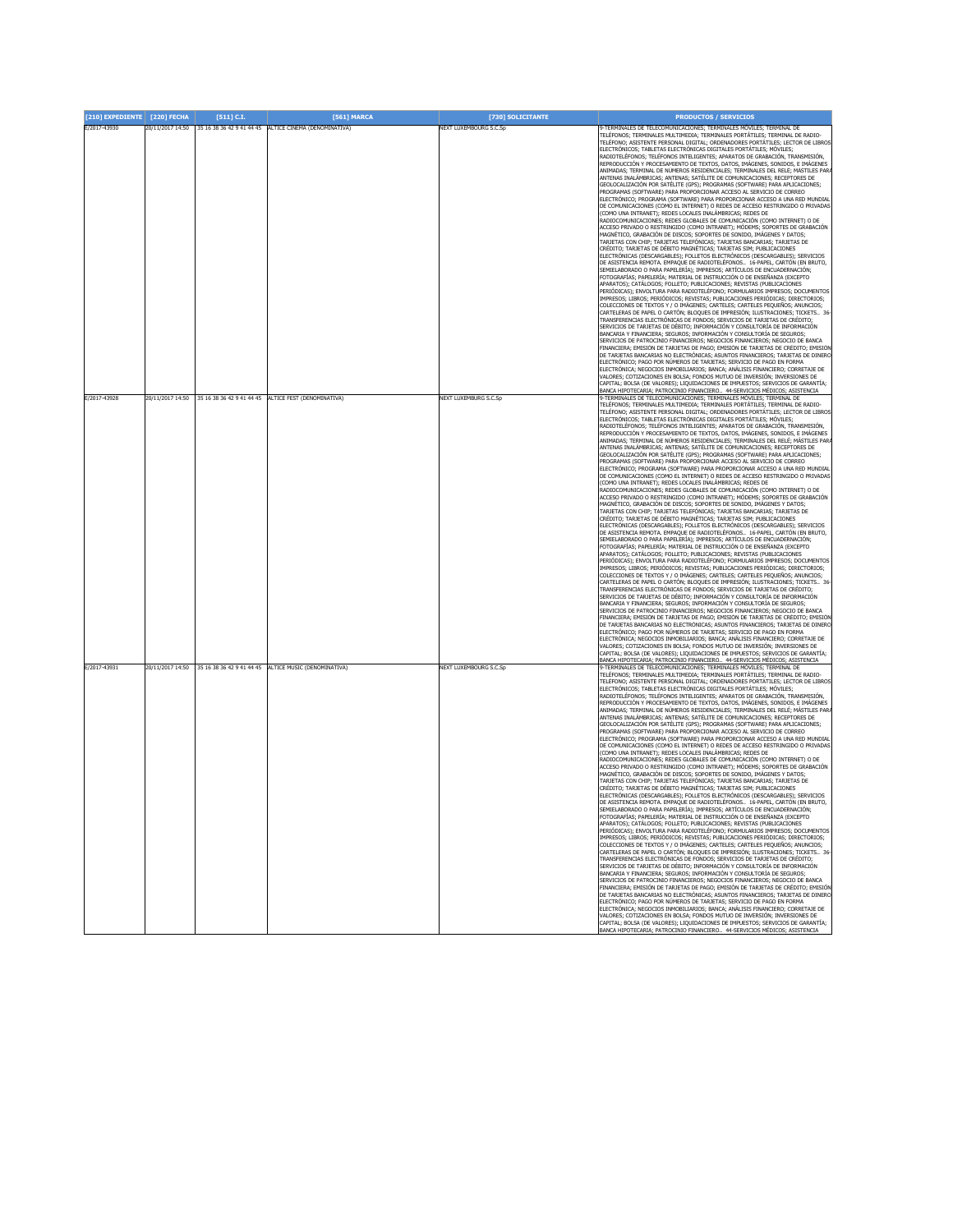| [210] EXPEDIENTE [220] FECHA<br>E/2017-43932 |                  | [511] C.I. | <b>F5611 MARCA</b>                                                                                                       | <b>[730] SOLICITANTE</b>                            | <b>PRODUCTOS / SERVICIOS</b><br>9-TERMINALES DE TELECOMUNICACIONES; TERMINALES MÓVILES; TERMINAL DE                                                                                                                                                                                                                                                                                                                                                                                                                                                                                                                                                                                                                                                                                                                                                                                                                                                                                                                                                                                                                                                                                                                                                                                                                                                                                                                                                                                                                                                                                                                                                                                                                                                                                                                                                                                                                                                                                                                                                                                                                                                                                                                                                                                                                                                                                                                                                                                                                                                                                                                                                                                                                                                                                                                                                                                                                                                                                                                                                                                                                                                                                                                                                                                                                                                                                                                                                |
|----------------------------------------------|------------------|------------|--------------------------------------------------------------------------------------------------------------------------|-----------------------------------------------------|----------------------------------------------------------------------------------------------------------------------------------------------------------------------------------------------------------------------------------------------------------------------------------------------------------------------------------------------------------------------------------------------------------------------------------------------------------------------------------------------------------------------------------------------------------------------------------------------------------------------------------------------------------------------------------------------------------------------------------------------------------------------------------------------------------------------------------------------------------------------------------------------------------------------------------------------------------------------------------------------------------------------------------------------------------------------------------------------------------------------------------------------------------------------------------------------------------------------------------------------------------------------------------------------------------------------------------------------------------------------------------------------------------------------------------------------------------------------------------------------------------------------------------------------------------------------------------------------------------------------------------------------------------------------------------------------------------------------------------------------------------------------------------------------------------------------------------------------------------------------------------------------------------------------------------------------------------------------------------------------------------------------------------------------------------------------------------------------------------------------------------------------------------------------------------------------------------------------------------------------------------------------------------------------------------------------------------------------------------------------------------------------------------------------------------------------------------------------------------------------------------------------------------------------------------------------------------------------------------------------------------------------------------------------------------------------------------------------------------------------------------------------------------------------------------------------------------------------------------------------------------------------------------------------------------------------------------------------------------------------------------------------------------------------------------------------------------------------------------------------------------------------------------------------------------------------------------------------------------------------------------------------------------------------------------------------------------------------------------------------------------------------------------------------------------------------------|
|                                              | 20/11/2017 14:50 |            | 35 16 38 36 42 9 41 44 45 ALTICE SPORT (DENOMINATIVA)                                                                    | NEXT LUXEMBOURG S.C.Sp                              | TELÉFONOS; TERMINALES MULTIMEDIA; TERMINALES PORTÁTILES; TERMINAL DE RADIO-<br>TELÉFONO; ASISTENTE PERSONAL DIGITAL; ORDENADORES PORTÁTILES; LECTOR DE LIBROS<br>ELECTRÓNICOS; TABLETAS ELECTRÓNICAS DIGITALES PORTÁTILES; MÓVILES;<br>RADIOTELÉFONOS; TELÉFONOS INTELIGENTES; APARATOS DE GRABACIÓN, TRANSMISIÓN,<br>REPRODUCCIÓN Y PROCESAMIENTO DE TEXTOS, DATOS, IMÁGENES, SONIDOS, E IMÁGENES<br>ANIMADAS; TERMINAL DE NÚMEROS RESIDENCIALES; TERMINALES DEL RELÉ; MÁSTILES PAR<br>ANTENAS INALÁMBRICAS; ANTENAS; SATÉLITE DE COMUNICACIONES; RECEPTORES DE<br>GEOLOCALIZACIÓN POR SATÉLITE (GPS); PROGRAMAS (SOFTWARE) PARA APLICACIONES;<br>PROGRAMAS (SOFTWARE) PARA PROPORCIONAR ACCESO AL SERVICIO DE CORREO<br>ELECTRÓNICO: PROGRAMA (SOFTWARE) PARA PROPORCIONAR ACCESO A UNA RED MUNDIAL<br>DE COMUNICACIONES (COMO EL INTERNET) O REDES DE ACCESO RESTRINGIDO O PRIVADAS<br>(COMO UNA INTRANET); REDES LOCALES INALÁMBRICAS; REDES DE<br>.<br>RADIOCOMUNICACIONES; REDES GLOBALES DE COMUNICACIÓN (COMO INTERNET) O DE<br>ACCESO PRIVADO O RESTRINGIDO (COMO INTRANET); MÓDEMS; SOPORTES DE GRABACIÓN<br>MAGNÉTICO, GRABACIÓN DE DISCOS; SOPORTES DE SONIDO, IMÁGENES Y DATOS;<br>TARJETAS CON CHIP; TARJETAS TELEFÓNICAS; TARJETAS BANCARIAS; TARJETAS DE<br>CRÉDITO; TARJETAS DE DÉBITO MAGNÉTICAS; TARJETAS SIM; PUBLICACIONES<br>ELECTRÓNICAS (DESCARGABLES); FOLLETOS ELECTRÓNICOS (DESCARGABLES); SERVICIOS<br>DE ASISTENCIA REMOTA. 16-PAPEL, CARTÓN (EN BRUTO, SEMIELABORADO O PARA<br>PAPELERÍA); IMPRESOS; ARTÍCULOS DE ENCUADERNACIÓN; FOTOGRAFÍAS; PAPELERÍA;<br>MATERIAL DE INSTRUCCIÓN O DE ENSEÑANZA (EXCEPTO APARATOS); CATÁLOGOS; FOLLETO<br>PUBLICACIONES; REVISTAS (PUBLICACIONES PERIÓDICAS); ENVOLTURA PARA<br>RADIOTELÉFONO; FORMULARIOS IMPRESOS; DOCUMENTOS IMPRESOS; LIBROS;<br>PERIÓDICOS; REVISTAS; PUBLICACIONES PERIÓDICAS; DIRECTORIOS; COLECCIONES DE<br>TEXTOS Y / O IMÁGENES; CARTELES; CARTELES PEQUEÑOS; ANUNCIOS; CARTELERAS DE<br>PAPEL O CARTÓN; BLOQUES DE IMPRESIÓN; ILUSTRACIONES; TICKETS 36<br>TRANSFERENCIAS ELECTRÓNICAS DE FONDOS; SERVICIOS DE TARJETAS DE CRÉDITO;<br>SERVICIOS DE TARJETAS DE DÉBITO; INFORMACIÓN Y CONSULTORÍA DE INFORMACIÓN<br>BANCARIA Y FINANCIERA; SEGUROS; INFORMACIÓN Y CONSULTORÍA DE SEGUROS;<br>SERVICIOS DE PATROCINIO FINANCIEROS; NEGOCIOS FINANCIEROS; NEGOCIO DE BANCA<br>FINANCIERA; EMISIÓN DE TARJETAS DE PAGO; EMISIÓN DE TARJETAS DE CRÉDITO; EMISIÓ!<br>DE TARJETAS BANCARIAS NO ELECTRÓNICAS; ASUNTOS FINANCIEROS; TARJETAS DE DINERO<br>ELECTRÓNICO; PAGO POR NÚMEROS DE TARJETAS; SERVICIO DE PAGO EN FORMA<br>ELECTRÓNICA; NEGOCIOS INMOBILIARIOS; BANCA; ANÁLISIS FINANCIERO; CORRETAJE DE<br>VALORES; COTIZACIONES EN BOLSA; FONDOS MUTUO DE INVERSIÓN; INVERSIONES DE                                                                                                                                                                                                                                                                                                                                                                                                                                                                                                                                                                                                                                                                  |
|                                              |                  |            |                                                                                                                          |                                                     | CAPITAL; BOLSA (DE VALORES); LIQUIDACIONES DE IMPUESTOS; SERVICIOS DE GARANTÍA;<br>BANCA HIPOTECARIA; PATROCINIO FINANCIERO 44-SERVICIOS MÉDICOS; ASISTENCIA                                                                                                                                                                                                                                                                                                                                                                                                                                                                                                                                                                                                                                                                                                                                                                                                                                                                                                                                                                                                                                                                                                                                                                                                                                                                                                                                                                                                                                                                                                                                                                                                                                                                                                                                                                                                                                                                                                                                                                                                                                                                                                                                                                                                                                                                                                                                                                                                                                                                                                                                                                                                                                                                                                                                                                                                                                                                                                                                                                                                                                                                                                                                                                                                                                                                                       |
| E/2017-43929<br>E/2017-40250                 | 10/1/2018 9:49   | 35 3 5 30  | 20/11/2017 14:50 35 16 38 36 42 9 41 44 45 ALTICE TRENDS (DENOMINATIVA)<br>VOVA TERRA COSMESI BIOLOGICA TRENTINA (MIXTA) | <b>NEXT LUXEMBOURG S.C.So</b><br>DUESA PHARM, S.R.L | 9-TERMINALES DE TELECOMUNICACIONES: TERMINALES MÓVILES: TERMINAL DE<br>TELÉFONOS; TERMINALES MULTIMEDIA; TERMINALES PORTÁTILES; TERMINAL DE RADIO-<br>TELÉFONO; ASISTENTE PERSONAL DIGITAL; ORDENADORES PORTÁTILES; LECTOR DE LIBROS<br>ELECTRÓNICOS; TABLETAS ELECTRÓNICAS DIGITALES PORTÁTILES; MÓVILES;<br>RADIOTELÉFONOS; TELÉFONOS INTELIGENTES; APARATOS DE GRABACIÓN, TRANSMISIÓN,<br>REPRODUCCIÓN Y PROCESAMIENTO DE TEXTOS, DATOS, IMÁGENES, SONIDOS, E IMÁGENES<br>ANIMADAS; TERMINAL DE NÚMEROS RESIDENCIALES; TERMINALES DEL RELÉ; MÁSTILES PAR<br>ANTENAS INALÁMBRICAS; ANTENAS; SATÉLITE DE COMUNICACIONES; RECEPTORES DE<br>GEOLOCALIZACIÓN POR SATÉLITE (GPS); PROGRAMAS (SOFTWARE) PARA APLICACIONES;<br>PROGRAMAS (SOFTWARE) PARA PROPORCIONAR ACCESO AL SERVICIO DE CORREO<br>ELECTRÓNICO; PROGRAMA (SOFTWARE) PARA PROPORCIONAR ACCESO A UNA RED MUNDIAL<br>DE COMUNICACIONES (COMO EL INTERNET) O REDES DE ACCESO RESTRINGIDO O PRIVADAS<br>(COMO UNA INTRANET); REDES LOCALES INALÁMBRICAS; REDES DE<br>RADIOCOMUNICACIONES; REDES GLOBALES DE COMUNICACIÓN (COMO INTERNET) O DE<br>ACCESO PRIVADO O RESTRINGIDO (COMO INTRANET); MÓDEMS; SOPORTES DE GRABACIÓN<br>MAGNÉTICO, GRABACIÓN DE DISCOS; SOPORTES DE SONIDO, IMÁGENES Y DATOS;<br>TARJETAS CON CHIP; TARJETAS TELEFÓNICAS; TARJETAS BANCARIAS; TARJETAS DE<br>CRÉDITO; TARJETAS DE DÉBITO MAGNÉTICAS; TARJETAS SIM; PUBLICACIONES<br>ELECTRÓNICAS (DESCARGABLES); FOLLETOS ELECTRÓNICOS (DESCARGABLES); SERVICIOS<br>DE ASISTENCIA REMOTA. EMPAQUE DE RADIOTELÉFONOS 16-PAPEL, CARTÓN (EN BRUTO,<br>SEMIELABORADO O PARA PAPELERÍA); IMPRESOS; ARTÍCULOS DE ENCUADERNACIÓN;<br>FOTOGRAFÍAS; PAPELERÍA; MATERIAL DE INSTRUCCIÓN O DE ENSEÑANZA (EXCEPTO<br>APARATOS); CATÁLOGOS; FOLLETO; PUBLICACIONES; REVISTAS (PUBLICACIONES<br>PERIÓDICAS); ENVOLTURA PARA RADIOTELÉFONO; FORMULARIOS IMPRESOS; DOCUMENTOS<br>IMPRESOS; LIBROS; PERIÓDICOS; REVISTAS; PUBLICACIONES PERIÓDICAS; DIRECTORIOS;<br>COLECCIONES DE TEXTOS Y / O IMÁGENES; CARTELES; CARTELES PEQUEÑOS; ANUNCIOS;<br>CARTELERAS DE PAPEL O CARTÓN; BLOQUES DE IMPRESIÓN; ILUSTRACIONES; TICKETS 36<br>TRANSFERENCIAS ELECTRÓNICAS DE FONDOS; SERVICIOS DE TARJETAS DE CRÉDITO;<br>SERVICIOS DE TARJETAS DE DÉBITO; INFORMACIÓN Y CONSULTORÍA DE INFORMACIÓN<br>BANCARIA Y FINANCIERA; SEGUROS; INFORMACIÓN Y CONSULTORÍA DE SEGUROS;<br>SERVICIOS DE PATROCINIO FINANCIEROS; NEGOCIOS FINANCIEROS; NEGOCIO DE BANCA<br>FINANCIERA; EMISIÓN DE TARJETAS DE PAGO; EMISIÓN DE TARJETAS DE CRÉDITO; EMISIÓ!<br>DE TARJETAS BANCARIAS NO ELECTRÓNICAS; ASUNTOS FINANCIEROS; TARJETAS DE DINERO<br>ELECTRÓNICO; PAGO POR NÚMEROS DE TARJETAS; SERVICIO DE PAGO EN FORMA<br>ELECTRÓNICA; NEGOCIOS INMOBILIARIOS; BANCA; ANÁLISIS FINANCIERO; CORRETAJE DE<br>VALORES; COTIZACIONES EN BOLSA; FONDOS MUTUO DE INVERSIÓN; INVERSIONES DE<br>CAPITAL; BOLSA (DE VALORES); LIQUIDACIONES DE IMPUESTOS; SERVICIOS DE GARANTÍA;<br>BANCA HIPOTECARIA; PATROCINIO FINANCIERO 44-SERVICIOS MÉDICOS; ASISTENCIA<br>3-JABONES NO MEDICINALES; ACEITES ESENCIALES, COSMÉTICOS NO MEDICINALES Y<br>LOCIONES CAPILARES NO MEDICINALES 5-PRODUCTOS FARMACÉUTICOS, PREPARACIONES<br>PARA USO MÉDICO; PRODUCTOS HIGIÉNICOS Y SANITARIOS PARA USO MÉDICO;<br>COMPLEMENTOS ALIMENTICIOS PARA PERSONAS 30-TÉ Y PREPARACIONES A BASE DE<br>CEREALES; ESPECIAS 35-SERVICIOS DE PUBLICIDAD Y GESTIÓN DE NEGOCIOS<br>COMERCIALES. |
| E/2018-3477                                  | 25/1/2018 14:18  | 35 36      | EX4C70 (MIXTA)                                                                                                           | SRUPO PAGÉS HOLDING LTD                             | 35-SOLUCIONES INTEGRALES DE NEGOCIOS QUE INCLUYE SERVICIOS CONTABLES, FISCALES,<br>GESTIÓN DE RECURSOS HUMANOS Y NÓMINAS DE EMPLEOMANÍA 36-SOLUCIONES                                                                                                                                                                                                                                                                                                                                                                                                                                                                                                                                                                                                                                                                                                                                                                                                                                                                                                                                                                                                                                                                                                                                                                                                                                                                                                                                                                                                                                                                                                                                                                                                                                                                                                                                                                                                                                                                                                                                                                                                                                                                                                                                                                                                                                                                                                                                                                                                                                                                                                                                                                                                                                                                                                                                                                                                                                                                                                                                                                                                                                                                                                                                                                                                                                                                                              |
| E/2017-28660                                 | 27/7/2017 14:27  | 35 36 9    | <b>FRAVELEX (DENOMINATIVA)</b>                                                                                           | TRAVELLERS EXCHANGE CORPORATION LIMITED             | INTEGRALES DE NEGOCIOS A TRAVÉS DE CONSULTARÍA FINANCIERA<br>ARJETAS DE CRÉDITO, TARJETAS DE DÉBITO, TARJETAS DE CARGO, TARJETAS DE<br>GARANTÍA DE CHEQUES, TARJETAS Y OTROS APARATOS, DOCUMENTOS E INSTRUMENTOS<br>UTILIZADOS EN RELACIÓN CON LOS PAGOS, TRANSFERENCIA ELECTRÓNICA DE FONDOS Y<br>OTRAS TRANSACCIONES FINANCIERAS; TARJETAS MAGNÉTICAMENTE U ÓPTICAMENTE<br>CODIFICADAS; TARJETAS INTELIGENTES; TARJETAS DE CHIP; BASES DE DATOS E<br>INFORMACIÓN REGISTRADA EN PAPEL, MEDIOS ELECTRÓNICOS, MAGNÉTICOS<br>ELECTROMAGNÉTICOS, ÓPTICOS O ELECTROÓPTICOS 35-SERVICIOS DE NEGOCIOS<br>RELACIONADOS CON EL INTERCAMBIO MONETARIO Y LA TRANSFERENCIA MONETARIA,<br>.<br>PAGOS, DISPENSACIÓN DE MONEDA, YA SEAN BILLETES, MONEDAS, GIROS Y LETRAS DE<br>CAMBIO, EMISIÓN Y REEMBOLSO DE CHEQUES DE VIAJEROS, EMISIÓN Y REEMBOLSO DE<br>FICHAS Y CUPONES. TRANSFERENCIAS ELECTRÓNICAS DE FONDOS. CAMBIO DE DIVISAS.<br>DE INSTRUMENTOS NEGOCIARIES, TARIETAS PRE PAGA<br>CRÉDITO, DÉBITO, Y DE CARGO; SERVICIOS DE CONSULTORÍA RELACIONADOS CON LA<br>ADOUISICIÓN DE BIENES Y SERVICIOS: SERVICIOS DE ASESORAMIENTO Y DE INFORMACIÓN<br>EMPRESARIAL; SUMINISTRO DE INFORMACIÓN COMERCIAL, ECONÓMICA Y ESTADÍSTICA;<br>SERVICIOS DE INVESTIGACIÓN EMPRESARIAL; COMPILACIÓN Y SUMINISTRO DE<br>INFORMACIÓN COMERCIAL; DIFUSIÓN DE INFORMACIÓN COMERCIAL RELACIONADA CON EL<br>DINERO, TIPOS DE CAMBIO, TRANSFERENCIAS DE DINERO, TRANSFERENCIAS DE EFECTIVO,<br>PAGOS Y MERCADOS FINANCIEROS. . 36-SERVICIOS DE CAMBIO DE MONEDA; SERVICIOS DE<br>CAMBIO DE DINERO Y TRANSFERENCIAS DE DINERO; SERVICIOS ELECTRÓNICOS DE<br>TRANSFERENCIAS DE FONDOS; SERVICIOS DE CAMBIOS DE MONEDA EXTRANJERA<br>SERVICIOS DE PAGOS, EMISIÓN DE INSTRUMENTOS NEGOCIABLES; SERVICIO DE TARJETAS<br>DE CRÉDITO, DÉBITO Y DE CARGO; SERVICIOS DE TARJETA DE PRE PAGADAS; SERVICIOS DE<br>SEGUROS; SERVICIOS DE TARJETAS DE DESCUENTO; SERVICIOS DE PAGOS<br>AUTOMATIZADOS; EMISIÓN Y REEMBOLSO DE FICHAS Y CUPONES; SERVICIOS FINANCIEROS<br>RELACIONADOS CON LA EMISIÓN DE BILLETES, MONEDAS, GIROS Y LETRAS DE CAMBIO;<br>EMISIÓN Y REEMBOLSO DE CHEQUES DE VIAJEROS; SUMINISTRO DE INFORMACIÓN<br>RELATIVA A LOS TIPOS DE CAMBIOS; ASUNTOS MONETARIOS; SERVICIOS DE INFORMACIÓN<br>Y ASESORAMIENTO RELACIONADOS CON LOS SERVICIOS ANTES MENCIONADOS; SERVICIOS<br>DE RECUPERACIÓN DE INFORMACIÓN FINANCIERA; SERVICIOS DE TARJETAS TELEFÓNICAS                                                                                                                                                                                                                                                                                                                                                                                                                                                                                                                                                                                                                                                                                                                                                                                                                                                                                                                                                                                                             |
| E/2017-28466                                 | 26/7/2017 14:04  | 36 43      | <b>/ACASA</b>                                                                                                            | VACASA LLC                                          | 36-"SEGUROS; OPERACIONES FINANCIERAS; OPERACIONES MONETARIAS; NEGOCIOS<br>INMOBILIARIOS; SERVICIOS DE OFICINA DE ALOJAMIENTO [CASAS, CONDOMINIOS,<br>CABAÑAS, APARTAMENTOS, VILLAS]; ALQUILER DE APARTAMENTOS; ALQUILER DE<br>INMUEBLES; SERVICIOS DE AGENCIA INMOBILIARIA; GESTIÓN INMOBILIARIA; COBRO DE<br>ALQUILERES; GESTIÓN DE ALQUILER DE PROPIEDADES; ALQUILER DE CASAS VACACIONALES,<br>CONDOMINIOS, CABAÑAS Y VILLAS UTILIZANDO PUBLICIDAD PAGA POR CLIC EN UNA RED<br>INFORMÁTICA MUNDIAL; SERVICIOS DE GESTIÓN DE ALQUILER DE CASAS VACACIONALES;<br>ALQUILER DE VIVIENDAS" 43-SERVICIOS DE RESTAURACIÓN (ALIMENTACIÓN); HOSPEDAJE<br>TEMPORAL; AGENCIAS DE ALOJAMIENTO [HOTELES, PENSIONES]; ALQUILER DE<br>ALOJAMIENTO TEMPORAL; RESERVAS DE ALOJAMIENTO TEMPORAL; SERVICIOS DE CASAS DE<br>VACACIONES".                                                                                                                                                                                                                                                                                                                                                                                                                                                                                                                                                                                                                                                                                                                                                                                                                                                                                                                                                                                                                                                                                                                                                                                                                                                                                                                                                                                                                                                                                                                                                                                                                                                                                                                                                                                                                                                                                                                                                                                                                                                                                                                                                                                                                                                                                                                                                                                                                                                                                                                                                                                                                             |